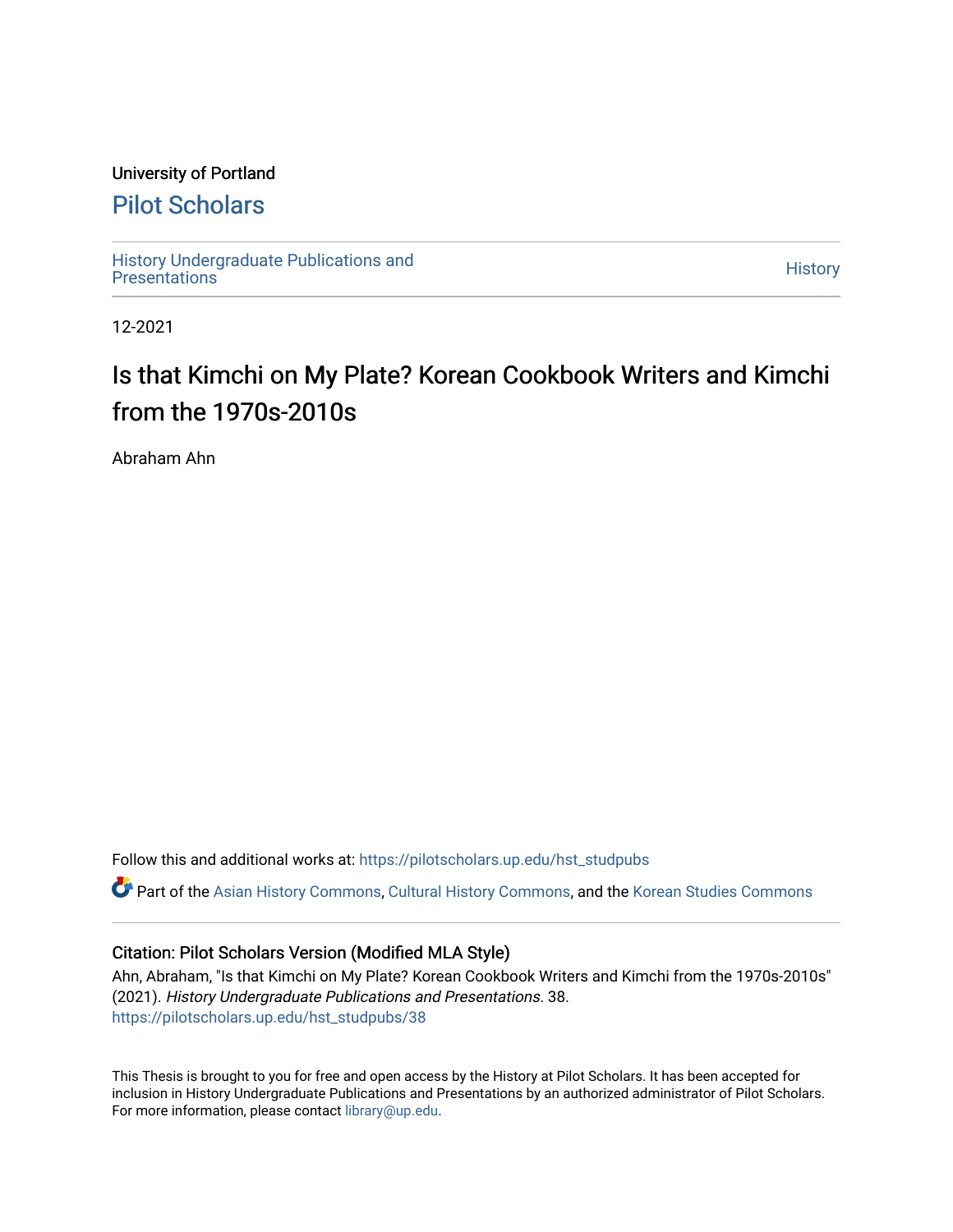# Is that *Kimchi* on My Plate? Korean Cookbook Writers and *Kimchi* from the 1970s-2010s

BY

Abraham Ahn

Submitted in partial fulfillment of the requirements for the degree of Bachelor of Arts in History University of Portland December 2021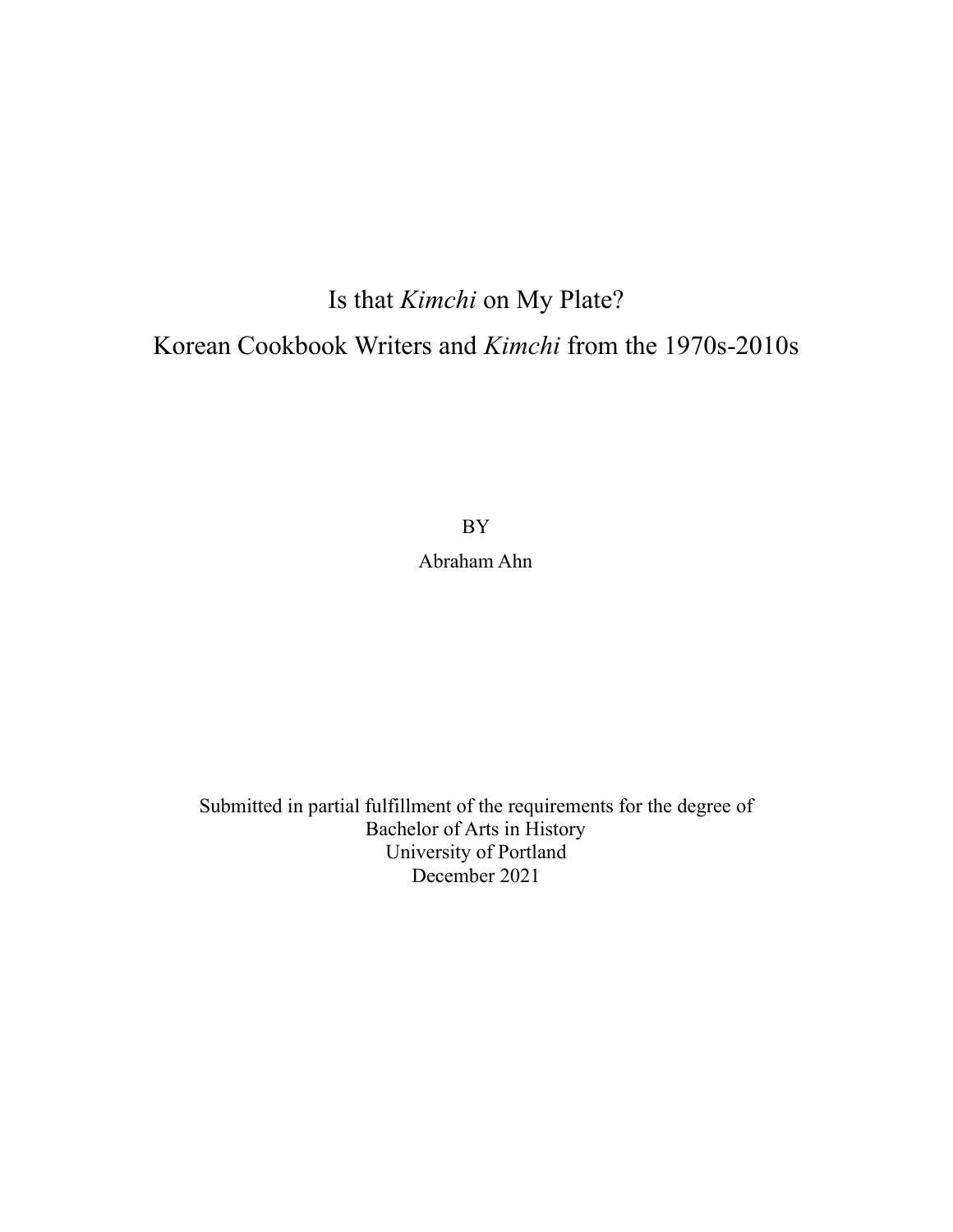Spicy, sour, pungent, "tangy" and full of zest, kimchi is a Korean fermented vegetable eaten with rice and other dishes. Within Korea, kimchi is a general name given to the thousands of fermented dishes in Korean cuisine. Beyond Korea's borders, however, it is synonymous with the spicy cabbage variety lining the shelves of the fermented foods aisle in Asian markets. Kimchi is currently well known outside Korea partially because of South Korean cookbook writers, who capitalized on kimchi's standing in Korean history and tradition to brand it as a Korean dish. They also promoted its culinary properties by advertising its nutritional value and versatility in the kitchen. However, the extent to which these writers engaged in these strategies ebbed or intensified depending on key historical events like the 1988 Seoul Olympics and kimchi-related culinary disputes with China and Japan. Examining language around these events sheds light on how cookbook writers attempted to sell Korean culture to international audiences by praising kimchi as a traditional, tasty, convenient, and healthy Korean dish.

For many readers, it may seem odd and somewhat excessive to devote a thirty-five page thesis to the historical analysis of a pickled vegetable native to a far-off Asian peninsular country. Nevertheless, I have my reasons, both personal and academic. Kimchi has graced the table of almost every meal I have eaten since my teeth grew out, lovingly supplied by my mother and grandmothers. Ultimately, kimchi holds a special place in my heart and it reminds me of my cultural roots as a Korean-American as well as the important female figures in my life. In an academic setting, I noticed that food was often overlooked as subject matter when historians studied the lived experiences of human beings. By studying food, I realized that I could also understand my fellow human beings from a different and unique perspective. Looking around for inspiration, I settled on the spicy vegetable nestled on the corner of my plate. Unobtrusive but charming, kimchi seemed to wait for me all this time.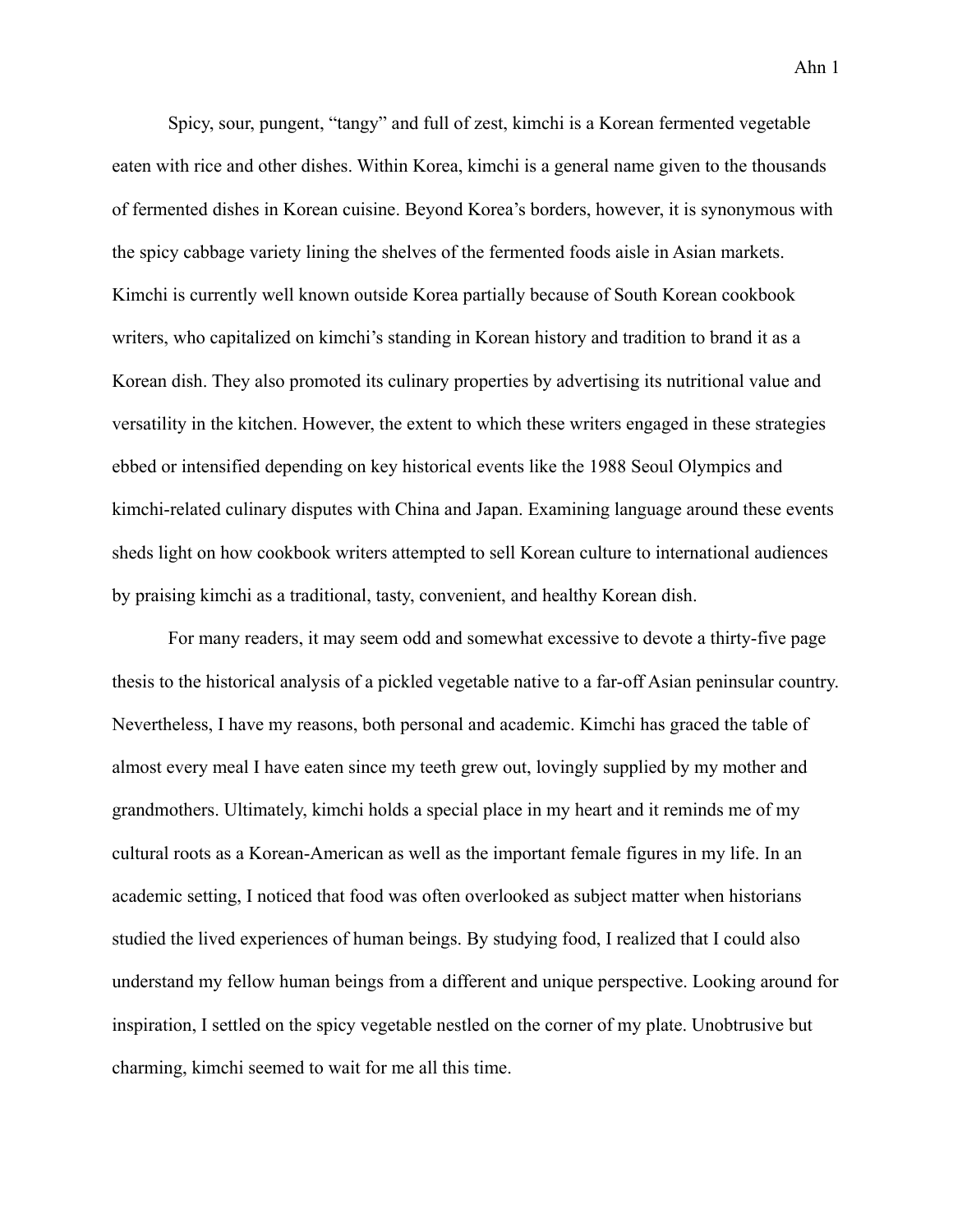From the 1970s to the 2010s, Korean cookbook writers used kimchi to sell Korean culture to an international audience. They used three strategies to accomplish their goal. First, they branded kimchi as a Korean dish by conflating kimchi with Korean tradition and highlighting its unique taste, claiming that it could only be made using a special process. Second, they advertised the dish by emphasizing and celebrating its healthy properties as a fermented dish, its convenient mode of production, and its versatility in the kitchen. Third, a smaller subsection of cookbook writers consecrated kimchi by imbuing it with memories of home, mother figures. They painted kimchi as an essential component of their cultural identity by referencing their personal encounters with kimchi. Ultimately, these strategies aimed to sell kimchi and therefore Korean culture, to an English-speaking audience. Their efforts contributed to popularizing Korean food overseas in the 2010s, a trend that continues to grow today. 1

**Food History and Its Significance.** Human beings are "animals that cook," and have always cared about what they put in their mouths, spelling the difference between life and death.<sup>2</sup> Over time, the materials responsible for ensuring the continued biological survival of people groups came to acquire symbolic significance, eventually evolving into what historians define today as "food." In *Food: The Key Concepts*, Warren Belasco explained that food choices are the result of identity, convenience and a sense of responsibility.<sup>3</sup> In other words, food plays a crucial role in establishing our moral values, highlighting what is available and cost-effective to eat and imbuing a sense of awareness of how our habits of consumption affect our physical health.<sup>4</sup> Korean cookbook writers unconsciously followed Belasco's three tenets by emphasizing how

<sup>&</sup>lt;sup>1</sup> "Kimchi: No Longer Solely Korea's," International Monetary Fund, accessed November 1, 2021, [https://www.imf.org/external/pubs/ft/fandd/2014/06/picture.htm.](https://www.imf.org/external/pubs/ft/fandd/2014/06/picture.htm)

<sup>3</sup> For further reading, see Warren Belasco, *Food: The Key Concepts* (New York: Berg, 2008), 8-10. <sup>2</sup> Rachel Laudan, *Cuisine and Empire: Cooking in World History* (Berkeley: University of California Press, 2013), 1.

<sup>4</sup> Charlotte Biltekoff, *Eating Right in America: The Cultural Politics of Food and Health* (Durham: Duke University Press, 2013), 5-6.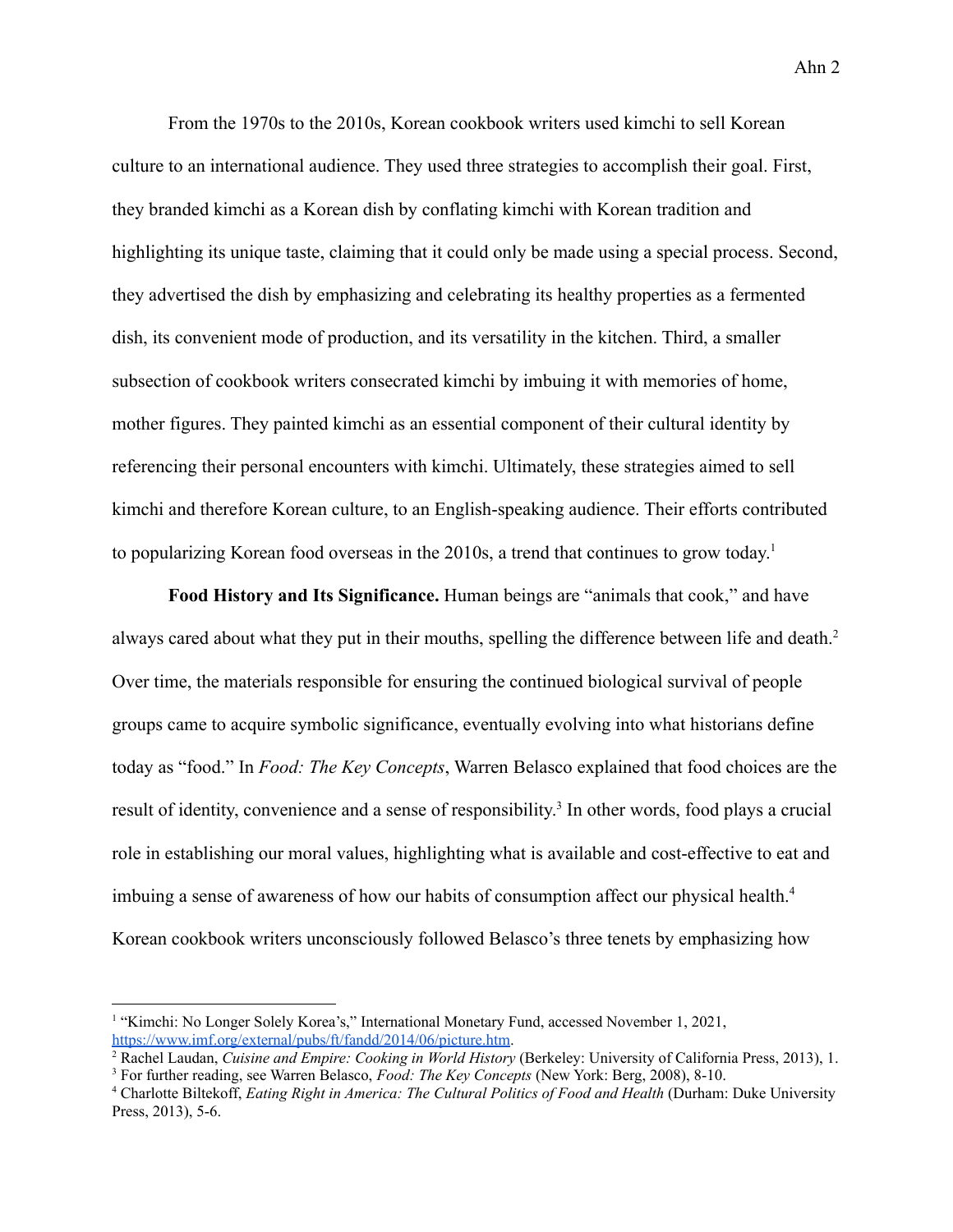important kimchi was to the Korean identity, its healthy properties, and its convenient mode of production.

Food conjures up associations with people, places and things and sometimes, these associations are intentionally constructed. For example, food is used to celebrate special occasions ranging from political functions to religious ceremonies. Food also facilitates the humblest of gatherings and acts as a social lubricant in meetings between friends and family. In his article, "The Nation before Taste," Andrew Haley discusses how food reflects not only times of prosperity or famine but also the social and psychological constructs behind the perceptions of certain foods. The strategies utilized by Korean cookbook writers to promote kimchi acted as scaffolding to project a certain image about kimchi to their audience, thus creating a social construct around the dish. $5$ 

**Korean Food and History.** Throughout history, Korean cuisine incorporated foreign influences while maintaining its basic culinary elements. The Korean peninsula is surrounded on three sides by water, more specifically by the Yellow Sea, East China Sea and the Sea of Japan. Korea's location made the country susceptible to constant invasion by larger neighbors like China, Japan and Mongolia. This invasion brought an influx of ingredients such as red peppers and bread. In *Korean Cuisine*, Michael Pettid noted that though culinary innovations occurred continuously, the fundamental elements of the Korean meal remained constant. Unlike Western cuisine, which serves courses one after another, the dishes in Korean meals are presented all at once. These include a bowl of rice, 3-4 vegetable side dishes, a meat or seafood dish and a soup/stew.<sup>6</sup> The greater number of side dishes, the more luxurious a meal was perceived to be.

<sup>5</sup> Andrew P. Haley, "The Nation before Taste: The Challenges of American Culinary History." *The Public Historian* 34, no. 2 (2012): 53-78. Accessed March 24, 2021. https://www.jstor.org/stable/10.1525/tph.2012.34.2.53.

<sup>6</sup> Michael J. Pettid, *Korean Cuisine: An Illustrated History* (London, Reaktion Books: 2008), 30.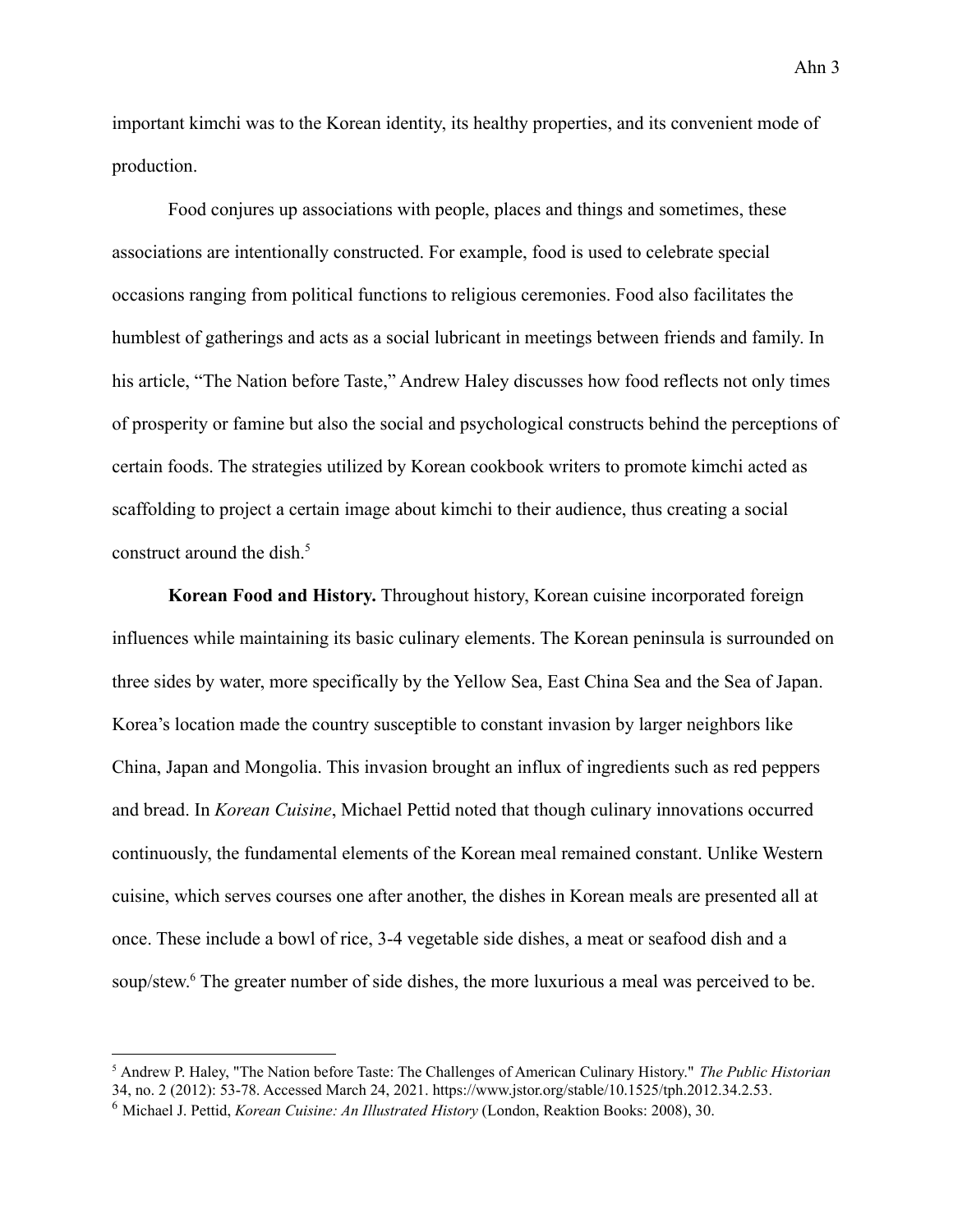Korean food experienced a series of significant changes in food production from the Joseon Dynasty in the 14th century to the Korean War in 1950. Historians consider "traditional" Korean food as cuisine originating from the Joseon Dynasty, a Korean dynastic kingdom that lasted from 1392 to 1910.<sup>7</sup> In that era, society was split into nobles, commoners and slaves. The king, at the top, always had the most to eat. However, the kingdom collapsed in 1892, when the powerful and modern Japanese invaded to establish an era of colonial rule that lasted from 1910-1945.<sup>8</sup> During this era, Japanese industrialization improved the efficiency of food production on the Korean peninsula, allowing for the industrialization of rice, sauce and paste production for Japanese troops. During the Korean War, South Korean wartime diets consisted of army rations provided by the U.S. Army, rice, and hand-made kimchi.<sup>9</sup>

Over the next fifty years, from the 1960s to the 2010s, South Korea underwent a remarkable period of rapid modernization and economic prosperity. The 1960s-1970s marked the beginning of economic recovery and military-style leaders like Park Chung-hee, who forcibly modernized Korea's battered post-war economy. By the 1980s, the leaps and gains made from his reforms were evident to the world as Korea celebrated the 1988 Olympics in its capital city, Seoul. In the 1990s, continuous technological and economic growth in South Korea propelled the country to the echelon of the top GDP producing countries on the globe, dramatically different from its economic state forty years before.<sup>10</sup> In the 2000s-2010s, the rise of "Hallyu," or Korean

<sup>7</sup> One of the oldest civilizations in the world, Korea did not start from the Joseon Dynasty. Rather, in terms of culinary history, the Joseon period oversaw some of Korea's greatest culinary innovations and changes. Red pepper was introduced to Korea during the Japanese Invasion of 1592, thereby changing the taste of Korean cuisine and kimchi forever. For further reading, see: Sonia Ryang, *Eating Korean in America: Gastronomic Ethnography of Authenticity* (Honolulu, University of Hawai'i Press, 2015), 12-13.

<sup>8</sup> Ryang, *Eating Korean in America*, 12-13.

<sup>9</sup> Scholarship on the Korean War and its impact on food production is extensive. Culinary creations like "budaejigae" (army stew consisting of sausages, kimchi, ramen noodles) show how different culinary cultures came together to form fusions. For further reading, see Katarzyna J. Cwiertka, *Cuisine, Colonialism and Cold War: Food in Twentieth-Century Korea* (London: Reaktion Books, 2012), 82-92.

<sup>10</sup> Hong-sik Cho, "Food and Nationalism: Kimchi and Korean National Identity," *The Korean Journal of International Studies* 46, no. 5 (2006): 207-29. Accessed March 24, 2021.

https://www.kjis.org/journal/view.html?spage=207&volume=4&number=1.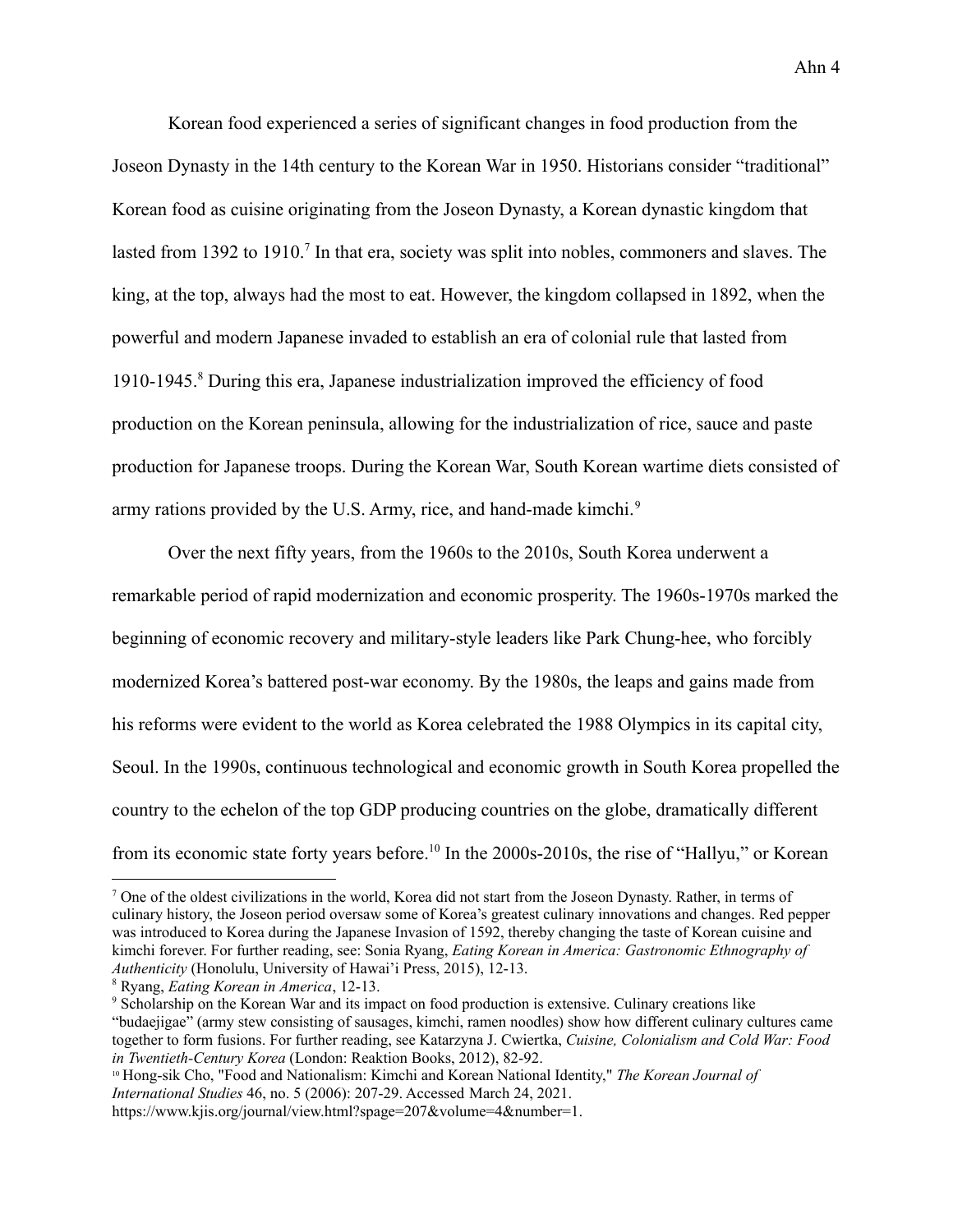entertainment, gained an international following among fans of K-pop and K-dramas. The period also oversaw the launching of a Korean food campaign by the South Korean government in 2008 called the "Global Hansik Initiative," which aimed to spread international awareness of Korean cuisine $11$ 

**Kimchi History and Culinary Disputes.** The term "kimchi" has different meanings within Korean culture but has shifted to symbolize the spicy cabbage dish. Within South Korea, kimchi is an umbrella term that covers hundreds of pickled vegetables fermented over a long period of time. On the other hand, the name is synonymous with the spicy napa cabbage dish, made from Chinese cabbage, red pepper, garlic, salt, chives, and raw oysters. It is almost always served with rice and can even be used as an ingredient in soups or other dishes. For international audiences, kimchi is almost always the spicy cabbage variety due to extensive branding efforts by both the South Korean government and cookbook writers. Cookbook writers constantly associated kimchi with spicy taste and fermented cabbage while the South Korean government made sure to put kimchi front and center in their 2008 Hansik Initiative.<sup>12</sup>

Kimchi possessed a relatively obscure culinary profile until the twentieth century, quietly making its way to the Korean table. Korean locals viewed kimchi as an essential but unattractive and smelly side dish.<sup>13</sup> However, the period of relative economic prosperity in the 1980s pushed South Korea to start considering how to distinguish itself from neighboring Asian countries like China and Japan.<sup>14</sup> The 1988 Olympics presented an ideal opportunity for the South Korean government to promote the country's culture. One way it did this was to designate kimchi as an official food of the Olympics and advertise it as a Korean dish. To the surprise of the locals, the

<sup>11</sup> Mary Jo A. Pham, "Food as Communication: A Case Study of South Korea's Gastrodiplomacy," *Journal of International Service* 22, no. 1 (2013), 7.

<sup>&</sup>lt;sup>12</sup> Cho, "Food and Nationalism," 215-216.

<sup>13</sup> Laurel Kendall et. al, *Consuming Korean Tradition in Early and Late Modernity: Commodification, Tourism, and Performance* (Honolulu, University of Hawai'i Press: 2010), 12-13.

<sup>&</sup>lt;sup>14</sup> Han, "Some Foods Are Good To Think," 61.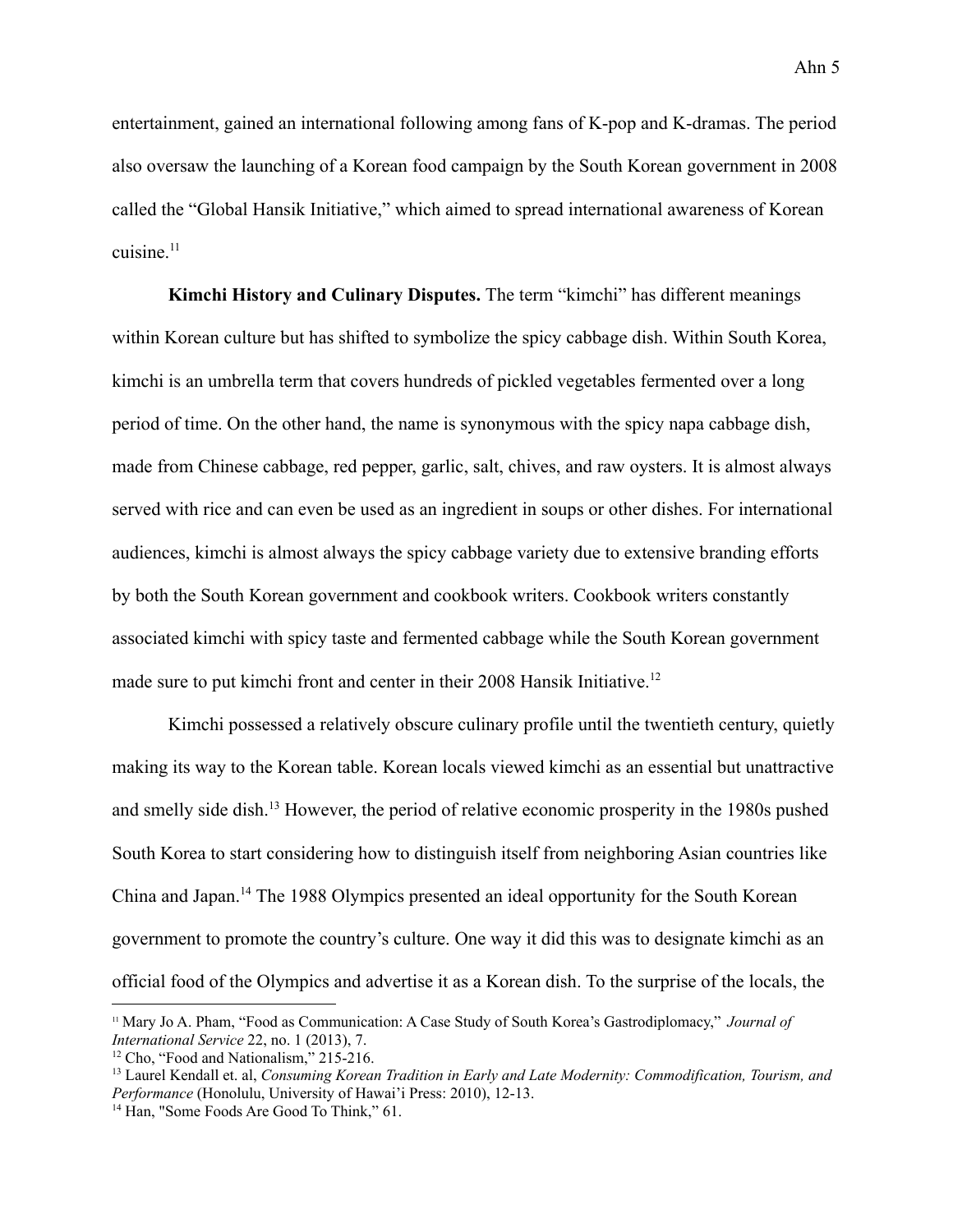international public immediately lauded the pickled dish and demand for kimchi grew throughout the 1990s, especially in neighboring countries like China and Japan.

In the 1990s and early 2000s, increasing scientific research on kimchi and a culinary dispute with Japan accelerated Korea's plans to claim kimchi as its own. The South Korean government funded a number of scientific institutions to produce articles that highlighted kimchi's health properties, resulting in a drastic increase of kimchi-related articles in the 1990s. In addition to this, the government also encouraged food conglomerates to mass-produce kimchi.<sup>15</sup> For the first time in Korean history, industrial kimchi production overtook home production. In 1996, however, South Korea retaliated against Japanese attempts to capitalize on the popularity of kimchi by creating a similar product named "kimuchi."<sup>16</sup> A combination of fear over declining profits and historical animosity between the two countries fueled ownership spats over kimchi. In direct response to Japan's claims over "kimuchi," South Korea filed a proposal claiming kimchi as an exclusive Korean product with the Codex Alimentarius Commission  $(CAC)$  in 2001.<sup>17</sup> In 2004, this proposal was accepted by the CAC, officially copyrighting kimchi as a Korean product.

The 2005 culinary war between Korea and China motivated South Korea to obtain international recognition for kimchi through UNESCO.<sup>18</sup> By 2005, China had become the biggest

<sup>16</sup> Kyung-Koo Han, "The Kimchi Wars," in *Consuming Korean Tradition in Early and Late Modernity: Commodification, Tourism, and Performance,* ed. Laurel Kendall (Honolulu, University of Hawai'i Press: 2010), 161-62.

<sup>&</sup>lt;sup>15</sup> Cho, "Food and Nationalism," 218-219.

<sup>&</sup>lt;sup>17</sup> The Codex Alimentarius Commission is a sub-organization within the World Health Organization and Food  $\&$ Agriculture Organization of the United Nations that regulates international food standards. The standard requires kimchi to have specific properties like a "spicy, tangy taste" and Chinese cabbage leaves.

Reference: Codex Alimentarius: International Food Standards. *Standard for Kimchi*. 2001.

 $\frac{18}{18}$  The United Nations Educational, Scientific and Cultural Organization (UNESCO) is a sub-agency of the United Nations aiming to promote international cooperation. *Kimjang* is the seasonal tradition of making kimchi in November, where women from the village gather to make hundreds, if not thousands of heads of kimchi. Reference: "UNESCO in brief- Mission and Mandate," UNESCO, accessed October 19, 2021, <https://en.unesco.org/about-us/introducing-unesco>.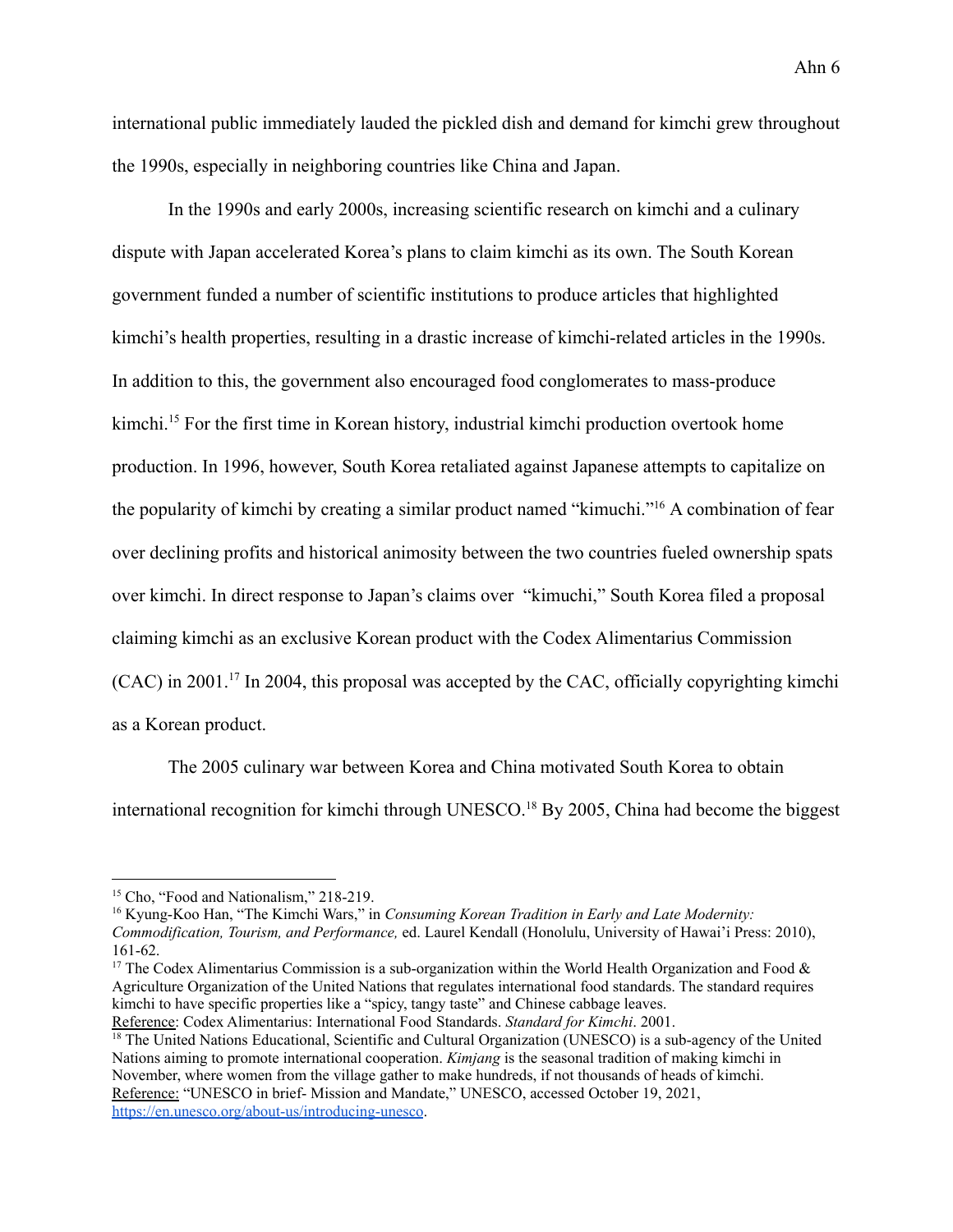importer of kimchi to South Korea, exceeding domestic Korean production.<sup>19</sup> A Korean politician raised reports of parasitic eggs in Chinese kimchi, causing a dramatic decrease in Chinese kimchi consumption and an increase in Korean kimchi sales.<sup>20</sup> China retaliated shortly after by cutting down kimchi production and boycotting Korean goods, to which Korea promptly gave in. During this time, numerous Korean cookbooks authored by non-Koreans and Korean Americans proliferated, seeking to re-claim kimchi as an exclusive Korean product. In 2013, the South Korean government successfully lobbied to register *kimjang* as a UNESCO Intangible Heritage item.*<sup>21</sup>* Through this, they pushed to legitimize kimchi as a product of Korean culture and sell Korean culture to non-Koreans.

**Branding Kimchi: Ancient Origins, Tradition and Taste.** From the 1970s to the 2010s, writers of English-language Korean cookbooks needed a dish that could serve as an introduction to the world of Korean cuisine. Looking around for an ideal dish that could help represent Korean culture, they settled on kimchi. Bright red, fiery, spicy, and pungent, kimchi became the dish that encapsulated Korean tradition and identity. To establish kimchi as a Korean product, the writers featured several aspects of the dish. First, the writers highlighted kimchi's history as a dish of ancient origins, claiming its continuous presence in the Korean peninsula. Second, they underscored certain traditional customs like *kimjang* ("kimchi-making") and kimchi's ubiquitous presence in Korean meals. Finally, they advertised kimchi's unique taste as a fermented food, crowning it king among other pickled foods in Korean cuisine.

Cookbooks emphasized kimchi's ancient origins to affirm its status in Korean culture as a 'national dish.'Ancient origins implied a tried and true reputation, signaling to readers that the

<sup>&</sup>lt;sup>19</sup> Han, "The Kimchi Wars," 160.

 $20$  Ibid.

<sup>&</sup>lt;sup>21"</sup>Kimjang, making and sharing kimchi in the Republic of Korea," UNESCO, accessed September 30, 2021, https://ich.unesco.org/en/RL/kimjang-making-and-sharing-kimchi-in-the-republic-of-korea-00881.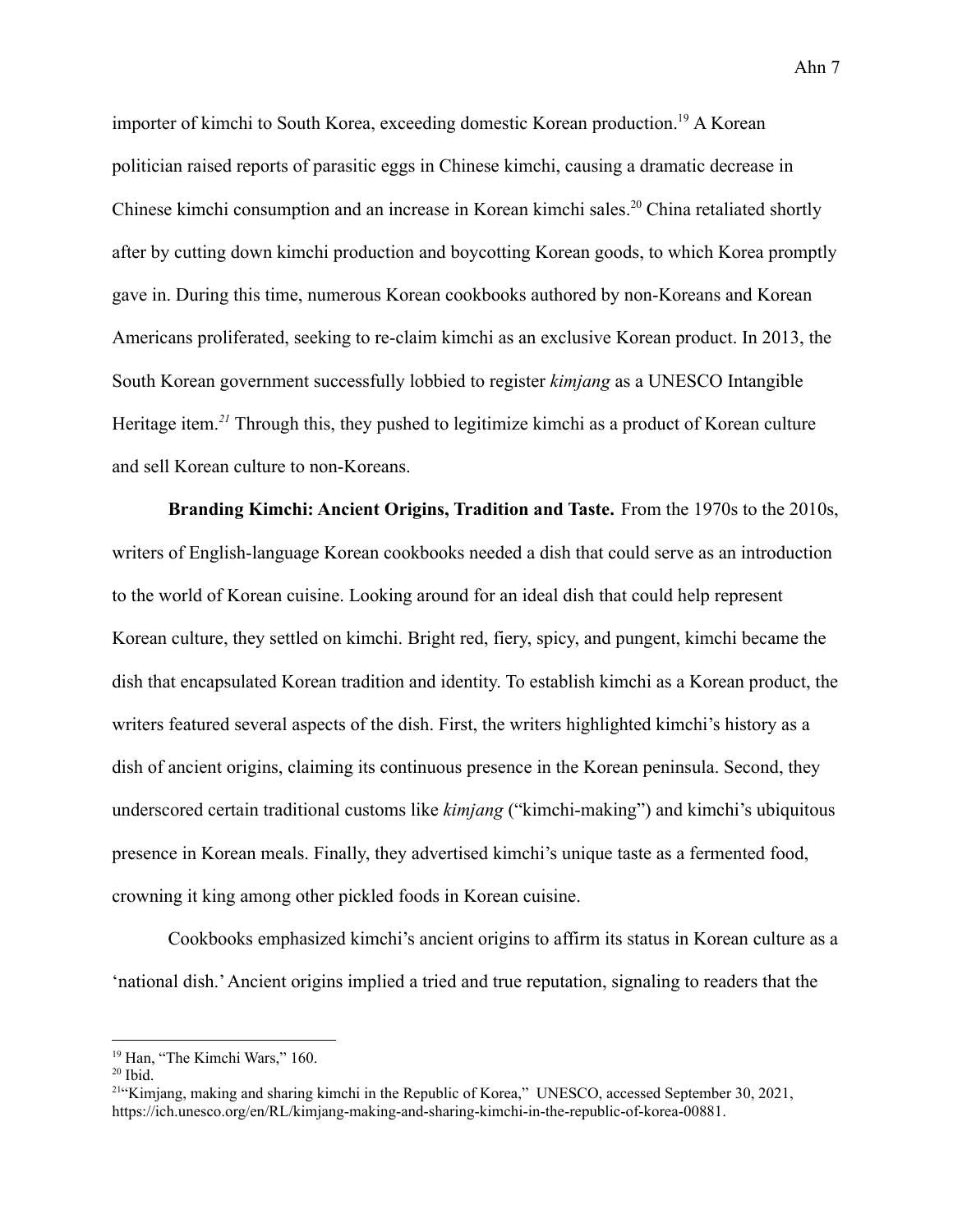dish itself as a tradition had survived the ravages of time by being relevant to the dinner table.<sup>22</sup> Furthermore, writers reasoned that if they could demonstrate that kimchi originated and evolved in Korea, critics could not dispute that it was exclusively Korean. To support their historical claims, they listed mentions of kimchi in written records that sometimes extended to the Three Kingdoms Period (57 BCE to 668 CE) in the Korean past.<sup>23</sup> Ancient origins helped establish authenticity, or the idea that something belongs solely to the tradition of a certain people group.<sup>24</sup> It acted as a cultural marker to project the cultural presence of Korean food and therefore Korean culture. Kimchi was a perfect example of one such cultural marker.

Cookbooks before the 1988 Seoul Olympics did not mention ancient origins because the writers had no pressing need to defend the dish as Korean. For example, *Practical Korean Recipes* was written by two native Koreans, Yi-Soon Choi and Ki-Yeol Lee in 1976, twelve years before the Olympics. Before diving into their recipes, they established that Korean food is "highly seasoned" and that most Korean cooks have a tendency to add strong spices like red pepper, garlic and green onions.<sup>25</sup> In the kimchi section, however, the authors did not mention its extensive history nor focus on its ancient origins.<sup>26</sup> In hindsight, the authors may have had no particular reason in establishing kimchi as a Korean product. They took it for granted that just by including kimchi in their cookbook, readers would assume that kimchi had to be Korean.

On the other hand, language emphasizing kimchi's ancient origins started to appear in Korean cookbooks during and after 1988, when the South Korean government moved to establish kimchi as an official food of the Seoul Olympics. In 1988, two Korean sisters, Florence

<sup>22</sup> Sam Chapple-Sokol, "Culinary Diplomacy: Breaking Bread to Win Hearts and Minds," *The Hague Journal of Diplomacy* 8, no. 1 (2012): 170.

<sup>23</sup> Florence Chae-yeol Lee and Helen Chae-un Lee, *Kimchi: A Natural Health Food* (Elizabeth, NJ: Hollym Corporation, 1988), 54.

<sup>24</sup> Young Rae Oum. "Authenticity and representation: cuisines and identities in Korean-American diaspora," *Journal of Postcolonial Studies* 8, no. 1 (2005): 109-125.

<sup>25</sup> Yi-Soon Choi and Ki-Yeol Lee, *Practical Korean Recipes* (Elizabeth, NJ: Hollym, 1976), 15.

<sup>26</sup> Choi, *Practical Korean Recipes*, 65-70.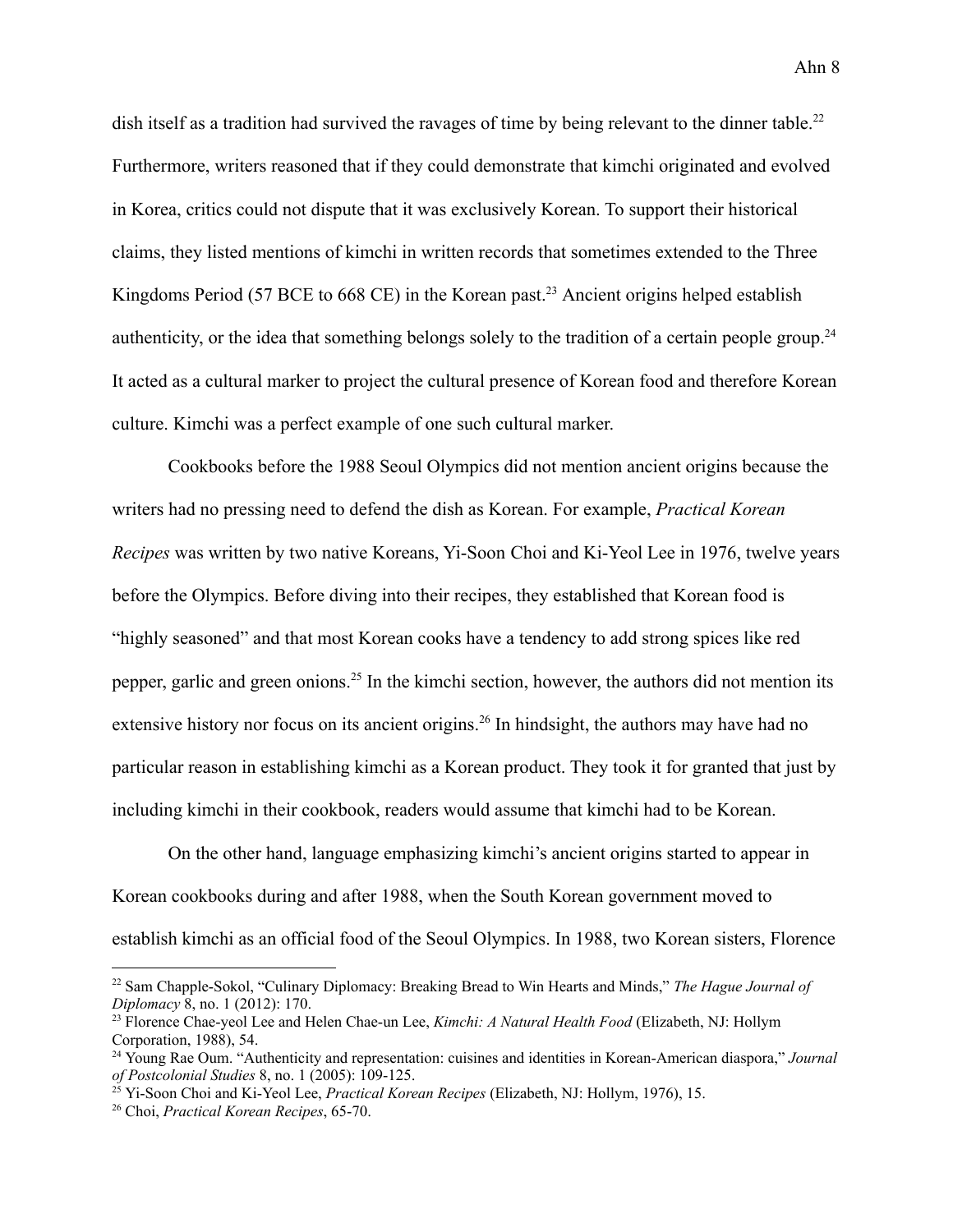and Helen Lee, published *Kimchi: A Natural Health Food*. They praised the fact that more people were being exposed to Korean food and in particular, "a very special Korean vegetable dish, kimchi."<sup>27</sup> Boasting about its "2,000 year old history,<sup>28</sup> the sisters traced the history of kimchi while claiming that kimchi originated during the period of the Three Kingdoms (37 BCE to 7 CE).<sup>29</sup> Their gross estimate of 2,000 years implied kimchi's deep-rooted presence in Korea, lending legitimacy to its status as a traditional Korean food. To the authors, however, kimchi was not only a food that remained frozen in the Korean past. Rather, it evolved into its present day form within the regions of Korea, when preserving cabbages with red chili peppers became common-place.<sup>30</sup> By emphasizing kimchi's age and presence in Korean history, the Lee sisters took one step in affirming kimchi's legitimacy as a representative dish of Korean cuisine.

Language touting ancient origins grew prominent in Korean cookbooks after South Korea copyrighted spicy cabbage kimchi by filing a claim with the Codex Alimentarius Commission (CAC) in 2001. This occurred as a result of Korea's 1996 dispute with Japan over kimuchi.<sup>31</sup> The CAC established kimchi as a culinary property of Korea and enforced it on the international scale, bringing Japanese and Chinese production of kimchi in line with Korea's culinary standards.<sup>32</sup> Having emerged victorious from this dispute, Korean cookbook writers like Sook-ja Yoon placed greater emphasis on touting kimchi as the national dish by highlighting its long presence in Korean culture. In her cookbook, *Good Morning Kimchi!* Yoon declared that "kimchi is the best known fermented Korean food," and proceeded to trace its first written records back to the Goryeo Dynasty (935-1392). Compared to other writers, Yoon unearthed the earliest written reference to kimchi by citing a thirteenth century poem called "Kapo Yukyong [Six

<sup>27</sup> Lee, *Kimchi: A Natural Health Food*, 5.

 $28$  Ibid, 54.

 $29$  Ibid.

<sup>30</sup> Ibid.

<sup>&</sup>lt;sup>31</sup>Han, "Some Foods Are Good To Think," 64-65.

<sup>32</sup>Codex Alimentarius: International Food Standards. *Standard for Kimchi*. 2001.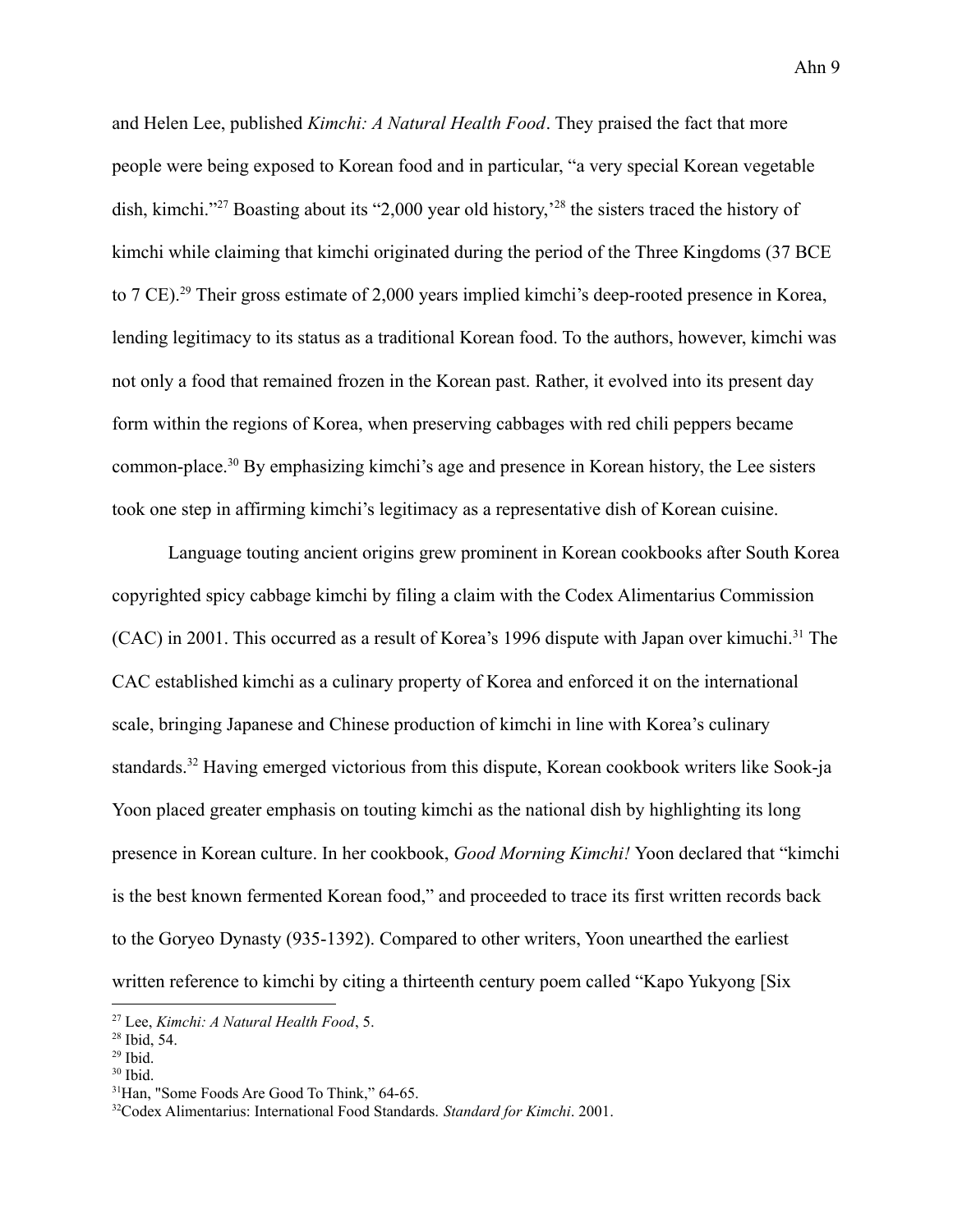Songs on the Backyard Vegetable Plot]," which briefly mentioned the ways of preserving kimchi during the seasons.<sup>33</sup> Yoon also mentioned the recent developments in kimchi's history with the introduction of the red pepper in the seventeenth century. This addition brought about the modern form of cabbage kimchi, which acted as an indispensable part of Korean meals "from earlier times."<sup>34</sup> By listing these references to kimchi, Yoon hoped to impress on her readers that kimchi originated in Korea and hence make it difficult for nations other than Korea to claim kimchi on historical grounds.

Government publications in the 2010s followed suit in providing evidence for kimchi's ancient origins. The uptick in references to kimchi's past followed the roll-out of the 2008 "Hansik" campaign.<sup>35</sup> To celebrate Korea's culinary offerings, the government published *Great Foods, Great Stories* in 2012, four years after the start of its "Hansik campaign." Although the book acted more a food guide than a cookbook, it gave clear descriptions of foods that reflected Korean tradition. Labeled as the "Traditional Dish with 1,500 Years of History," the authors grouped kimchi in with the pickled vegetables.<sup>36</sup> Following this section heading, the authors claimed that kimchi was created prior to the Three Kingdoms Period and continued as a dish until the present day. In addition, they took great pains to delineate kimchi as "uniquely Korean," repeating the phrase three times in the introduction.<sup>37</sup> Following this, they argued that "in the old days of Korea," kimchi provided an important source of vitamins during winter months, when fresh vegetables were unavailable.<sup>38</sup> Repetition of kimchi and the passing of time reinforced the

<sup>33</sup> Sook-ja Yoon, *Good Morning, Kimchi! Forty Dif erent Kinds of Traditional & Fusion Kimchi Recipes* (Elizabeth, NJ: Hollym International, 2005), 10.

<sup>34</sup> Ibid*,* 10-11.

<sup>&</sup>lt;sup>35</sup> This campaign aimed to increase Korea's soft power by exporting its culture, mainly through its culinary delicacies. Korea's very own spicy condiment, kimchi, headed the list of culinary items.

For further reading: Mary Jo A. Pham, "Food as Communication: A Case Study of South Korea's Gastrodiplomacy," *Journal of International Service* 22, no. 1 (2013), 7.

<sup>36</sup> *Great Food, Great Stories from Korea*. (Seoul: Korean Food Foundation, 2012), 203.

<sup>&</sup>lt;sup>37</sup> Ibid, 204-205.

<sup>38</sup> Ibid. 205.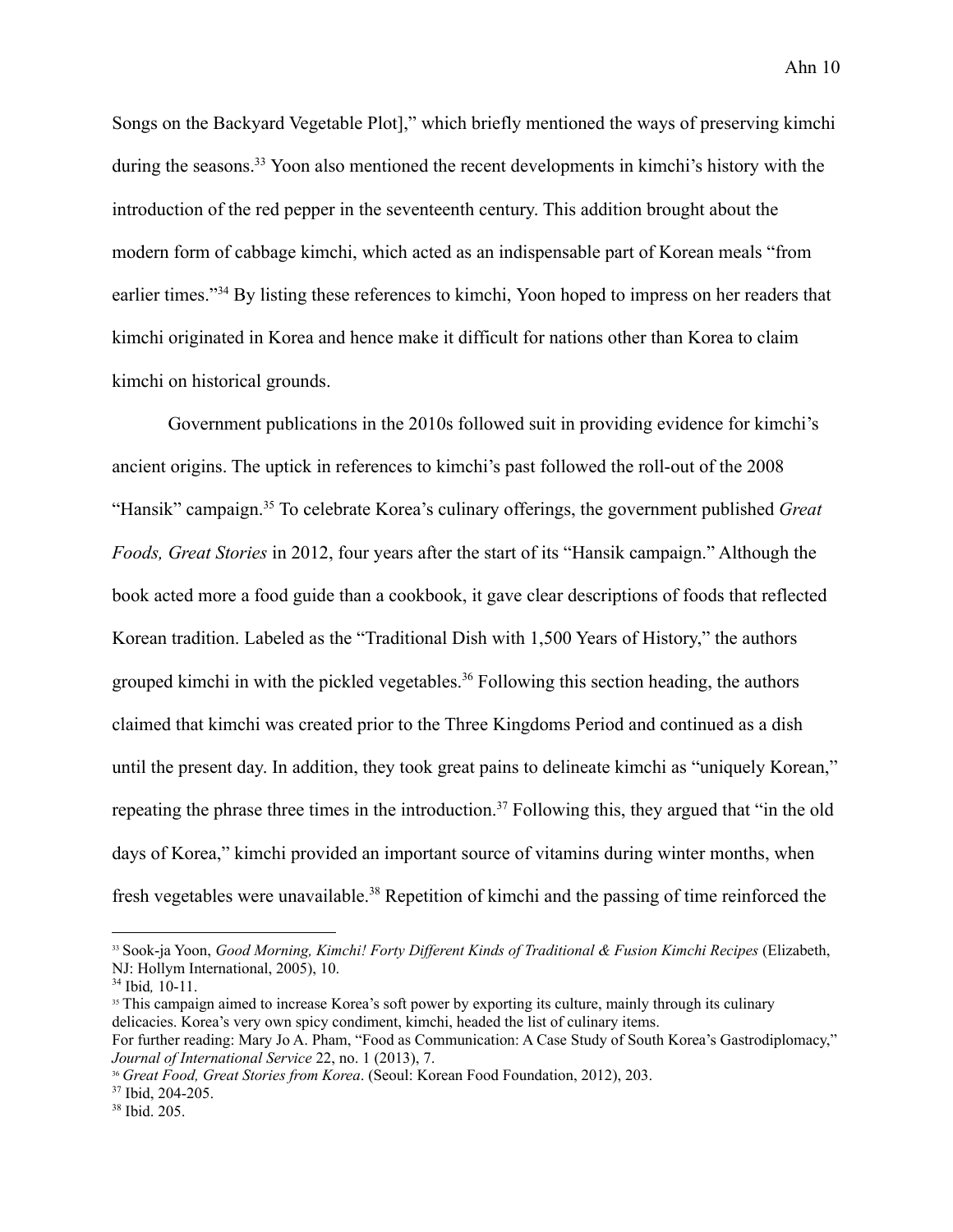idea that kimchi had a continuous presence in Korean history. These strategies mirrored that of Korean writers, who utilized historical references to prove kimchi's ancient origins.

Korean cookbook writers then turned to tradition to strengthen their argument. Tradition explained why kimchi was so important to Koreans over the centuries and why it deserved to be the exclusive cultural property of South Korea.<sup>39</sup> With tradition, Korean cookbook writers were able to lend further legitimacy to the claim that kimchi was a Korean creation.<sup>40</sup> They did this in two ways. First, they constantly referenced the autumnal kimchi-making event in November, *kimjang*, as a vital part of Korean culture. *Kimjang* represented concrete evidence that kimchi had started in Korea and continued to be practiced to the present day. Second, cookbook writers emphasized the universality of kimchi, underscoring kimchi as an integral part of the Korean meal. At every turn, they pointed out its ubiquitous presence, indirectly showing readers the deep-seated attachment to the dish by everyday Koreans.

Cookbooks in the 1970s made veiled references to *kimjang* but referenced traditional customs to brand kimchi as Korean. In *The Korean Cookbook* (1970), Judy Hyun rated kimchi as one of the most important, calling it "the national vegetable dish."<sup>41</sup> She commented on kimchi's ubiquity throughout Korean culinary culture, describing how kimchi "accompanies every Korean meal- including breakfast."<sup>42</sup> Hyun's comments helped readers to imagine how widespread kimchi was in Korea, thus indirectly associating Korean culture with the distinct, spicy condiment. When it came to *kimjang,* Hyun pointed out that in November, the "entire female population" of Korea is seen busy making kimchi.<sup>43</sup> Though she clearly exaggerated, Hyun's observations implied that Koreans regarded kimchi production important enough to transform

<sup>39</sup> Kendall, *Consuming Korean Tradition*, 4.

<sup>40</sup> Han, "The Kimchi Wars," 154.

<sup>41</sup> Judy Hyun, *The Korean Cookbook.* (Chicago: Follett Publishing Company, 1970), 25.

 $42$  Ibid, 25-26.

 $43$  Ibid.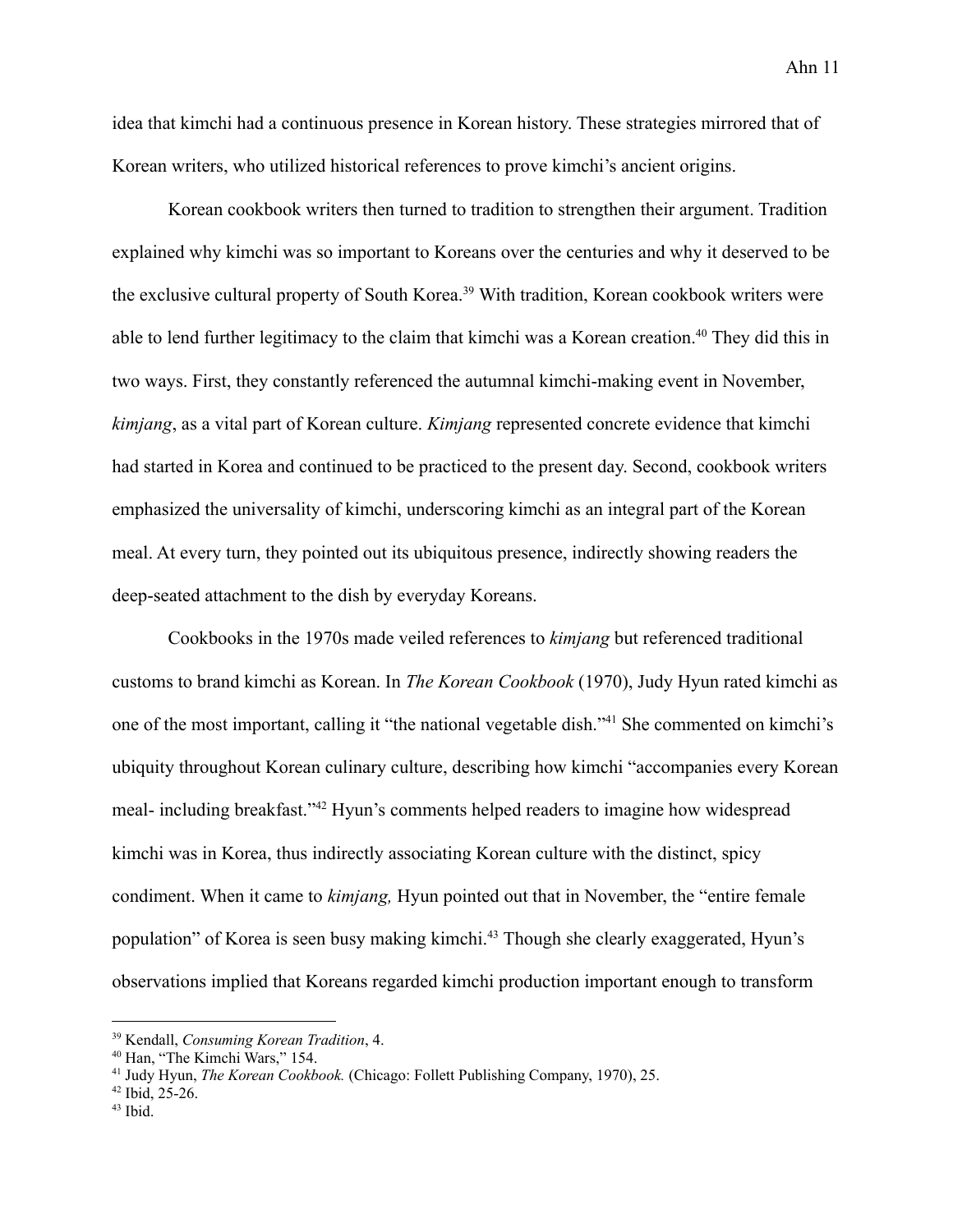the practice into a national custom. In addition to written records, *kimjang* acted as a physical reminder that demonstrated how significantly kimchi factored into Korean life.

Korean women also affirmed the importance of *kimjang* and kimchi in their cookbooks in the 1980s. In 1985, Chin-wha No published *Traditional Korean Cooking*, a cookbook along the likes of Hyun's *The Korean Cookbook* and she sought to educate a primarily non-Korean audience on making the most representative Korean dish. She echoed Hyun by stating that kimchi is a food that "accompanies every Korean meal," and that it is easily made from seasonal vegetables in various regions of Korea.<sup>44</sup> She provided more details on kimchi and its regional variations, comparing how one family would use salted shrimp juice while another would not. Nonetheless, a common respect and love for kimchi as the "integral part of the Korean diet" united the culinary differences between both families.<sup>45</sup> From No's perspective, kimchi acted as a great unifier between Koreans and helped showcase Korean cuisine. Moreover, No directly named *kimjang*, the autumnal kimchi making event practiced by many women in Korea.<sup>46</sup> For No, *kimjang* acted as a cultural marker that led readers to assume that kimchi was made only in Korea and nowhere else.

Similarly, during the 1950s-1960s, female Korean immigrants in America claimed kimchi as their own and paved the way to bring Korean food to those who never knew that Korea even existed. One such figure was Hi-Soo Shin Hepinstall, who reflected on her experiences and published *Growing Up in a Korean Kitchen* in 2001. Not surprisingly, Hepinstall devoted an entire section to kimchi and described its status within Korean society as a laborious, communal task that unites neighbors, friends and relatives.<sup>47</sup> In addition, she provided in-depth descriptions

<sup>44</sup> Chin-hwa No, *Traditional Korean Cooking: Snacks and Basic Side Dishes* (Elizabeth, NJ: Hollym International, 1985), 7.

 $45$  Ibid.

<sup>46</sup> Ibid, 7-8.

<sup>47</sup> Hi-Soo Shin Hepinstall, *Growing Up in a Korean Kitchen: A Cookbook* (Berkeley: Ten Speed Press, 2001), 93.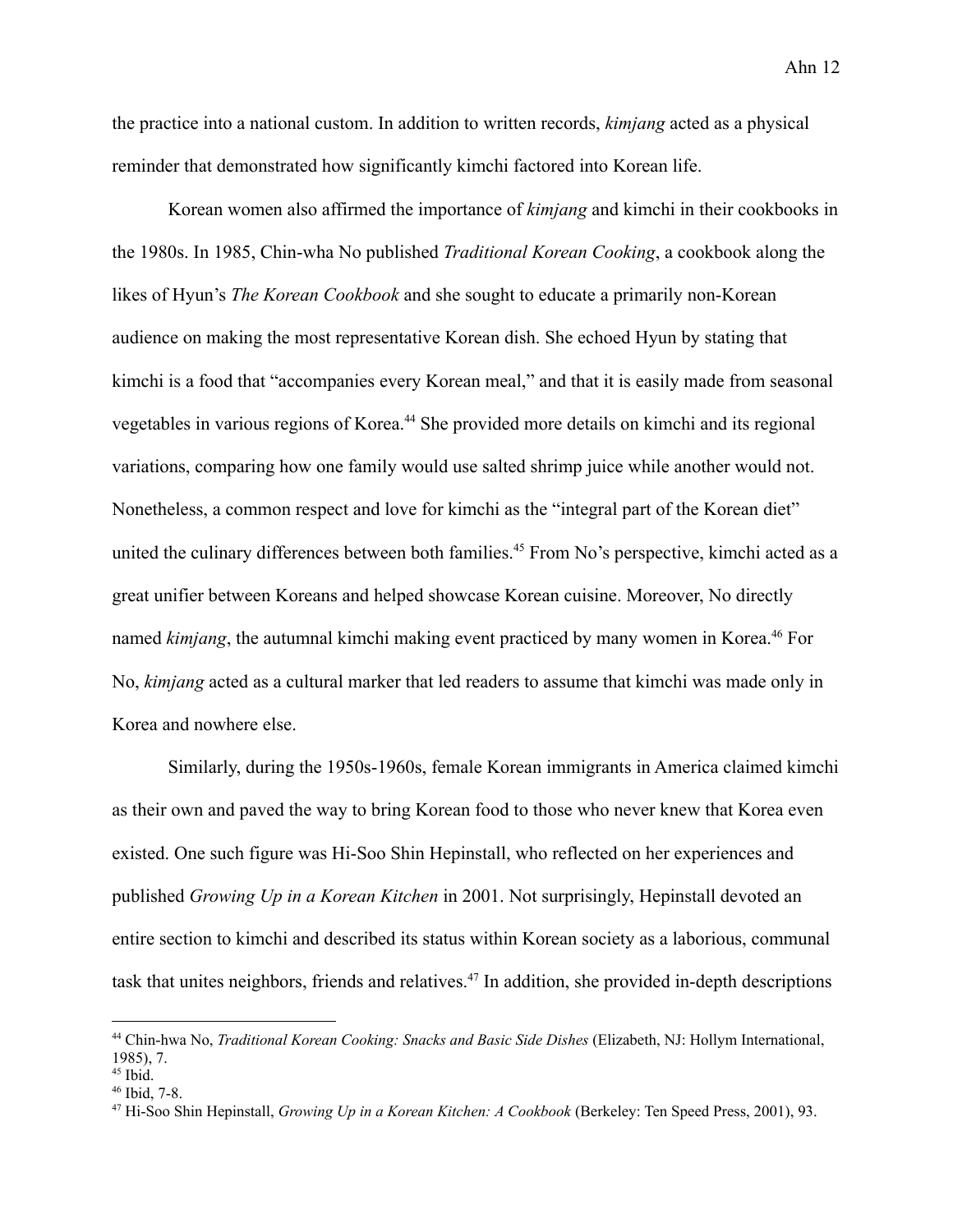of *kimjang*, calling it a "serious national concern" and maintaining that *kimjang* kimchi sustains a family through three long months of harsh Korean winter. <sup>48</sup> Her emphasis on *kimjang* tradition went beyond the practical. She dwelled on traditional methods of packing kimchi and conjured up vivid imagery of enormous earthenware crocks that have stored them in the past.<sup>49</sup> She betrayed her attachment to the dish when she remarked that "we Koreans love it [kimchi] so much that, from breakfast to supper, a meal without kimchi is unthinkable."<sup>50</sup> Indeed, Hepinstall's language indicated how Korean cookbook writers brought tradition to claim the dish as part and parcel of Korean culture.

Korean-American cookbook writers joined the fray starting from the 2000s, when Korean food was beginning to attract considerable attention in the culinary world. In 2007, a Korean-American named Emily Kim started her own Youtube cooking channel under the name "Maangchi" (Korean for "hammer"). She focused on teaching traditional Korean recipes to English-speaking audiences through her videos, publishing her cookbook just a year later. In *Eating Korean with Maangchi* (2008), Kim introduced traditional napa kimchi as the first recipe in her cookbook. She firmly stated that "kimchi is a staple of Korean life," strongly implying that kimchi is and has always been a part of Korean food culture.<sup>51</sup> Kim also hammered home the ubiquity of kimchi, by stating that "many people include it in their meals three times a day."<sup>52</sup> Ubiquity allowed readers to imagine how important kimchi was in the everyday lives of Koreans and how thoroughly ingrained kimchi was in Korean culture. Therefore, consuming kimchi meant more than just taking part in Korean tradition. It brought authenticity into the picture by reminding readers that the end product would always be Korean, no matter where readers chose

<sup>48</sup> Hepinstall, *Growing Up in a Korean Kitchen*, 93.

 $49$  Ibid, 95.

<sup>50</sup> Ibid*,* 94.

<sup>51</sup> Emily Kim, *Cooking Korean Food with Maangchi* (CreateSpace Independent Publishing Platform, 2008), 12.

<sup>52</sup> Ibid, 12-13.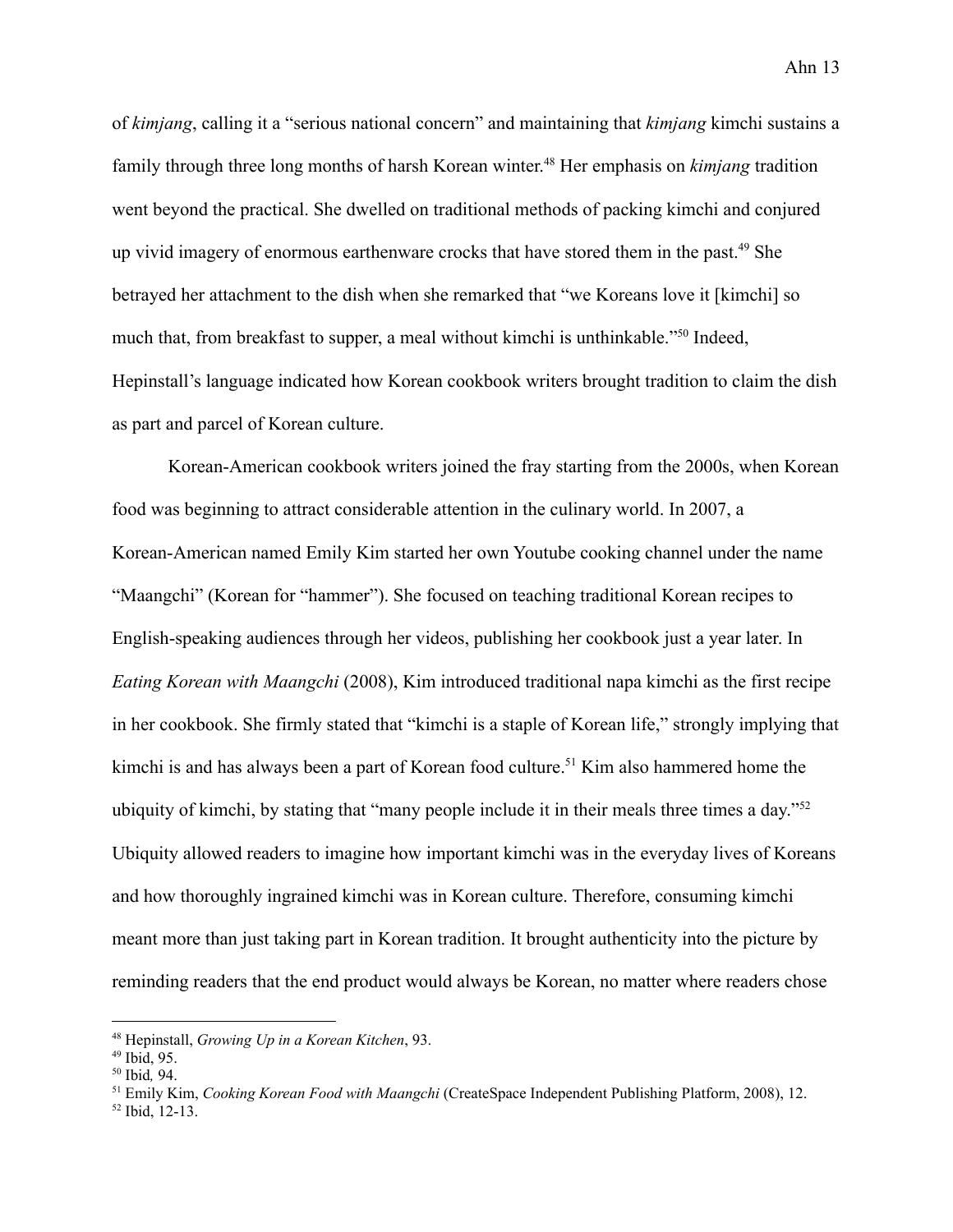to make it outside of Korea. All in all, tradition helped authors like Kim to extend their claims of authenticity on kimchi throughout time and space, marking kimchi as a Korean product.

The South Korean government also advertised kimchi by associating the dish with Korean tradition. In 2014, sponsored by government funding, the Korean Food Foundation released *K-Food*, authored by Jin-ah Yun.<sup>53</sup> Rather than cover a comprehensive list of traditional Korean foods, Yun chose to highlight the most popular Korean foods. In particular, language utilized when describing kimchi revealed that Yun, like many Koreans, was willing to cast kimchi as the representative Korean food. Yun emphasized ubiquity by claiming that kimchi is the primary fermented item that Koreans eat "regularly."<sup>54</sup> Eating kimchi was also touted by the author as a simple way to participate in a "distinctively Korean" way of life. By tagging kimchi as distinctly Korean, Yun joined the long line of writers, who tied in kimchi and authenticity together to make a cogent historical argument, establishing kimchi as an excellent example of Korean culinary tradition.

Finally, cookbook and food guide writers sought to highlight kimchi's taste. Taste was an important element to highlight because it fulfilled three functions in enhancing kimchi as a Korean dish. First, taste led readers to assume that kimchi was an authentic Korean dish. By describing taste, cookbook writers guided readers to make assumptions that kimchi's taste could only be manufactured the 'Korean way.' Second, it helped differentiate kimchi from other pickled foods present in the world like sauerkraut and dills. The reasoning was that once readers started to see the differences between kimchi and these other foods, it would become easier for them to distinguish Korea from surrounding countries.<sup>55</sup> Third, writers specified kimchi's

<sup>54</sup> Ibid*,* 61. <sup>53</sup> Jin-ah Yun, *K-Food: Combining Flavor, Health and Nature* (Seoul: Korean Cultural Service, 2013), 10.

<sup>55</sup> Hong-sik Cho, "Food and Nationalism: Kimchi and Korean National Identity," *The Korean Journal of International Studies* 46, no. 5 (2006): 212.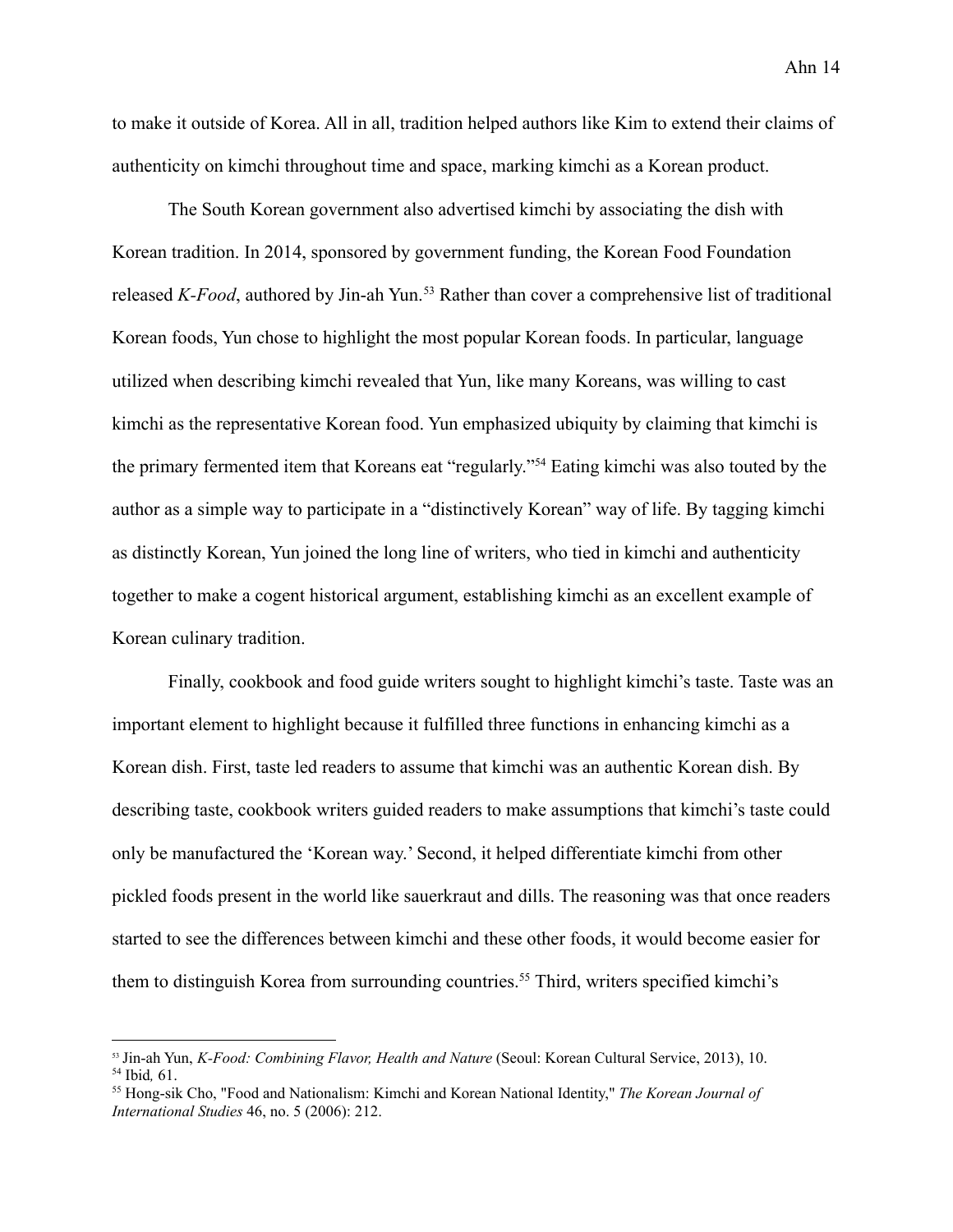culinary function in relation to staples like rice. They claimed that as a complement to rice, kimchi played an integral role in every Korean meal.

Cookbooks like *Kimchi: A Natural Health Food* (1988) demonstrated how writers highlighted kimchi's spicy taste to establish the dish as a Korean product. The Lee sisters first promised that "once you acquire a taste for it [kimchi], your dinner table will never be complete without it."<sup>56</sup> From there, the authors acclaimed the "unique taste" of kimchi, attempting to separate it from other pickled vegetables even within Korean cuisine by repeatedly asserting its "spicy" and "sour" qualities. These qualities helped anchor readers by reminding them of the tastes they were already familiar with. This helped familiarize the experience of making a dish foreign to their eyes and nose. Although they hinted at kimchi's potent taste by calling it "exquisite" and "powerful," the authors did not describe the specific ingredients that contributed to the formation of this special taste.<sup>57</sup> Cookbook writers probably relied on general descriptors like "spicy," "sour" in order to avoid overwhelming their readers with detailed culinary terminology.

Nevertheless, starting from the late 1990s, writers shifted from using general descriptors to specific culinary terms. They drew from a greater repertoire of vocabulary, specifically honing in on points that separated kimchi's taste from other pickled foods. For example, in *The Kimchee Cookbook* (1999), Kim described kimchi as "fiery" and "pungent," citing that the flavors of kimchi had long dominated the Korean cultural landscape.<sup>58</sup> Kimchi, among other foods, contained this spicy and pungent combination, distinguishing it from other pickled foods like the Sichuan *pao cai.*<sup>59</sup> In addition to this, Kim briefly mentioned that certain ingredients like garlic,

<sup>56</sup> Lee, *Kimchi: A Natural Health Food*, 5.

<sup>57</sup> Ibid, 62-63.

<sup>58</sup> Kim et al, *The Kimchee Cookbook,* 7.

<sup>59</sup> Ibid, 16.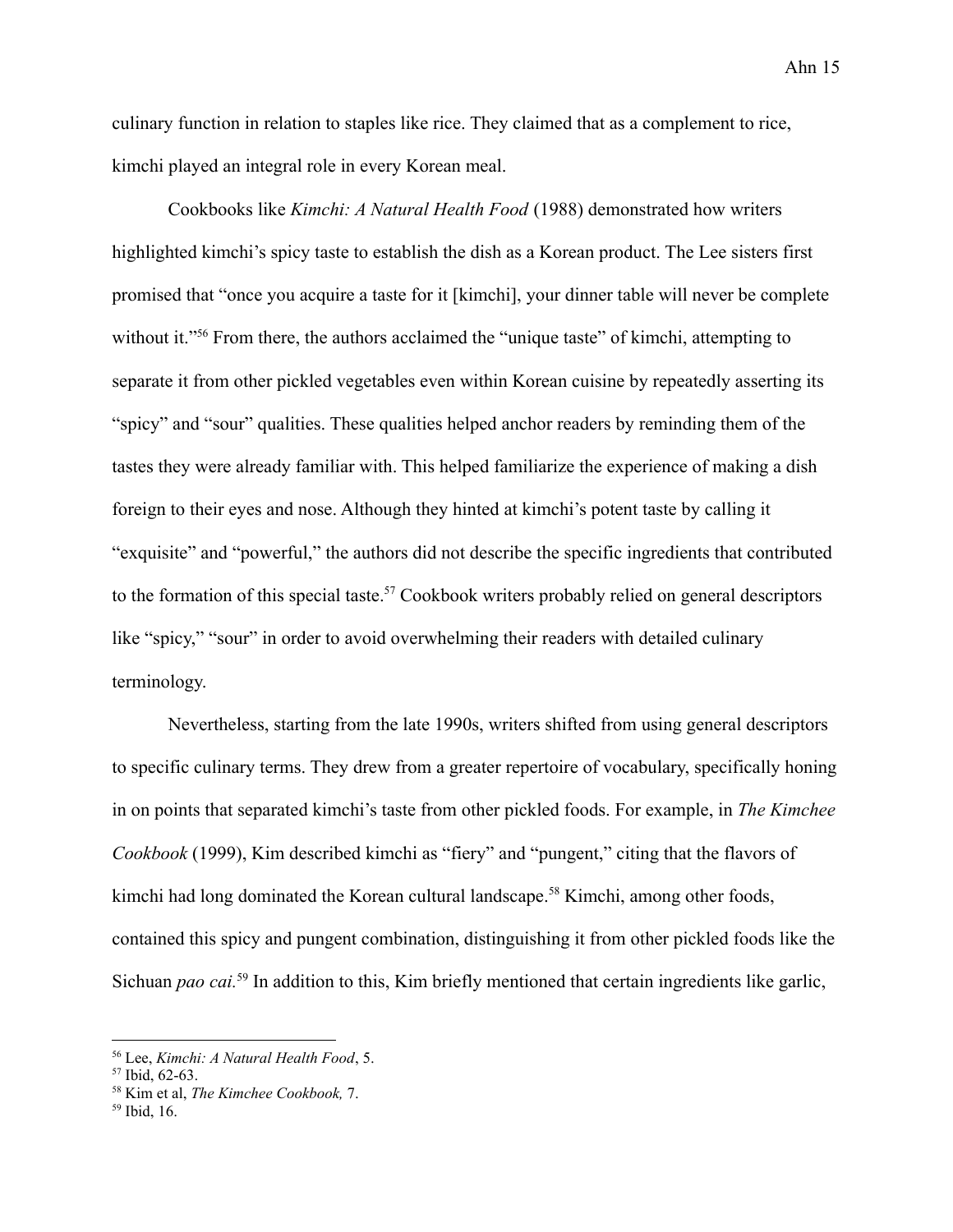ginger and pickled shrimp contribute to the sweet, fermented taste.<sup>60</sup> Furthermore, Kim mentioned how well the spicy and sour taste of kimchi complemented the "bland neutrality of rice."<sup>61</sup> Given rice's ubiquity in Korean cuisine, this observation helped readers to understand that kimchi was just as important as rice. However, Kim's explanation fell short of fully describing kimchi's taste, presumably allowing adventurous eaters to try kimchi for themselves.

While native Koreans settled on making general claims about its "exquisite" and "complementary taste," Korean-Americans in the 2010s drew comparisons to Western foods to help readers understand the taste of kimchi. In her *Kimchi Chronicles* (2011)*,* Marja Vongerichten remarked how kimchi has "undeniable flavor and punch," with firm emphasis on the aging part of fermentation to produce the sour taste.<sup>62</sup> The author asserted that adding kimchi to any meal is a way to get "tremendous flavor in a short period of time."<sup>63</sup> Furthermore, Vongerichten added how kimchi had the potential to provide "that extra hit of acid and salt everywhere it goes" and drew comparisons of kimchi's taste to "a squeeze of lime in a cocktail, a bit of hot pepper vinegar."<sup>64</sup> Interestingly, rather than seeking to accentuate the differences between kimchi and other foods, Vongerichten made comparable analogies to other foods like sauerkraut and pickles to help readers understand kimchi's unique qualities. Comparisons to certain flavors in the Western world helped to provide familiar territory for the reader while inviting them to spice up their meals in a very Korean way.

The South Korean government also played a major role in defining kimchi's taste. In 2013, *kimjang* was registered as an intangible UNESCO cultural item, recognized as a purely

<sup>60</sup> Kim et al, *The Kimchee Cookbook*, 10.

<sup>61</sup> Ibid, 20-21.

<sup>62</sup> Vongerichten, *The Kimchi Chronicles,* 100.

 $63$  Ibid, 92.

<sup>64</sup> Ibid, 91-92.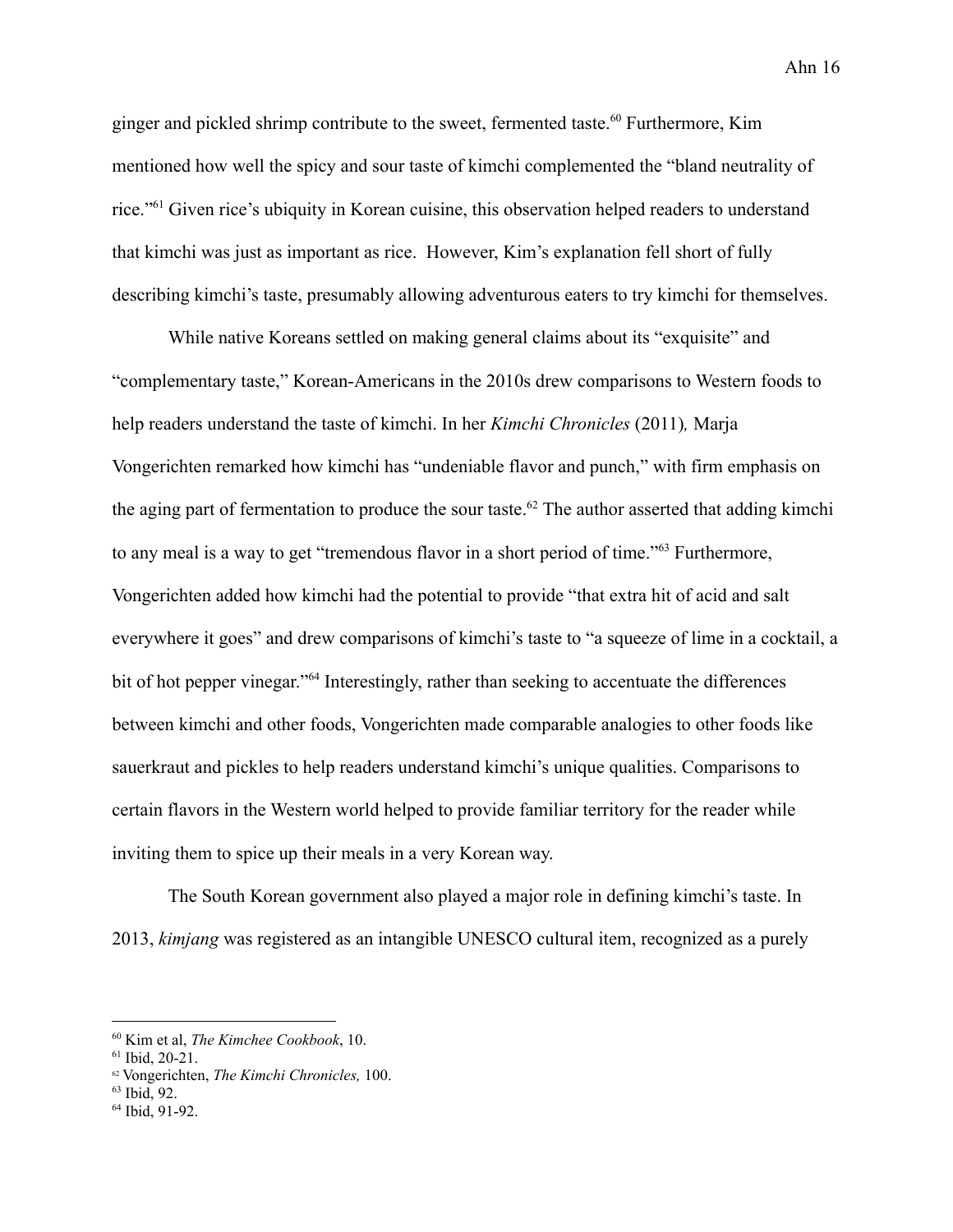Korean tradition.<sup>65</sup> Flush from its victory, the government produced a number of food guides that brought out its unique taste properties. In *K-Food* (2014)*,* Yun promised that kimchi possessed a "spicy" flavor as well as a "sparkly, tart texture" that would complement "almost any Korean dish," especially rice.<sup>66</sup> In addition, she invited non-Koreans to explore kimchi by using it to "spice up Western cuisine," claiming that the flavor of kimchi reduced the aftertaste of heavily buttered foods and fit well with tomato sauce. Her language revealed her intent to invite readers to taste the dish in addition to the foods they were already familiar with. Like Vongerichten, Yun attempted to use comparative analogies to help her readers understand kimchi's taste and its complementary function in relation to other dishes.

Finally, in the 2010s, non-Korean cookbook writers joined in the fray in tackling the task of describing kimchi's taste to the rest of the world. In 2015, English chef Jordan Burke described kimchi as a "good place to start" in his cookbook *Our Korean Kitchen*. Like Chun, Burke called kimchi the "national dish of Korea" but chose to define it as a "pickle."<sup>67</sup> In the same vein as Vongerichten, Burke utilized colorful language to express kimchi's smell and taste to draw readers in. Although he noted how kimchi's smell "assaults the senses," Burke praised the taste, describing how kimchi is "far less explosive, with an incredibly complex mix of spice, hits of garlic and a sour undertone."<sup>68</sup> He recognized that kimchi's smell could sometimes be off-putting but his energetic description implied a taste unlike anything readers had tried before. Burke tied in this taste to Korean culture, making it clear that kimchi belonged to Korea.

<sup>65</sup> The South Korean government submitted a proposal in 2013, explaining the cultural context behind kimjang and underscoring its importance in Korean society. The proposal was accepted. For further reading, see "Kimjang, making and sharing kimchi in the Republic of Korea," UNESCO, accessed September 30, 2021, <https://ich.unesco.org/en/RL/kimjang-making-and-sharing-kimchi-in-the-republic-of-korea-00881>. Reference: United Nations Educational, Scientific and Cultural Organization. *Nomination file no. 00881 for inscription in 2013 on the Representative List of the Intangible Cultural Heritage of Humanity*. Kim, Chan and Yena

Lee. 2013.

<sup>66</sup> Yun, *K-Food,* 65.

<sup>67</sup> Jordan Burke and Rejina Pyo, *Our Korean Kitchen* (London: Weldon Owen, 2015), 176.

<sup>68</sup> Ibid, 172.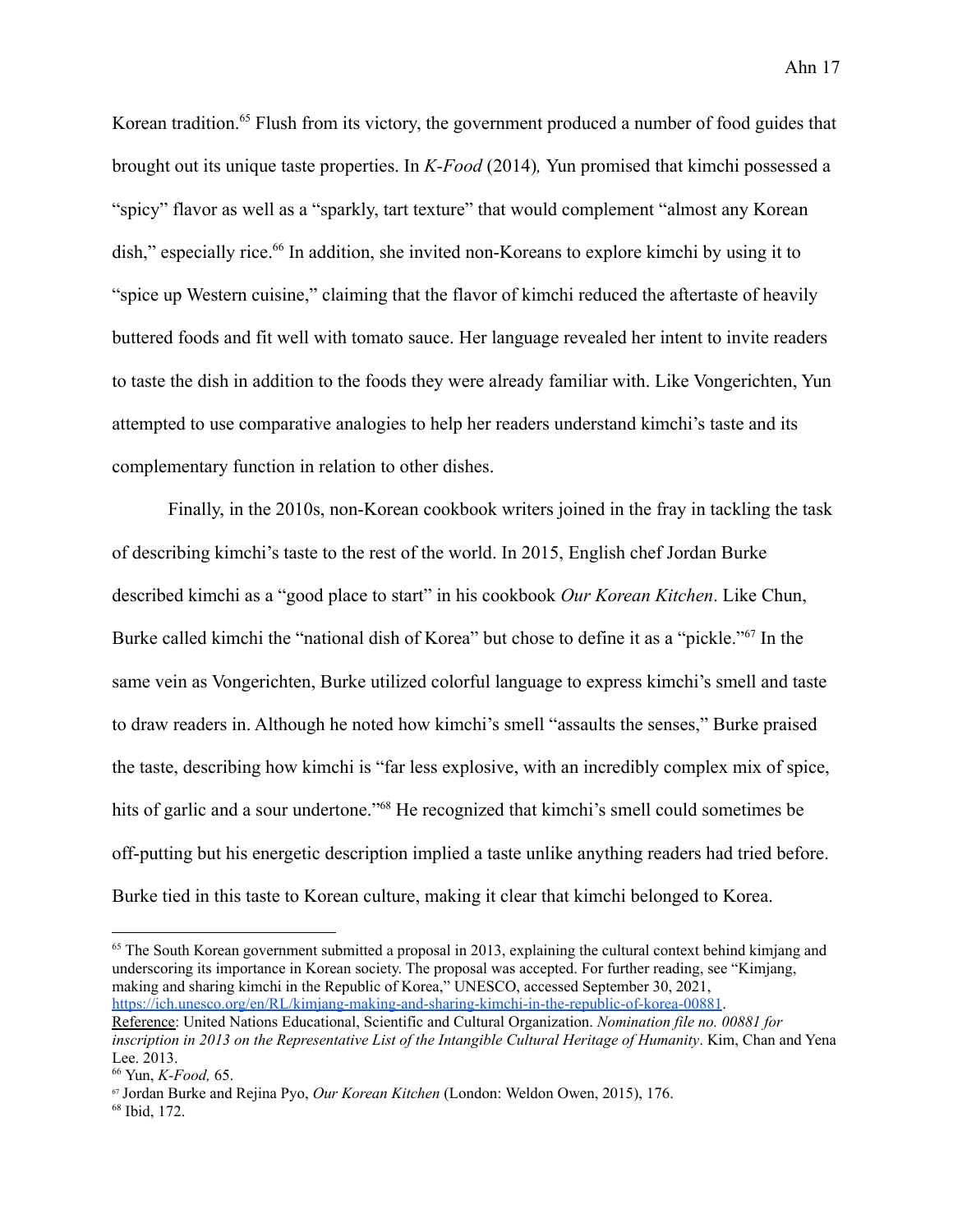**Advertising Kimchi: Health, Convenience and Versatility.** After establishing kimchi as a Korean product, cookbook writers showcased kimchi to the broader world. First, they advertised kimchi as a health food created from 'natural processes' of fermentation, repeating in various ways that kimchi provides vitamins, minerals and "beneficial bacteria." Some writers went as far as to claim that kimchi prevented cancer or even the onset of deadly viral diseases like SARS-Cov-1, often with scant evidence. These claims appealed to the "responsibility" component of Belasco's three facets of food, pushing readers to accept that kimchi was not only safe but healthy to eat.<sup>69</sup> Second, some writers underscored the convenience of making kimchi when including their recipes. Convenience removed another potential barrier and made it more likely for non-Korean readers to prepare a dish they were not familiar with. Finally, cookbook writers highlighted kimchi's versatility in Korean cuisine. Kimchi was not a dish but it could also be used as an ingredient, greatly expanding its culinary value. Because of this virtue, kimchi could be incorporated as part of the reader's culinary identity, whether they were Korean or not.

Language focusing on kimchi's healthy properties remained understated between 1970 and 1988. Similar to *the Korean Cookbook*, *Practical Korean Recipes* (1976) contained succinct descriptions of kimchi's known nutritional properties. Choi and Lee mentioned that "kimchi'i [sic] is a good source of vitamins," while claiming that the amount of vitamin C is at its highest in the cabbage when the kimchi is well fermented.<sup>70</sup> Another cookbook authored by a Korean woman, *Traditional Korean Food* (1985), made similar claims about kimchi. Before introducing her kimchi recipe, No claimed that "kimchi contains good amounts of Vitamin C and stimulates the appetite."<sup>71</sup> However, unlike Choi and Lee, No sought to explain the Korean fascination with fermented foods by generalizing the Korean diet, asserting that kimchi is moderate in calories

<sup>69</sup> Belasco, *Food: The Key Concepts*, 9.

<sup>70</sup> Choi and Lee, *Practical Korean Recipes*, 65.

<sup>71</sup> No, *Traditional Korean Cooking,* 7.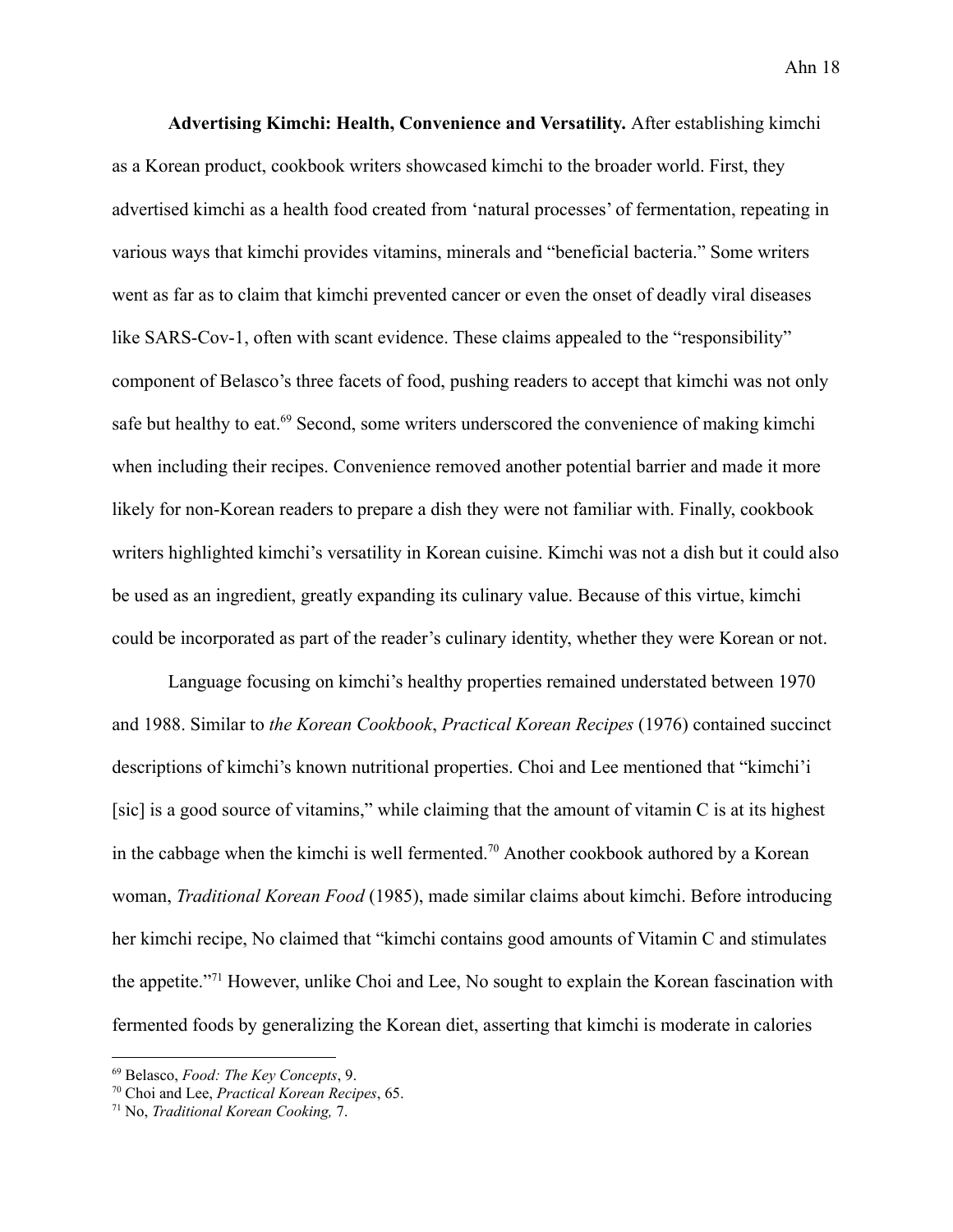and low in fat and sugar. In No's eyes, kimchi's addition to rice and other side dishes reflected "a very healthy, well balanced diet."<sup>72</sup> Although emphasizing the healthy and well balanced component of kimchi enhanced its reputation, cookbook writers had no pressing need to devote pages of writing to kimchi's healthy properties just as they did not write about kimchi's ancient origins. They let the recipes speak for themselves.

After Korea decided on kimchi as an official food during the 1988 Seoul Olympics, language affirming kimchi's heritage and favorable health properties grew prominent. The Lee sisters' *Kimchi: A Natural Health Food* (1988), encapsulated this clear shift in rhetoric by specifying which ingredients in kimchi contributed to its health profile. The title of the book itself presaged how the authors presented kimchi in the cookbook, clearly centering on kimchi's natural properties. Proclaiming it as a "natural health food," the authors constructed kimchi as an organic food, unhurried in production and not processed.<sup>73</sup> The authors also claimed that "kimchi is rich in vitamins, proteins and other essential nutrients, " building on the health arguments of pre-1988 Korean cookbooks.<sup>74</sup> However, where the cookbooks ended there, the Lee sisters chose to dedicate an entire section to detailing specific natural phenomena in kimchi production like "lactic acid fermentation."<sup>75</sup> In this section, they claimed that lactic fermentation prevents vitamins from breaking down, resulting in a higher concentration of Vitamin B and  $C<sup>76</sup>$  They also listed ingredients such as cabbage, radish, green onions, red pepper and Korean watercress, believing that each healthy ingredient contributed to the health profile of kimchi as a whole.<sup>77</sup> *Kimchi: A Natural Health Food* relied on elaborate and somewhat questionable health claims to

For further reading, see: Lee, *Kimchi: A Natural Health Food,* 55.

<sup>72</sup> No, *Traditional Korean Cooking,* 8.

<sup>73</sup> Lee, *Kimchi: A Natural Health Food,* 2.

 $74$  Ibid, 5.

 $75$  Ibid, 54.

 $76$  Ibid.

<sup>77</sup> From their point of view, cabbage contained protein, Vitamin C and minerals. Radish proved rich in vitamins and diastase, Vitamin C, calcium and carotenes.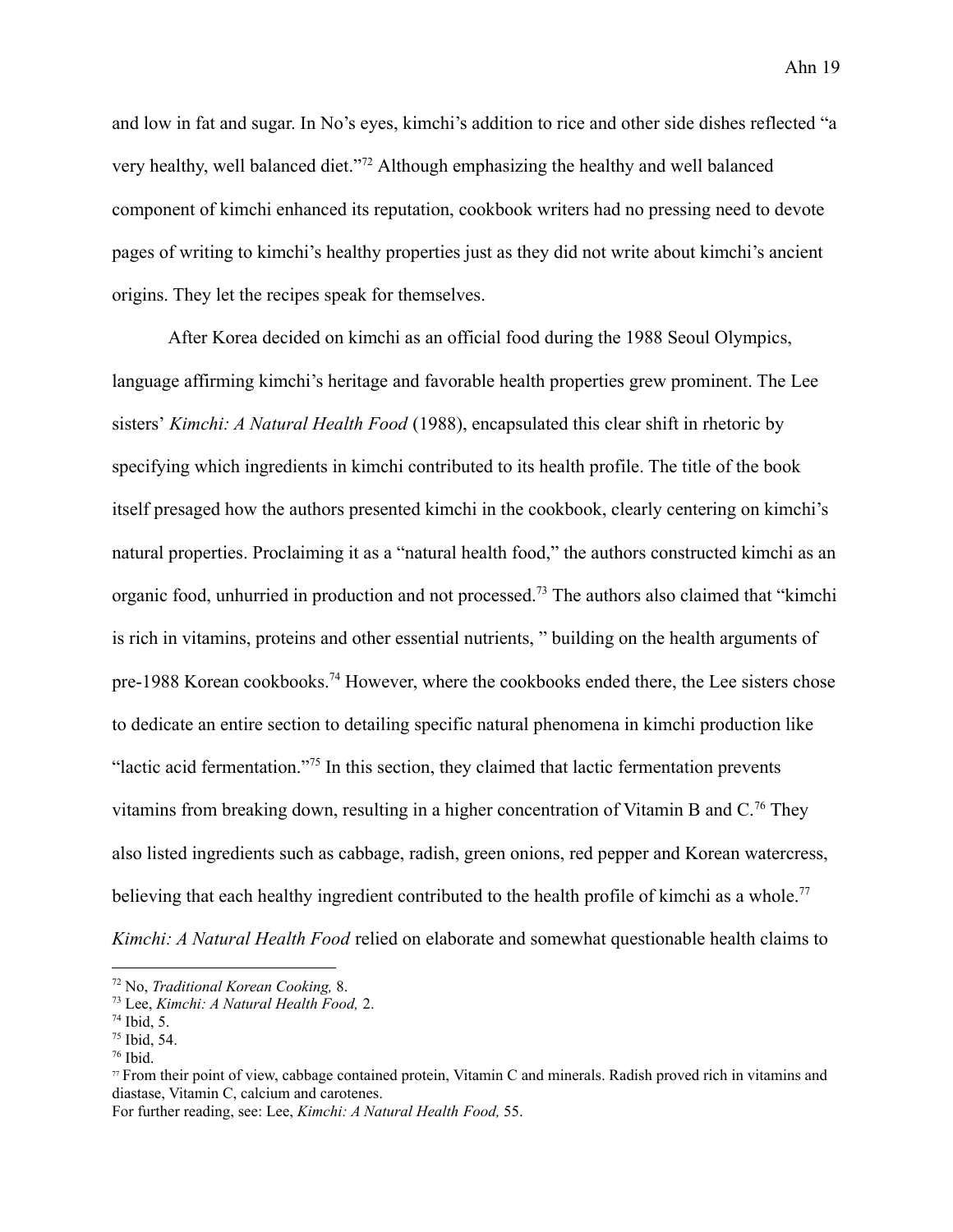enhance kimchi's reputation. Compared to pre-1988 Korean cookbooks, they greatly expanded on the minutiae of the fermentation process to bolster their arguments and usher readers to make and consume kimchi for its healthiness. By expounding on these details, the authors justified eating kimchi by appealing to the readers' values of maintaining a healthy lifestyle.

In the 1990s, the rise of kimchi-related scientific articles and the 1996 "kimuchi" dispute with Japan propelled an increase in health-related language in English-language Korean cookbooks.<sup>78</sup> Three years after the "kimuchi" dispute, *The Kimchee Cookbook* (1999) devoted an entire section, titling it "Science of Making Kimchi," in order to infuse the author's claims of kimchi with a scientific tone.<sup>79</sup> The author specifically named acids like lactic acid, succinic acid, manganese butyrate and propionic acid present within kimchi during its fermentation process, claiming that these were responsible for the "growth of beneficial microorganisms." Kim implied that these acids possess crucial roles in contributing to the overall health profile of kimchi. Additionally, Kim claimed that the natural taste of kimchi could never be replicated, insisting there were no chemical substitutes for fermented foods like kimchi. He concluded that manufacturers are not capable of fully replicating kimchi's "unique fermented taste."<sup>80</sup> The author linked natural taste with healthiness to reinforce images of kimchi as a traditional, hand-made food without any chemical additives. An absence of artificial chemicals and the inclusion of natural processes like "fermentation" served to cement kimchi as a food that could provide health benefits to the eater.

Following the wake of the 2004 kimchi import dispute with China, *Good Morning Kimchi!* (2005) exhibited the boldest claims about kimchi's healthy properties. Yoon presented kimchi as a healthy alternative to "fast, greasy and otherwise unhealthy foods," arguing that

<sup>78</sup> Han, "The Kimchi Wars," 158-160.

<sup>79</sup> Kim, *The Kimchee Cookbook*, 34-35.

<sup>80</sup> Ibid, 36.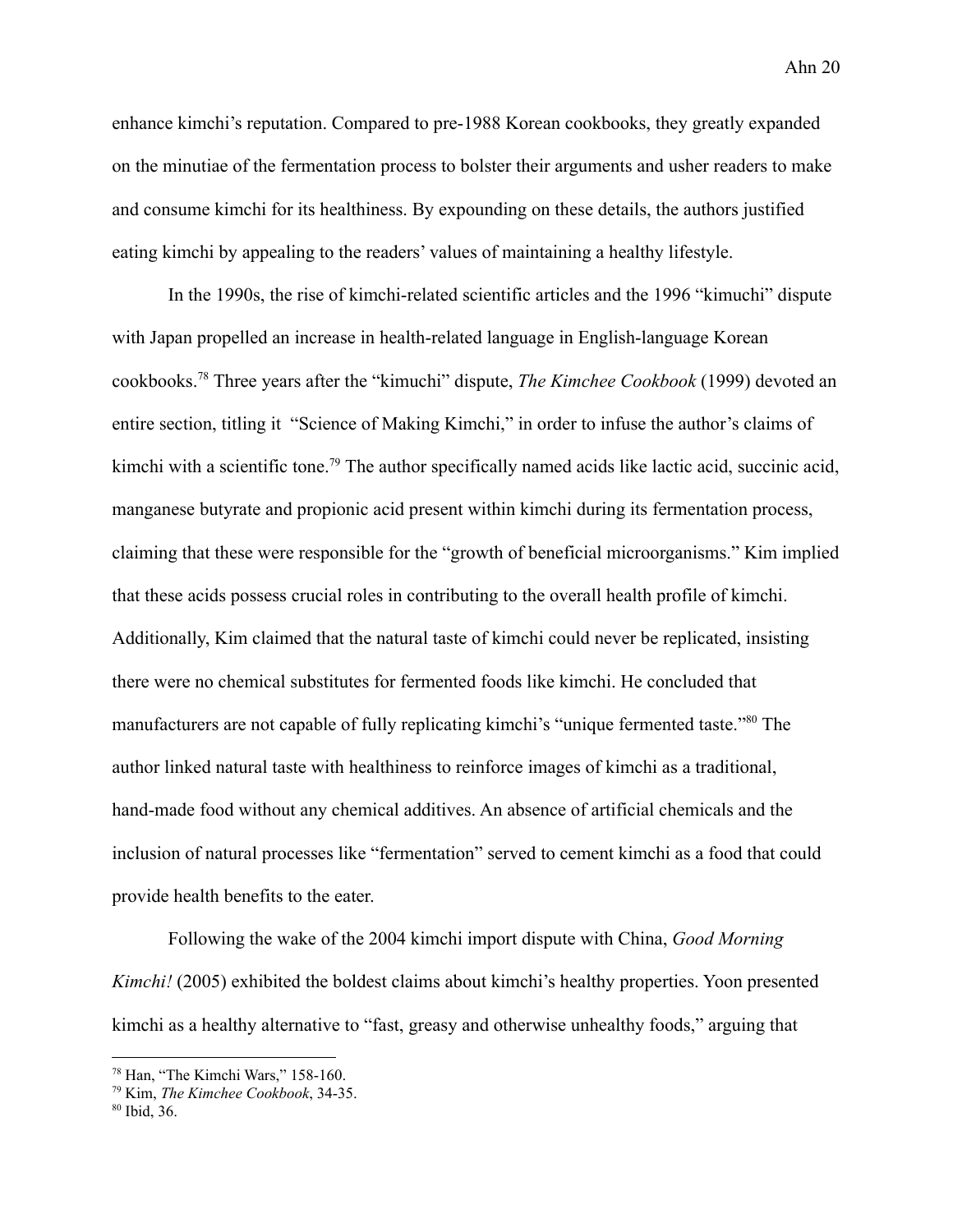kimchi can even prevent certain types of the SARS virus. Yoon touted kimchi's health properties in various ways. She claimed that eating kimchi provided vitamins and asserted that the dish proved very effective in "preventing colon cancer, obesity and high blood pressure," by stimulating the secretion of pepsin in the stomach and maintaining a "balance of microbes."<sup>81</sup> She included a graph containing questionable scientific data, titled "Disease-Prevention Effects of Kimchi on Mouse [sic]," from a study by the Kimchi Research Institute.<sup>82</sup> The graph revealed that mice fed with a high fat diet and kimchi had lower body weight while possessing a higher active degree of cell immunity. Yoon utilized this information in an attempt to legitimize kimchi's reputation as a healthy food and strengthen her argument that kimchi could be used to combat deadly diseases. Not only could kimchi be safely consumed, but eating the dish could act as a defense boost to common threats looming large in the public imagination. This provided an extra layer of assurance to readers who braved consuming a foreign and unfamiliar dish.

Yeong-hee Kim published *Korean Cooking Made Easy* in 2006, one year after *Good Morning Kimchi!*. Unlike Yoon, who directly stated health claims, Kim pursued a different strategy. She sought to first establish the relationship between food and medicine in Korean culture, stating that Koreans have always believed food is medicine and therefore, possess the tendency to consume clean and healthy vegetable dishes.<sup>83</sup> The language she utilized to emphasize the health qualities of kimchi (one such dish) included words like "slow," "fermented," and "vegetarian."<sup>84</sup> These words implied that the principles of fermentation and "slow cooking," played a direct role in establishing Korean cuisine. Slowness signaled to readers

<sup>81</sup> Yoon, *Good Morning Kimchi!,* 12-13.

<sup>&</sup>lt;sup>82</sup> Now known as the World Institute of Kimchi. It is an initiative founded in 2010, sponsored by the Korean government to produce kimchi-related research and "develop the kimchi industry that will boost the national growth."

Reference: "Mission and Function," World Institute of Kimchi, accessed October 2, 2021, [https://www.wikim.re.kr/menu.es?mid=a20201000000.](https://www.wikim.re.kr/menu.es?mid=a20201000000)

 $84$  Ibid. <sup>83</sup> Yeong-hee Kim et. al, *Korean Cooking Made Easy* (Seoul: Discovery Media, 2006), 4-5.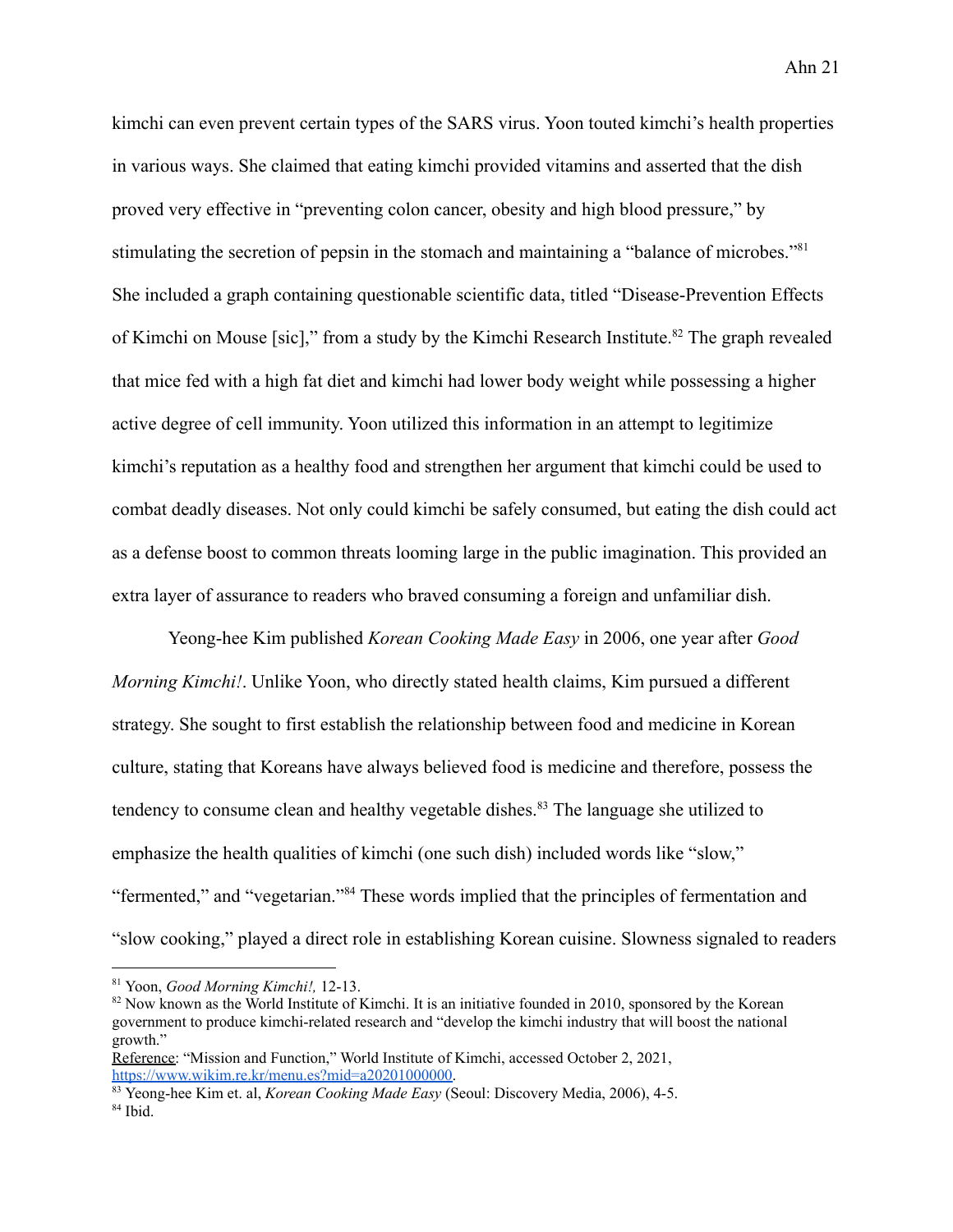that natural processes were at work to produce a healthy and delicious dish. Kim seemed to contrast this to Western "fast" foods, which bore an unhealthy and notorious reputation.

Korean-Americans were also quick to laud kimchi as a healthy food but they exercised caution when it came to linking kimchi with certain desirable health benefits like cancer prevention. In *The Kimchi Cookbook* (2012), Lauryn Chun claimed that the acidity produced by "natural fermentation due to lactic acid is more natural for our own body's digestive pH."<sup>85</sup> She coupled the word "natural" with repeated descriptions of a "gradual, slower process of salt absorption" during kimchi fermentation.<sup>86</sup> Furthermore, Chun chose to highlight that the yeast is "naturally occurring," and activated by the already present lactobacillus, the "beneficial bacteria."<sup>87</sup> Warning the reader not to interrupt the fermentation for fear of ruining the taste, Chun emphasized the slowness of the process, allowing the lactic acid to kill off the "harmful bacteria."<sup>88</sup> Unlike *Good Morning Kimchi!* and *The Kimchee Cookbook*, Chun did not make any outlandish health claims. Instead, she settled on featuring the natural and slow aspects of kimchi fermentation, letting the audience decide if the healthy aspects of kimchi warranted exploration.

Government publications in the 2010s increased their rhetoric regarding kimchi's fermentation properties and its nutritional value. In *K-Food* (2014), Yun included an entire section on kimchi, reiterating that it is "low in calories and high in dietary fiber."<sup>89</sup> Additionally, she claimed that kimchi is a rich source of vitamins like vitamin C and beta-carotene, stating that B vitamins are also made during the fermentation process. Lactic acid bacteria was mentioned to bolster the claim that kimchi "helps fight diabetes, heart disease, obesity and stomach cancer."<sup>90</sup> Government publications chose to deliberately include health claims along the likes of *Good*

<sup>85</sup> Chun, *The Kimchi Cookbook*, 31.

<sup>86</sup> Ibid, 39.

<sup>87</sup> Ibid, 43.

<sup>88</sup> Ibid, 46-48.

<sup>89</sup> Yun, *K-Food*, 39.

<sup>90</sup> Ibid, 84.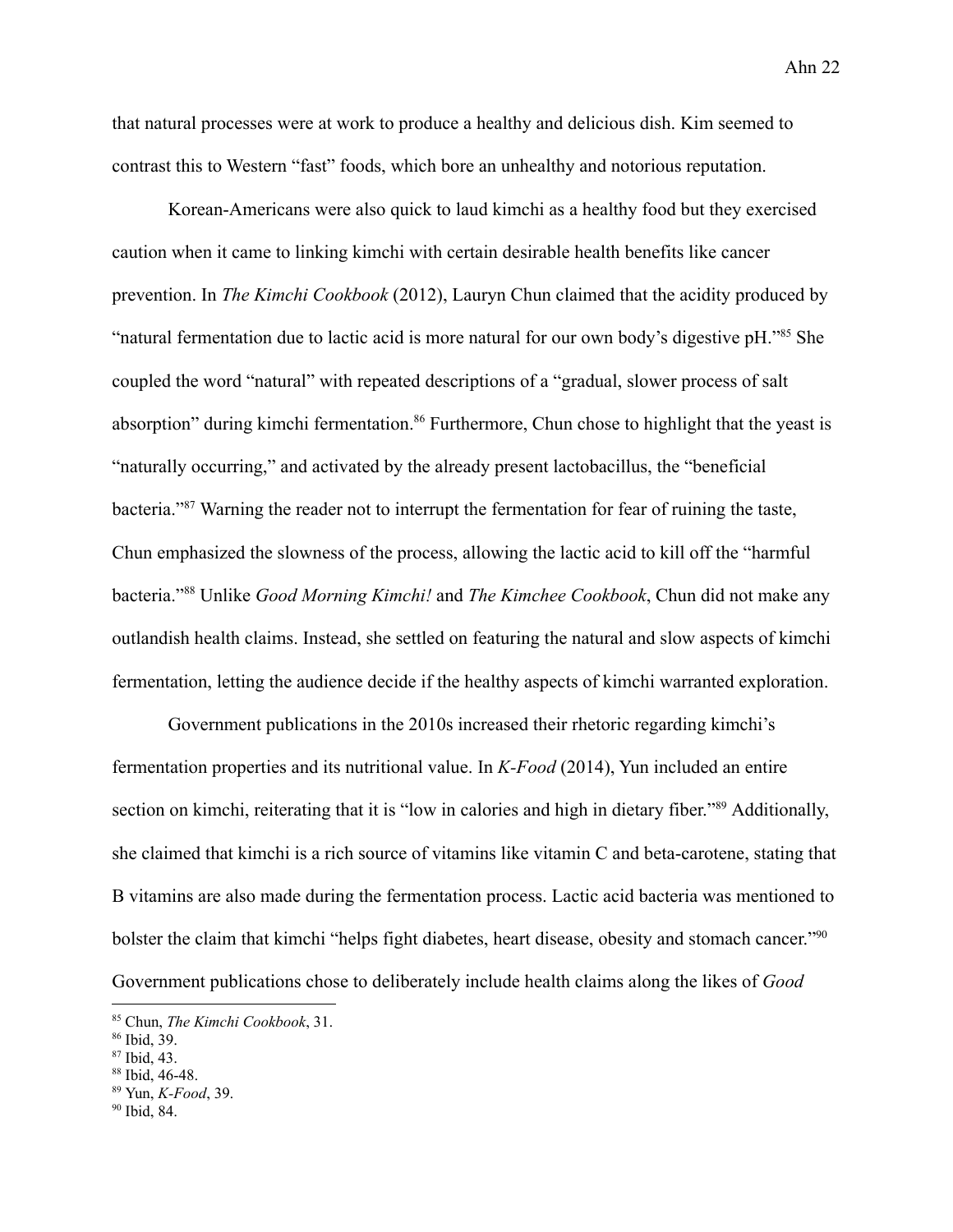*Morning Kimchi!* and *Kimchi: A Natural Health Food* to advertise kimchi as a healthy food and increase its culinary attractiveness in the eyes of the world.

Korean cookbook writers also advertised kimchi by underscoring its convenient production. Many cookbooks claimed that kimchi could be made in less than a few hours, proclaiming that only ingredients needed were spices, cabbage and patience. As an alternative, the authors suggested buying kimchi from local stores if making it from scratch proved too difficult. Interestingly, English-language Korean cookbooks before 2000 did not necessarily advertise kimchi as a 'convenient food,' because kimchi normally relied on hard physical labor and the passing of time to fully ferment. The language of convenience started to become more prominent after the CAC ratified kimchi as an exclusive Korean product in 2001. Convenience assured readers that not only was kimchi safe and healthy to eat but it required minimal time and effort to make the dish. They claimed this even though industrial kimchi production had overtaken home production in the 1990s, leading the majority of urban Koreans to buy kimchi rather than make it for themselves.<sup>91</sup> Korean cookbook writers framed homemade kimchi as a convenient product to compete with the modern means of production that already dominated kimchi production in the 21st century.

*Cooking the Korean Way* (2003) and *Quick and Easy Korean Cooking* (2007) were some of the first examples that utilized the language of convenience when presenting kimchi recipes. In *Cooking the Korean Way*, Chung stated that "it is fun to make kimchi yourself…" but offered an alternative solution if readers felt that making kimchi was too difficult.<sup>92</sup> She suggested that "you can buy it [kimchi] by the jar at large supermarkets and Asian food stores."<sup>93</sup> Nevertheless, for those who chose to make kimchi, Chung ultimately claimed that kimchi would last for a long

<sup>91</sup> Jae-jun Jo, "History of kimchi industry," *Korean Journal of Food Science and Industry* 49, no. 2 (2016): 78.

<sup>92</sup> Chung, *Cooking the Korean Way*, 33.

<sup>93</sup> Ibid.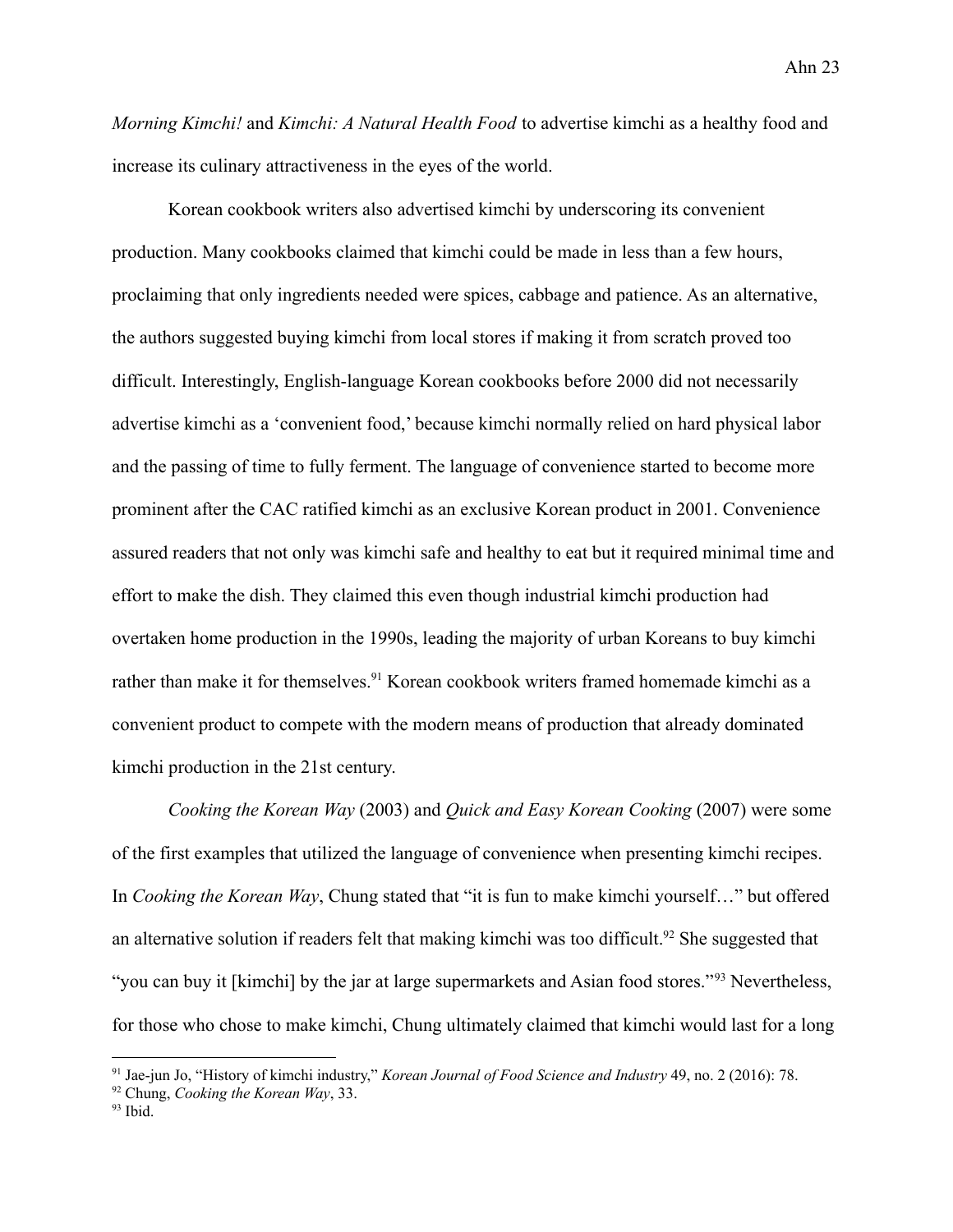time and that it would be most convenient to make it in large batches.<sup>94</sup> Chung invited readers to make kimchi while indirectly acknowledging that such an experience could be too arduous for some. Even though she offered a solution that ran counter to her goal as a cookbook writer, the author made sure to provide readers with opportunities to interact with kimchi, home-made or store-bought.

Similar to *Cooking the Korean Way*, Lee promised that making homemade kimchi could be a fun and rewarding experience. She asserted that "kimchi making doesn't have to be such a labor-intensive affair" in *Quick and Easy Korean Cooking* (2007).<sup>95</sup> However, unlike Chung, Lee painted kimchi making as an easy endeavor and chose not to mention the option of buying kimchi at a local Asian store. The very first kimchi recipe she introduced was "quick kimchi," the kimchi that can be consumed right away without needing to ferment the mixture. Most tellingly, Lee insisted that when following this recipe, "you can have your very own homemade kimchi with minimal effort."<sup>96</sup> Using words like "minimal" and "quick" primed readers to anticipate how easy making kimchi would be and removed another potential obstacle to trying out an unfamiliar dish. Lee's message also assured readers with kimchi tasting experience that the quality of homemade kimchi was superior to store-bought kimchi and could be made in the same amount of time it took to get to the store and back.

*The Korean Table* (2008) also highlighted the convenience and facility of making kimchi recipes, which were grouped in with salads. In the chapter heading, Samuels offered "simple recipes for turning vegetables into kimchi, almost overnight." 'Almost overnight' certainly contrasted with descriptions of kimchi making being a laborious and 'slow' process by Korean cookbooks prior to *The Korean Table*. Moreover, in line with *The Korean Way*, Samuels offered

<sup>94</sup> Chung, *Cooking the Korean Way*, 33-35.

<sup>95</sup> Lee, *Quick and Easy Korean Cooking*, 105.

<sup>96</sup> Ibid, 107.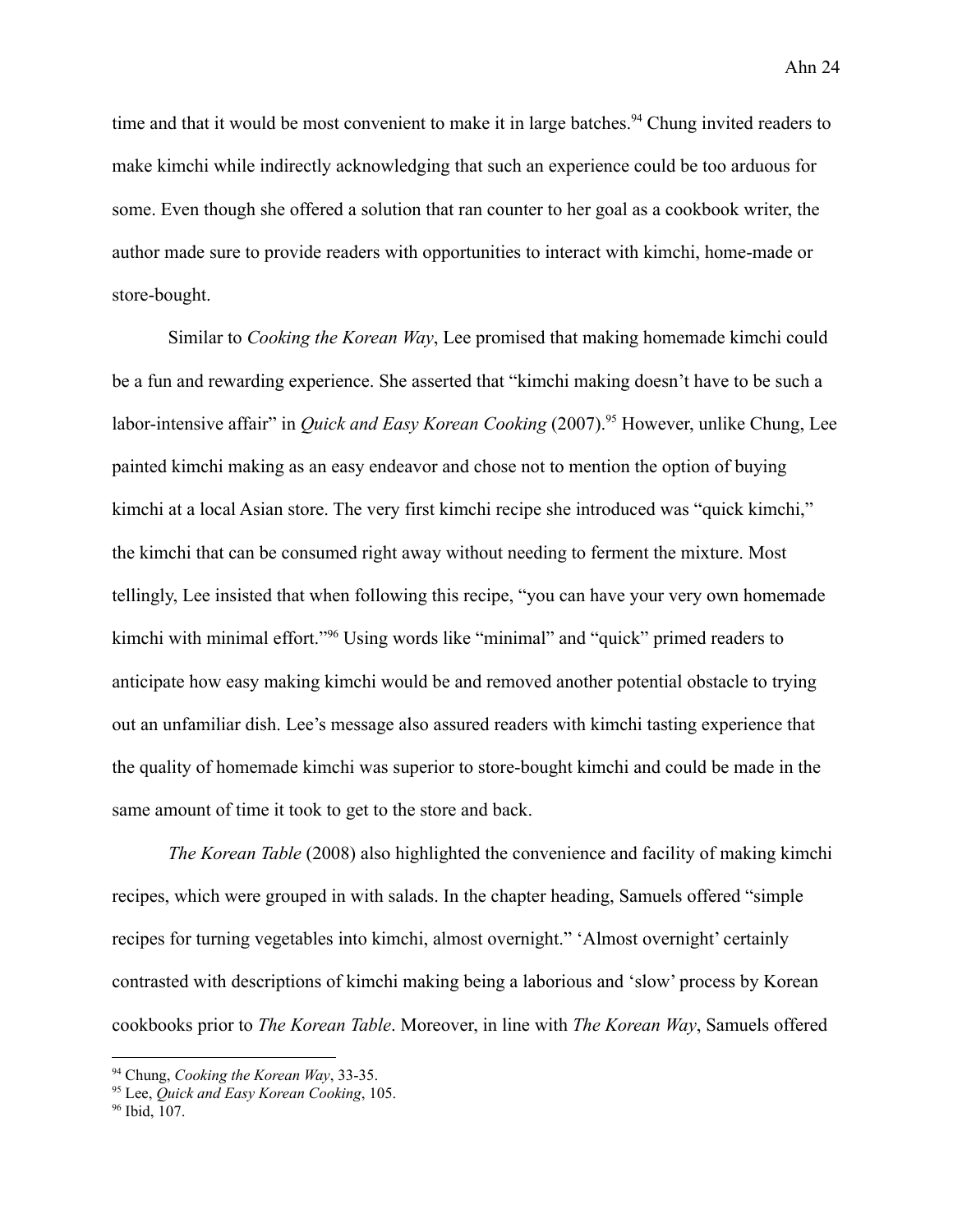the alternative of purchasing "ready-made Chinese (Napa) cabbage kimchi at most grocery stores."<sup>97</sup> Like Chung, Samuels did not hesitate to simplify the kimchi-making process so that it is easily accessible to all readers. Samuels continued her commentary when her co-author presented her recipes, emphasizing that in the process of salting, soaking and draining the kimchi, "once that is done, making kimchi is easy."<sup>98</sup> Cookbooks like *The Korean Table* reflect how writers pushed to change the perception that kimchi was a laborious and impossible culinary product to make. They emphasized kimchi's facility while suggesting alternative solutions like buying it at a local grocery store to help readers experience Korea's national dish.

Cookbooks after 2013 became increasingly cautious about readily recommending the grocery store option to readers, instead seeking how convenient it was to make homemade kimchi. By this time, the South Korean government managed to successfully register *kimjang* as a UNESCO Intangible Cultural Item in 2013. Registering *kimjang* legitimized kimchi on an international level and brought a new level of scrutiny to kimchi recipes and modes of production.<sup>99</sup> In *Maangchi's Real Korean Cooking* (2015), Emily Kim mentioned how readers are able to "purchase good quality at any Korean grocery store" but guaranteed that "there is nothing like the flavor and satisfaction you will get from homemade kimchi."<sup>100</sup> Moreover, Kim sprinkled in encouragement when presenting her kimchi recipes, repeatedly assuring her readers by phrases like "it's not difficult to..." followed by "all you have to do is…"<sup>101</sup> Kim amplified the arguments utilized by prior cookbook writers by praising the quality of homemade kimchi. Her

<sup>97</sup> Samuels, *The Korean Table*, 57.

<sup>98</sup> Ibid, 67.

<sup>99</sup> Jinsoo Hwang et al, "Exploration of the successful glocalization of ethnic food: a case of Korean food," *International Journal of Contemporary Hospitality Management* 30, no. 12 (2018), 3659.

<sup>100</sup> Emily Kim, *Maangchi's Real Korean Cooking: Authentic Dishes for the Home Cook* (Boston: Mariner Books, 2015), 378.

<sup>101</sup> Ibid, 378-379.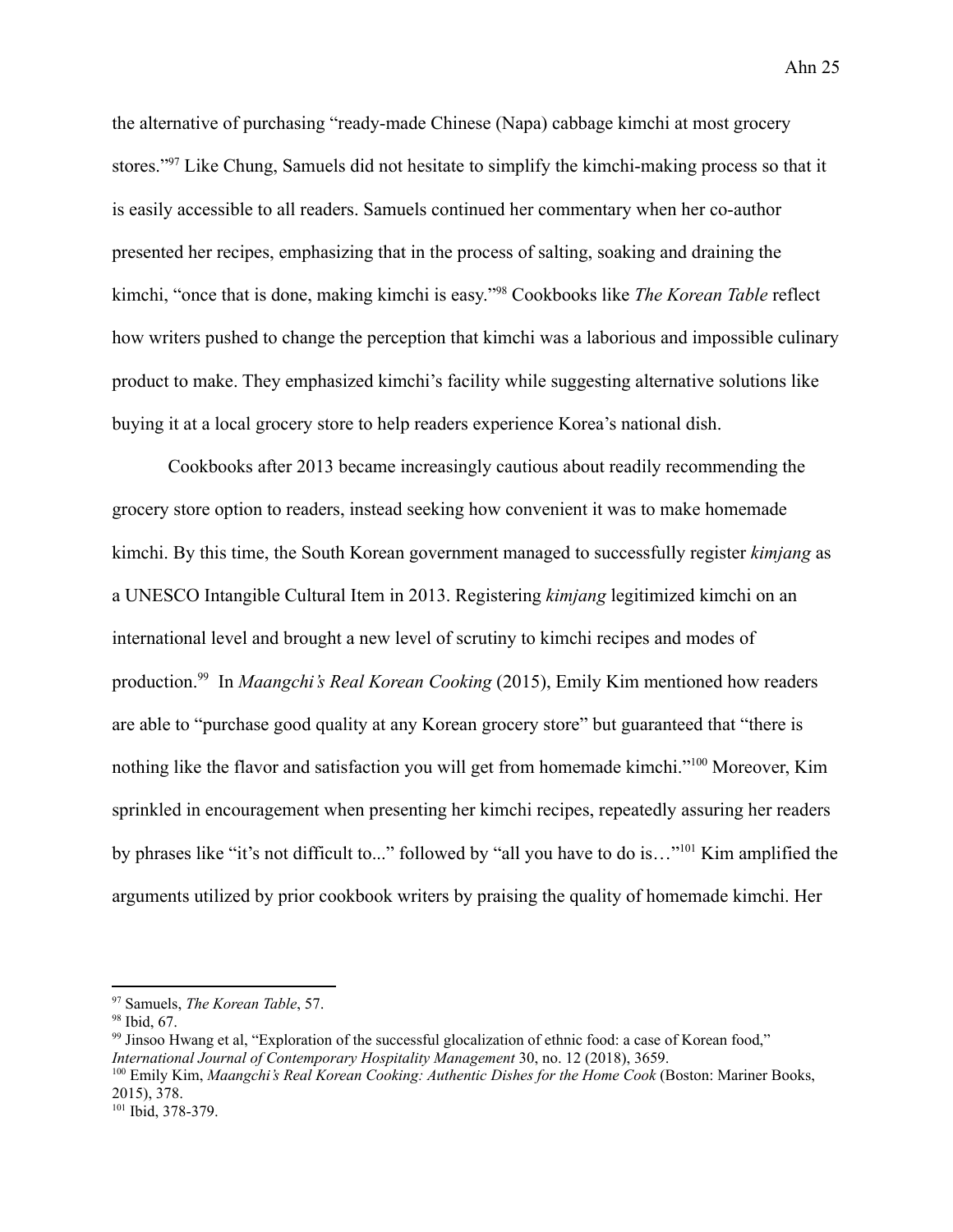promises of an easy reward for a seemingly difficult task served to ease readers and push them to make kimchi for themselves.

Korean cookbook writers also highlighted kimchi's culinary versatility by pointing out its several uses as an ingredient in other Korean dishes, like kimchi jigae (kimchi stew). This property greatly expanded what kimchi could in the kitchen and increased its culinary value. Korean cookbook writers did not expressly highlight kimchi's versatility until after the South Korean government kick-started its 2008 Global "Hansik Campaign." It was only the 2010s that direct references to kimchi's versatility surfaced in order to highlight its place among the other food items in Korean cuisine. By featuring versatility, cookbook writers sought to convince readers to incorporate kimchi into their daily lives and make it a part of their identities. Kimchi's status as both a stand alone dish and ingredient allowed itself to be adapted by readers' culinary preferences, who could use the dish in whatever way they pleased.

In her cookbook, *The Kimchi Chronicles* (2011), Vongerichten referenced kimchi's versatility by addressing how all parts of kimchi could be used to serve other culinary functions. For example, she mentioned that "liquid from kimchi is used as an important seasoning ingredient."<sup>102</sup> Furthermore, Vongerichten clearly acknowledged that "while kimchi is often eaten as is alongside other foods, it's also often employed in many cooked dishes such as kimchi jjigae."<sup>103</sup> The author did this while displaying a host of different kimchi recipes, placing great importance on how kimchi is essential in the Korean kitchen because of its ability to shift between condiment and ingredient. Vongerichten's arguments persuaded readers that they could use kimchi in whatever ways they wished, even to create kimchi-based fusion dishes that bore no resemblance to traditional Korean food. If traditional Korean food included more than one

<sup>102</sup> Vongerichten, *The Kimchi Chronicles*, 95.

 $103$  Ibid, 95-96.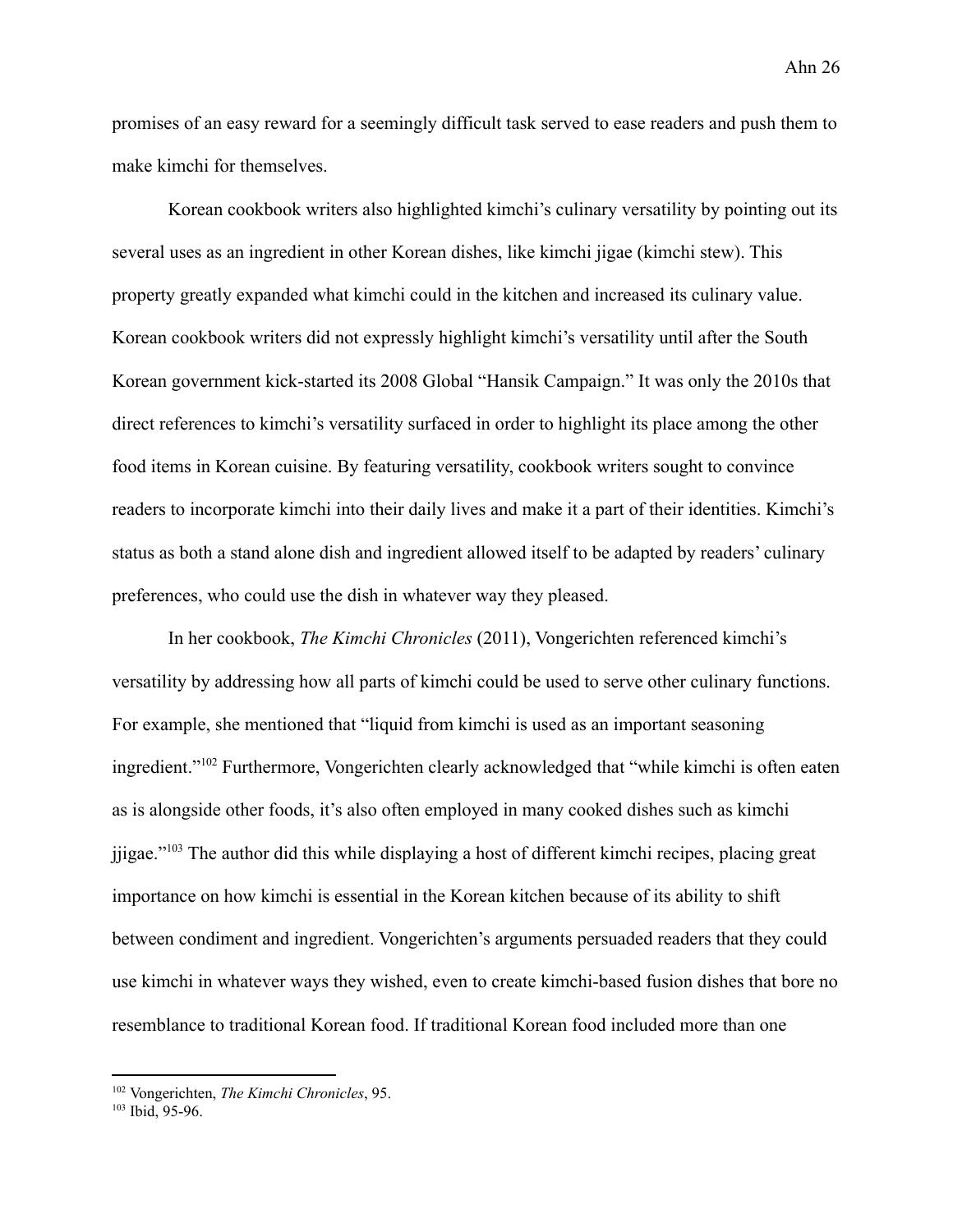kimchi-based dish, it was safe to assume that kimchi could be used in any way the reader desired.

In contrast to Vongerichten, however, government publications limited the exploration of kimchi's versatility within the bounds of traditional Korean cuisine, in concordance with their attempts to fiercely defend kimchi as a Korean dish. *Great Foods, Great Stories* (2012) mentioned that while kimchi is "delicious in itself, it also serves as an ingredient for various dishes."<sup>104</sup> The cookbook then described the ways it can be used, illustrating how kimchi pot stew can be made with "mugeun-kimchi (kimchi aged for over a year)." Other uses for kimchi include stir-fried rice and the fact that "kimchi liquid can be used as a sauce to mix with noodles or rice."<sup>105</sup> In *K-Food* (2014), Yun stated that alongside kimchi jjigae (stew) or kimchi fried rice, kimchi is used to make mandu (dumplings), prepared with minced meat and chopped kimchi with vegetables. For meat lovers, kimchi could be steamed with short ribs or other cuts of meat to create kimchi jjim (braised meat with kimchi). Finally, Yun asserted that readers could make "kimchi jeon" (kimchi pancake) by frying a mixture of flour, kimchi and zucchini in an oiled pan.<sup>106</sup> Government publications did not hesitate to laud kimchi's versatility and thus, increased its culinary value in the eyes of readers. However, they did this by introducing traditional kimchi-based dishes instead of kimchi-fusion food prevalent in the 2010s.

In *Seoul Food* (2015), Naomi Yun advertised kimchi by directly stating that it is "almost magical in its versatility" and that there are "hundreds of different kinds of these pickled foods."<sup>107</sup> Yun repeatedly mentioned how kimchi is "essential" as both an ingredient and condiment. She referenced how it could contribute to not only traditional food items like soups,

<sup>104</sup> *Great Food, Great Stories*, 203.

*<sup>105</sup>* Ibid.

<sup>106</sup> Yun, *K-Food*, 84.

<sup>107</sup> Yun, *Seoul Food*, 103.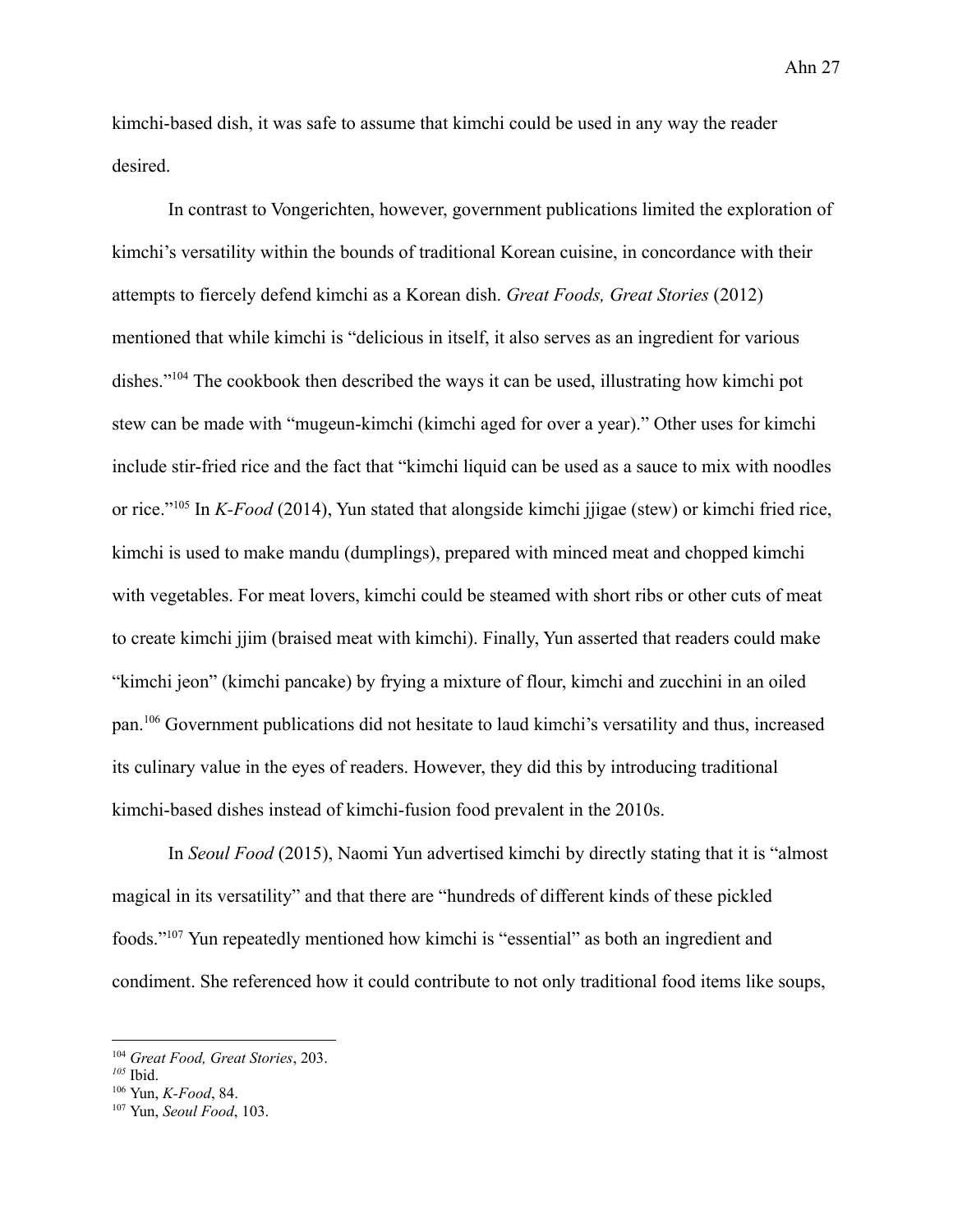stews, noodles and fried rice but also in new and upcoming fusion foods like kimchi tacos and sandwiches.<sup>108</sup> For example, kimchi-based fusion recipes included "kimchi and bacon pancake," "kimchi hot dogs," "kimchi fries with Sriracha mayo," and "kimchi bulgogi nachos."<sup>109</sup> With these recipes, she demonstrated that kimchi could 'spice up' any food, even that of Western foods like hotdogs and tacos. Yun taught readers to fuse kimchi with foods that they were accustomed to, making it a tangible part of their lives.

**Consecrating Kimchi: Home, Identity and Mother Figures.** Unlike non-Korean writers, Korean immigrants and Korean-Americans went beyond emphasizing the traditional and the practical aspects of making kimchi. They sought to imbue kimchi with emotional elements, often recalling fond memories of home, childhood and mother figures in the act of eating or making the dish. In *We are What We Eat*, Gabaccia stated that human beings cling tenaciously to familiar foods because such foods become associated with every dimension of one's home culture.<sup>110</sup> Such personal references to kimchi reflected this desire to preserve elements of one's homeland and emphasize the importance of food in one's identity.<sup>111</sup>

Kimchi represented three things for many Korean expat and Korean American cookbook writers. First, kimchi reminded them of home. Kimchi served as the physical link to the Korean homeland for immigrants. For early immigrants who arrived to find a lack of Korean food in America, kimchi helped them reconnect to the tastes of home and memories of their idealized childhood. Second, kimchi acted as a pivotal marker to help maintain their Korean identity. For many children of Korean immigrants, kimchi often carried a negative association with foreignness and shame. As they grew older, however, kimchi became a symbol of their identity

<sup>108</sup> Yun, *Seoul Food*, 104.

 $109$  Ibid, 15-16.

<sup>110</sup> Donna R. Gabaccia, *We are What We Eat: Ethnic Food and the Making of Americans* (London: Harvard University Press, 1998), 8.

<sup>111</sup> Belasco, *Food: The Key Concepts*, 8.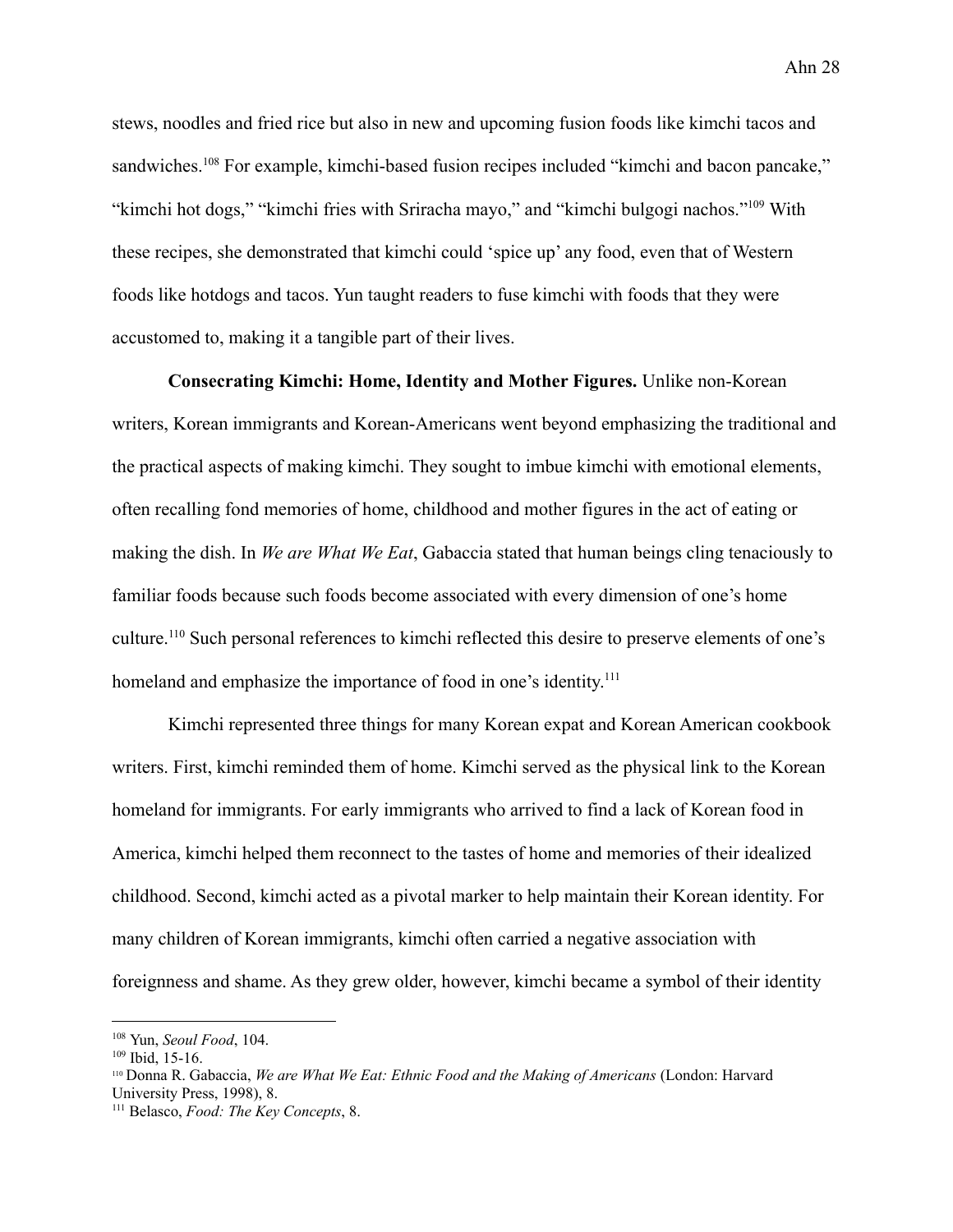and strengthened ties within family members. Third, kimchi evoked memories of mother figures associated with kimchi production. As the only ones making kimchi, grandmothers and mothers figured heavily into such memories. Some cookbook authors even ventured to share their mothers' kimchi recipes, indicating that such kimchi recipes were reminders of maternal love. *Kimjang* (the production of kimchi) was also associated with motherhood and formative childhood memories. In this way, Korean immigrant or Korean-American cookbook writers imbued this dish with emotional elements.

This language started to appear with the publication of *A Korean Mother's Cooking Notes* in 1997. Compared to previous cookbooks, Sun-young Chang incorporated her voice as a mother worried for her daughters in law and mixed in personal advice, achieving the desired effect of being present with the reader. However, it was actually one of Chang's daughters in law, Yi Chong-mun, who imbued kimchi with emotional memories. Yi described "mother's kimchi" as always having a fresh and tasty quality as if "it came out of a new jar of winter kimchi."<sup>112</sup> Yi made it clear that the taste of kimchi always reminds her of her mother in law and her generous, warm heart. Well-made kimchi also reminded Yi of Chang's "delicious, scientifically kimchi," and of how they were "packed into every kimchi container," eventually becoming the main staple of their household. This kimchi proved to be popular and eventually attracted a long list of friends who were "eagerly looking forward to her kimch'i gift."<sup>113</sup> Yi's afterword provided a good first example of how kimchi helped writers recall memories of the important female figures in their lives.

Hi-Soo Shin Hepinstall connected kimchi with memories of childhood and home in *Growing Up in a Korean Kitchen* (2001). She reminisced about how "kimchi made up virtually

 $113$  Ibid. <sup>112</sup> Sun-young Chang, *A Korean Mother's Cooking Notes* (Seoul: Ewha Womans University Press, 1997), 203.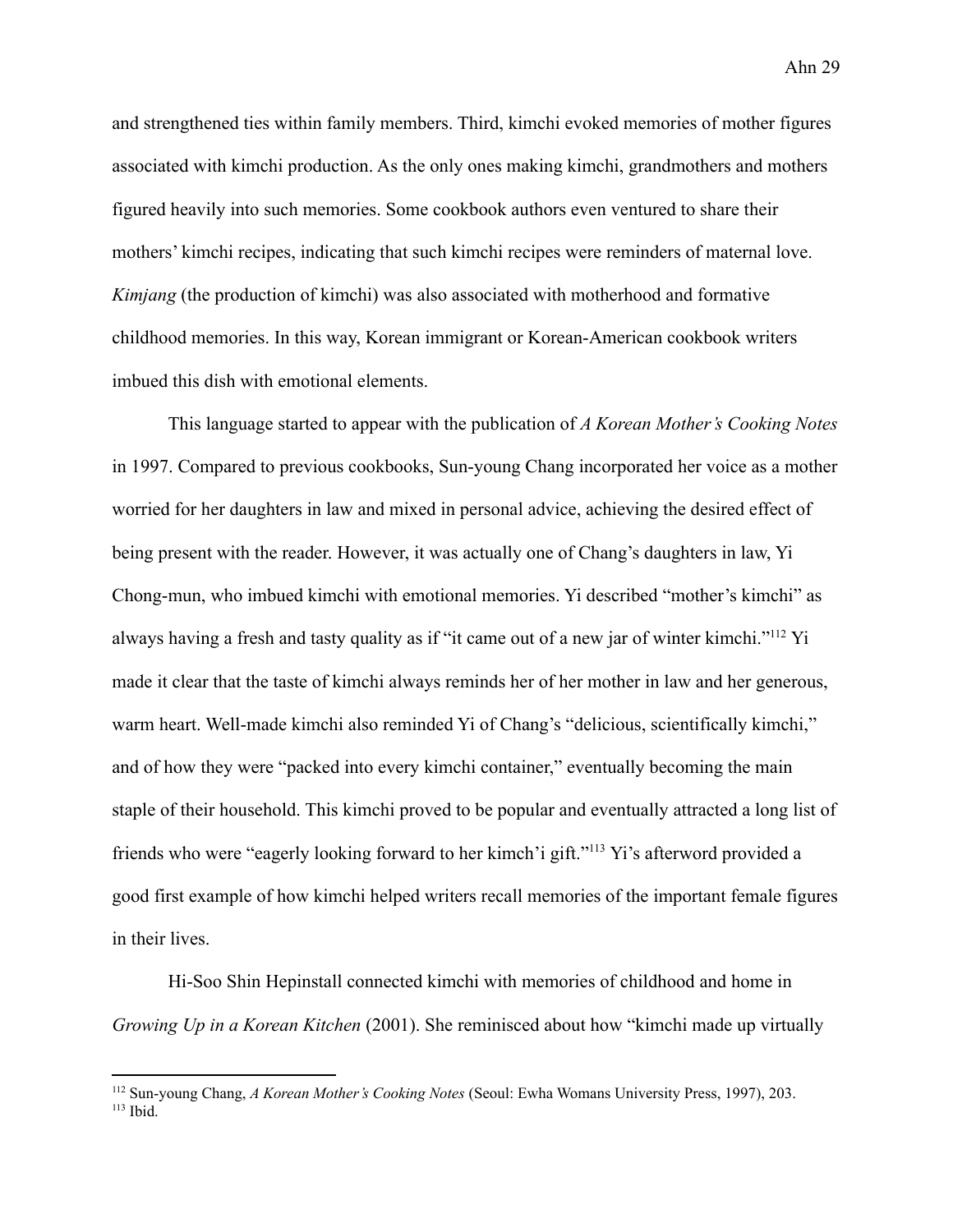half of the daily diet... in the days of my childhood."<sup>114</sup> Kimchi took on a special quality for Hepinstall, who fondly remembered memories of going through kimchi-selling neighborhood markets and witnessing how the women in her family prepared large batches of the pickled vegetable for winters. The author also included photos of her mother participating in *kimjang* as well as photos of kimchi markets in her old neighborhood.<sup>115</sup> For Hepinstall, kimchi brought back an important part of her childhood before marrying an American man and moving out of her home country. It acted as the gateway for her to recall eating other delicious Korean dishes, becoming a physical reminder of her country and childhood. It also helped recall her mother's love, although this was only implied by showing photos of her mother making kimchi in traditional Korean dress. As a Korean expat, Hepinstall held onto kimchi as a symbol of home.

Taking a few cues from *Growing Up in a Korean Kitchen*, other cookbooks started to incorporate their descriptions of kimchi with autobiographical details. In *Good Morning Kimchi!* (2005), Yoon stressed how important kimchi was to her, calling the dish "an integral part of my diet."<sup>116</sup> In addition, kimchi helped the author remember how difficult it was to obtain fresh food as a young child during the Korean War. Despite massive starvation and constant danger from crossfire, she had survived thanks to a daily diet of rice and kimchi.<sup>117</sup> After the war, Yoon came to make kimchi itself, reminding her of her means of survival and home. In other parts of her cookbook, she described the process of making kimchi during *kimjang* season, presumably drawing from her own memories. Although she wrote her descriptions in a sparse manner, Yoon hinted that making kimchi reminded her of her childhood during the Korean War and how the dish saved her life.

<sup>114</sup> Hepinstall, *Growing up in a Korean Kitchen*, 94.

<sup>115</sup> Ibid, 93-95.

<sup>116</sup> Yoon, *Good Morning Kimchi!,* 1.

 $117$  Ibid.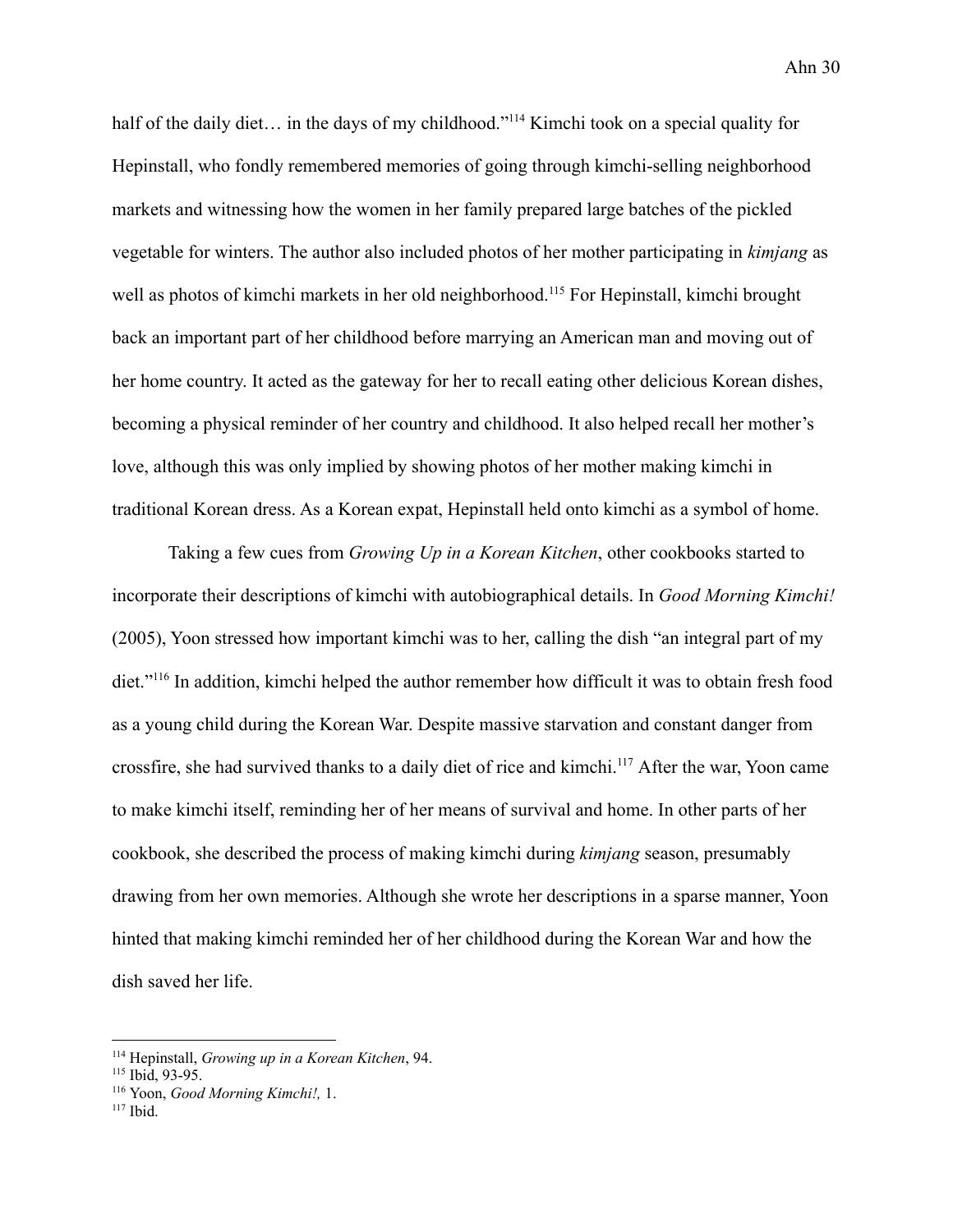Cecilia Hae-jin Lee, a Korean-American, also possessed fond memories of kimchi, albeit of a very different nature. Instead of reminding her of sustenance, it brought back memories of home and the important female figures in her life. In *Quick and Easy Korean Cooking* (2009), Lee mentioned how kimchi reminded her childhood in Korea before moving to America. It reminded her of how "it seemed everyone came to our house to make kimchi."<sup>118</sup> She mentioned how her mother and her friends came to their house to make kimchi, eventually taking home a jar for her labor. In the meantime, however, Lee described how "it was a time for loud talking, gossiping and laughing… while our hands were covered with the garlicky red stuff that makes kimchi taste good."<sup>119</sup> Lee's language made it easy to assume that she herself participated in such pastimes and how clearly kimchi allowed her to recall significant details of her life back in Korea. For Lee, kimchi continued to act as a physical reminder of her cultural homeland and a memory in and of itself.

In *The Kimchi Chronicles* (2011), Marja Vongerichten made clear connections to kimchi as a mixed-race Korean American. In the introduction, she detailed the ambiguity which marked her identity as the daughter of an African American father and a Korean mother. After moving to America with her adopted parents at a young age, she described how she rediscovered Korean food at the age of 14. When grocery shopping for her family at a local supermarket, she spotted a jar of kimchi and "snuck it into the shopping cart, eager for some kind of connection to the place where I was born and raised."<sup>120</sup> For the author, kimchi represented the home that she never knew. However, she noted that trying kimchi and being excited about Korean food "would feel like a betrayal to my parents." Nevertheless, she went home and secretly opened the jar of kimchi, taking a bite. Tasting the spicy condiment "seemed to speak directly to a part of me that I

<sup>118</sup> Lee, *Quick and Easy Korean Cooking*, 105.

 $119$  Ibid.

<sup>120</sup> Vongerichten, *The Kimchi Chronicles*, 21.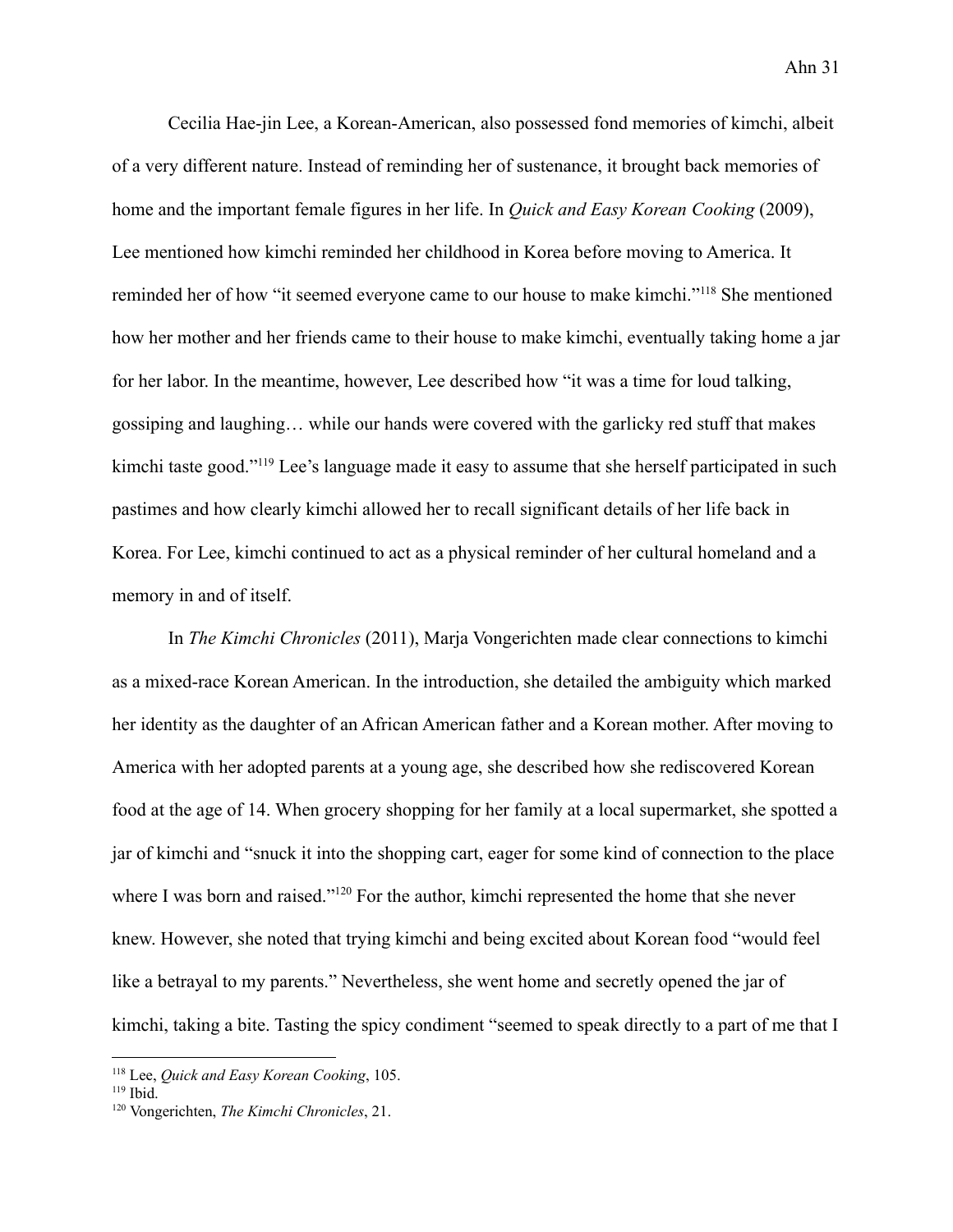felt, but couldn't quite articulate."<sup>121</sup> For Vongerichten, kimchi allowed her to reconnect with her Korean roots in a tangible way.

Kimchi reminded Vongerichten of her home in Korea and led her to meet her birth mother for the first time in Brooklyn, New York. In preparation for their meeting, She described how her birth mother "made bulgogi with chonggak kimchi, a kimchi made with Korean ponytail radishes."<sup>122</sup> Kimchi presided over the emotional reunion, allowing the author to connect with her mother after having been separated for so long. Interestingly, Vongerichten described how despite not having eaten Korean food in two decades, "the meal was strangely familiar; the food I had eaten for the first 3 years of my life had taken root… reawakening those sensory memories helped me feel connected to my mother."<sup>123</sup> Vongerichten used kimchi as a jumping off point to mention how kimchi and Korean food acted as a bridge between "my Korean identity and my life in America," ultimately allowing her to find who she was. Kimchi acted not only to help her recall her birth mother but also the home she never knew she had.

Unlike Vongerichten, who only discovered kimchi until much later, Lauryn Chun was born and raised in Korea, until she moved to America as an older child. In *The Kimchi Cookbook* (2012), she started her introduction by stating that "I have been eating kimchi all my life."<sup>124</sup> However, it was only until three years before the publishing of her cookbook that she truly smelled it, "when I was making kimchi alone for the first time."<sup>125</sup> It was in that moment that kimchi brought back the aromas of her childhood in Seoul, her mother and grandmother as well as the earliest memories of consuming food. As a six year old, she watched how her grandmother made kimchi with the neighborhood women during *kimjang* season in November. She detailed

<sup>121</sup> Vongerichten, *The Kimchi Chronicles*, 21-22.

 $122$  Ibid.

<sup>123</sup> Ibid.

<sup>124</sup> Chun, *The Kimchi Cookbook*, 20.

 $125$  Ibid.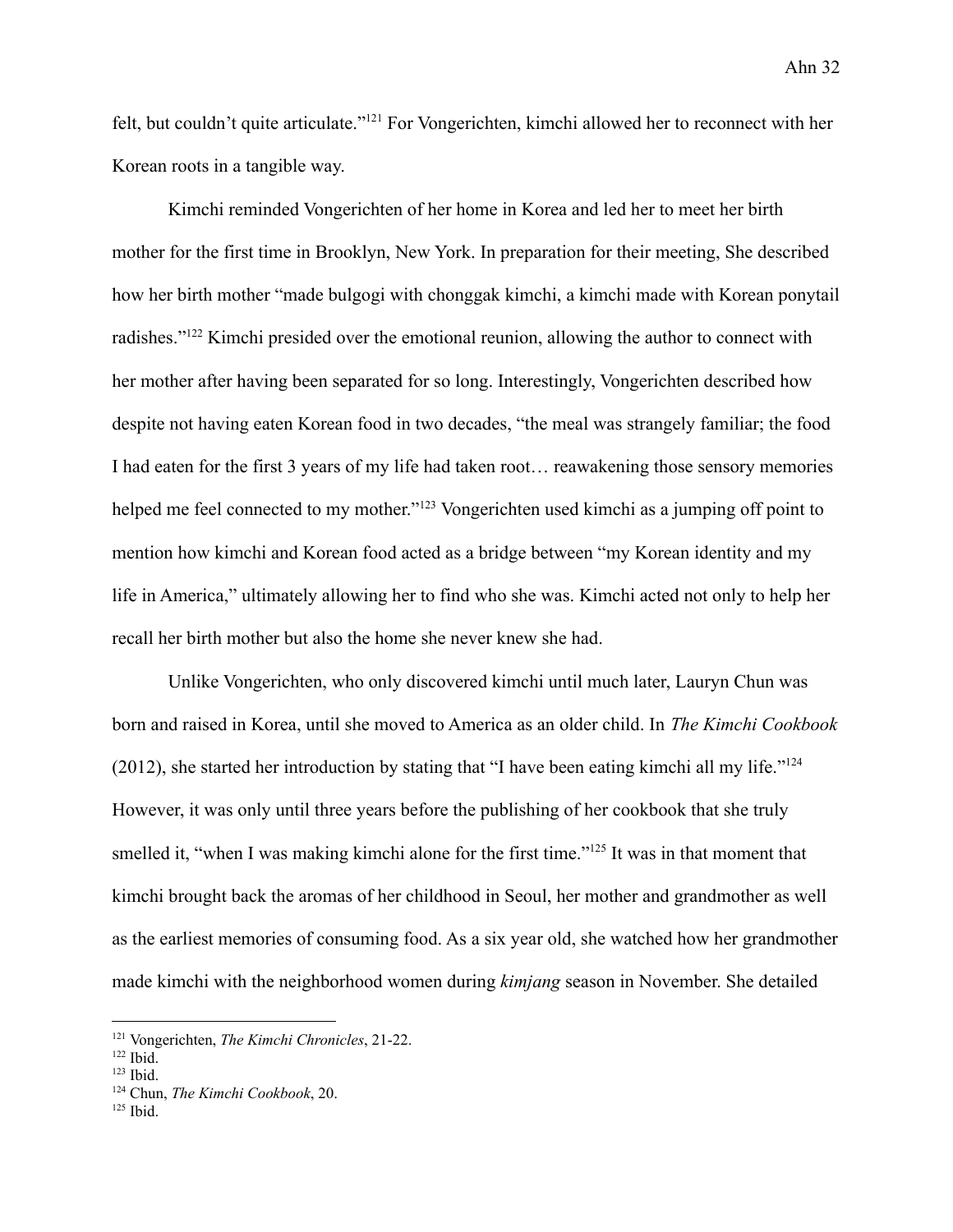how she would "run up to my grandmother, and she'd give me small pieces of the inner cabbage leaf with the rolled up stuffing in them… a bond of love between us and a preview of the kimchi we would be eating all winter."<sup>126</sup> Kimchi brought back the comforting memories of her childhood in Korea.

Kimchi also indicated foreignness when Chun came to the U.S. as an eight year old. She recalled her family taking extensive grocery trips, recreating Korean food from American ingredients. In a desire to fit in her new country, Chun recalled how she couldn't see a bridge between the two cultures... [because] Korean food was so different, especially kimchi."<sup>127</sup> Sometimes, kimchi's stink and sour taste even became a source of shame, with her mother cautioning her to be careful in how she handled kimchi outside their home, as it was the "one Korean tradition that would offend people."<sup>128</sup> Additionally, Chun recalled how she struggled to reconcile food, culture and language between her Korean and American worlds. Kimchi lay at the focal point of this struggle and her thoughts continued to change as she ate kimchi at home, at her mother's restaurant and when she returned to Korea many years later.<sup>129</sup> Finally, after a long journey of exploring different non-Korean cuisines, Chun stated that "I had come full circle from my Korean roots, through Western traditions, culminating in rediscovering kimchi."<sup>130</sup> For Chun, kimchi acted as an anchor to her Korean identity and helped her to acknowledge how important her Koreanness was in her life.

Like Chun, Roy Choi, the founder of the food truck chain Kogi, had similar experiences with kimchi as a Korean American. In *L.A. Son* (2013), Choi explicitly stated that just as "a car needs gas; as a kid, I needed kimchi."<sup>131</sup> For most of his childhood, the visits to the La Brea Tar

<sup>126</sup> Chun, *The Kimchi Cookbook*, 21.

 $127$  Ibid, 23.

<sup>128</sup> Ibid, 24.

<sup>129</sup> Ibid, 25-26.

 $130$  Ibid, 22.

<sup>131</sup> Roy Choi, *L.A. Son: My Life, My City, My Food* (New York: Harper Collins, 2013), 43.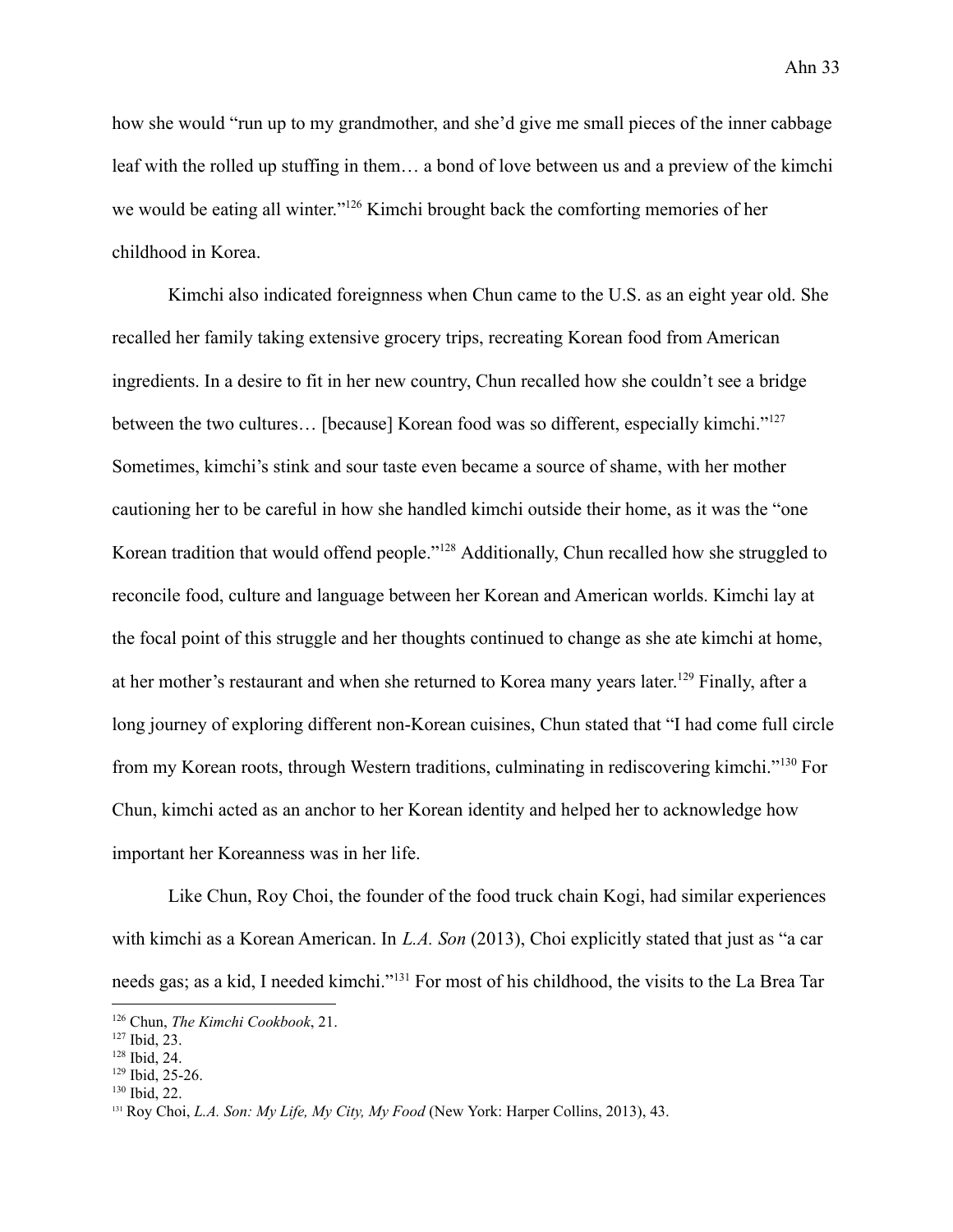Pits in Los Angeles reminded him of the "jars of fermenting kimchi that filled our refrigerators," constantly fermenting. For Choi, kimchi remained inseparable from his childhood and helped him remember how his parents used to feed him "raw kimchi from stained Rubbermaid gloves" along with other foods.<sup>132</sup> Although kimchi played an important role in his identity ("everything I am comes from kimchi"), it also formed part of the ambiguity surrounding his Korean-American identity.<sup>133</sup> He was someone who struggled to fully assimilate into American society all the while still eating "kimchi and porridge."<sup>134</sup> At the same time, Choi did not know how to fully embrace his Korean identity because he was forbidden to speak Korean at home. Again, despite this ambiguity, kimchi acted as a physical link to his Korean roots.

For Emily Kim ("Maangchi"), kimchi brought back memories of her grandmother and the traditional *kimjang* activities of her childhood. In *Maangchi's Real Korean Cooking* (2015), Kim mentioned her grandmother and how as a child she saw her grandmother spending "a lot of effort trying to slow down the fermentation process" when making kimchi.<sup>135</sup> Kim remembered how her grandmother's kimchi was "super sour" and how she made smaller batches during the summer. In addition to reminding the author of her grandmother, kimchi helped connect Kim with figures from the past, maintaining Korean tradition while living in a different country. Kim implied that her kimchi recipes are based on her grandmother's way of making kimchi, with slight modifications. In this way, kimchi awakened memories of mother figures for Korean-Americans like Emily Kim.

**Conclusion**. Whether the authors were native Korean, Korean-American or non-Korean, Korean cookbook writers utilized several strategies to sell kimchi and Korean culture to foreign

<sup>132</sup> Choi, *L.A. Son*, 29.

 $133$  Ibid.

<sup>134</sup> Ibid, 37.

<sup>135</sup> Kim, *Maangchi's Real Korean Cooking*, 382-383.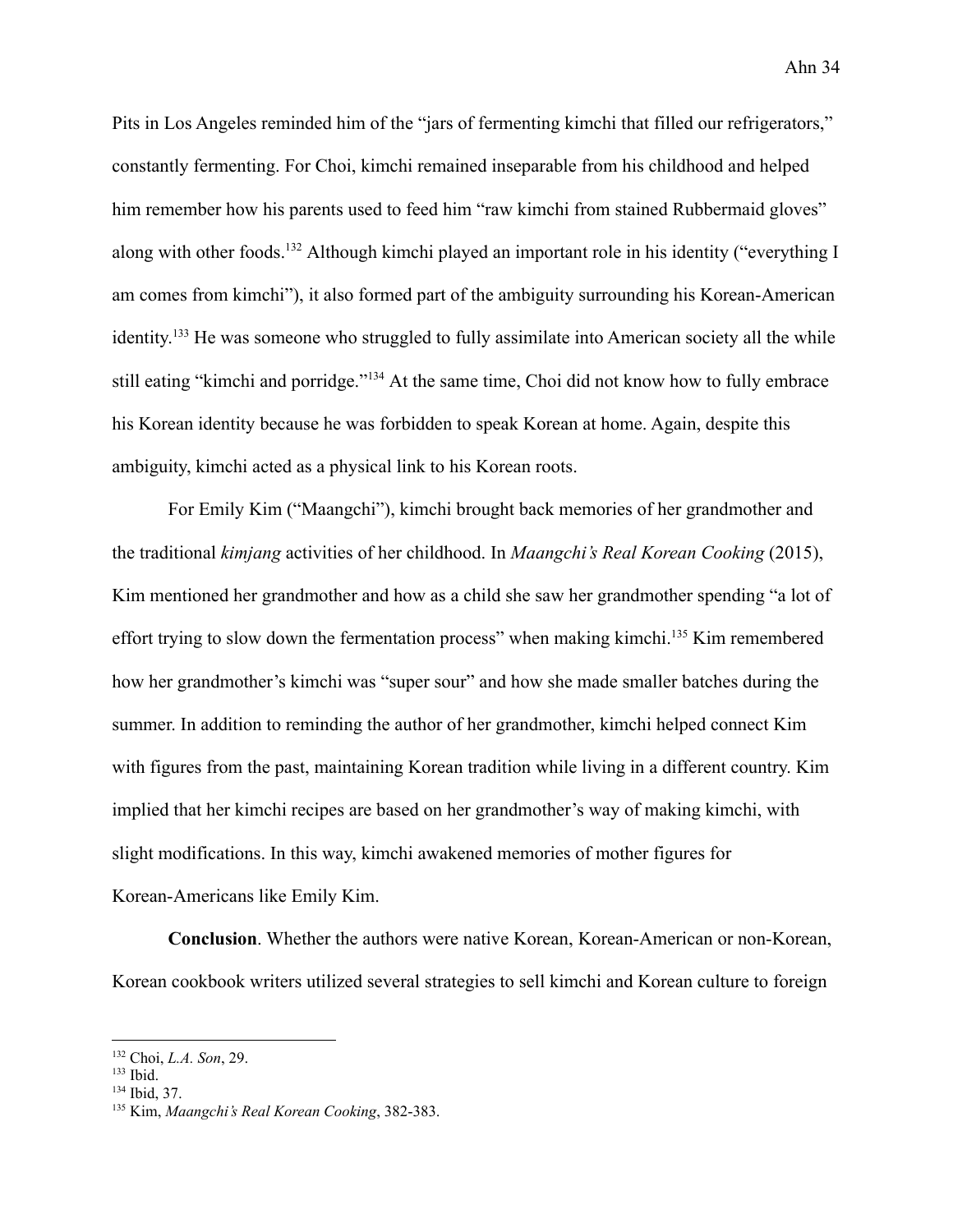audiences. These writers knew that kimchi acted as an effective vehicle for introducing Korean cuisine and Korean culture to non-Koreans. Before advertising the fermented vegetable, they established kimchi as a Korean dish by utilizing history, tradition, and claims of its unique "Korean taste." They mentioned kimchi's ancient origins and highlighted its importance in Korean cuisine by kimchi's ubiquitous presence in Korean meals. They discussed the making of kimchi in the winter months, although such practices had largely diminished in the modern era. Korean cookbook writers then proceeded to advertise kimchi by highlighting its health properties. Some writers made dubious health claims supported by scant evidence, arguing that eating kimchi provided vitamins, minerals and even anti-cancer benefits. Other writers instead chose to emphasize kimchi's fermentation process, calling it a "slow food" and contrasting it with manufactured foods. In addition to these claims, Korean expats and their children took their presentation of kimchi to a personal level by imbuing their descriptions of kimchi with sentimental memories, reminding readers that kimchi was part of their identity.

Kimchi is a case study of how crucial food is to the human experience. Food makes life worth living and enriches the mundane aspect of everyday life. It gives us pathways to explore new cultures but it also strengthens our cultural roots. Our food choices not only reinforce our identity but they also provide new ways to interact meaningfully with different cultures and people groups. From a political perspective, food can be used to shape peoples' perceptions about a certain country. World governments are realizing that advertising food is a cost-effective way of increasing a nation's soft power abroad. Ultimately, kimchi may be specific to Korea, but studying the history of this fermented vegetable shows us that we cannot take food for granted, even if it is only used to silence our hunger pangs. By studying the culinary dimension of human identity, perhaps we, as human beings, can come to understand ourselves more deeply.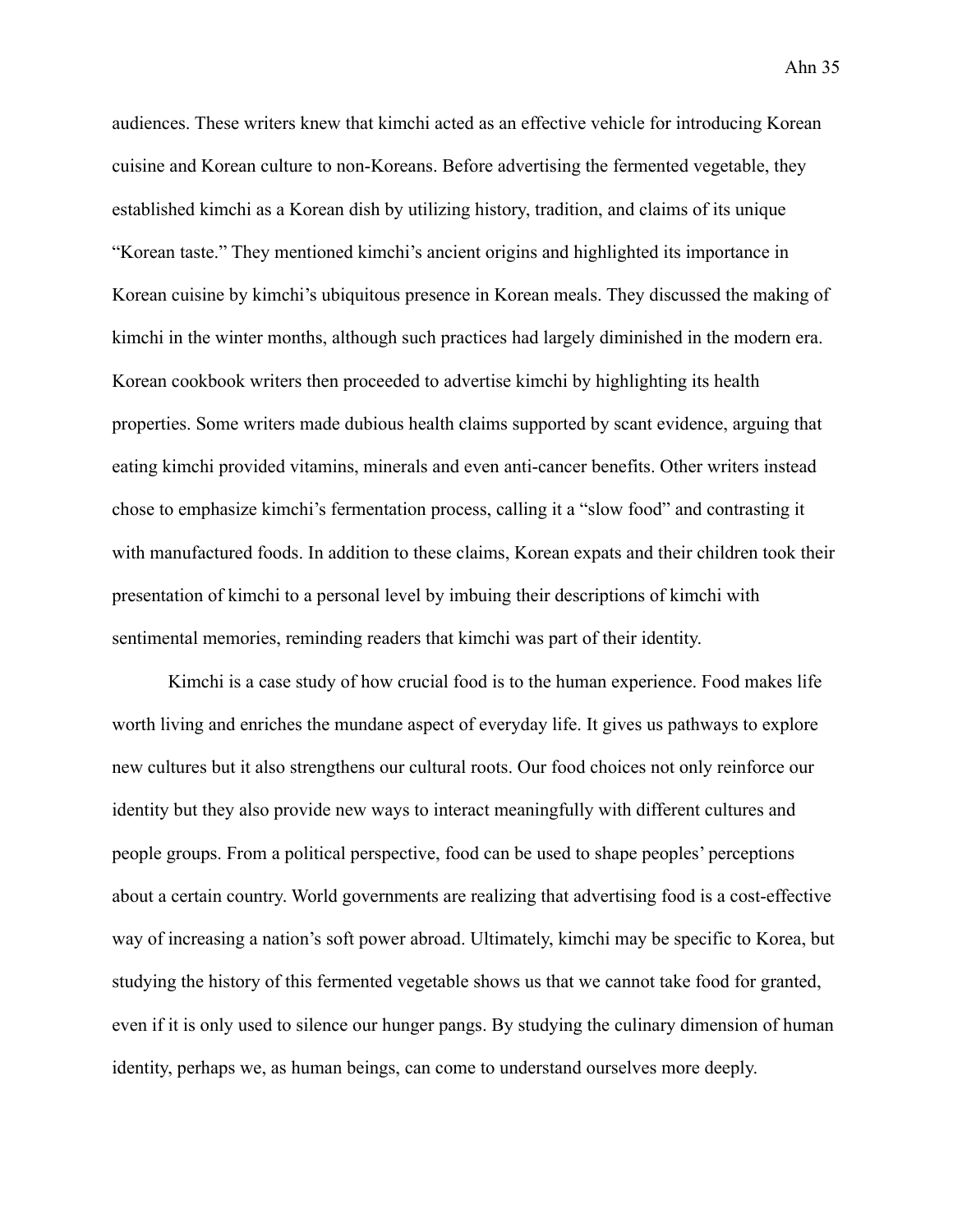# Bibliography

### **Primary Sources**

Burke, Jordan, and Rejina Pyo. *Our Korean Kitchen.* London: Weldon Owen, 2015.

- Chang, Sun-young. *A Korean Mother's Cooking Notes*. Seoul: Ewha Womans University Press, 1997.
- Cho, Grace M. "Kimchi Blues." *Gastronomica* 12, no. 2 (2012): 53-58.
- Choi, Kyung-sook. *Hanbŏn paewŏsŏ p'yŏngsaeng ssŏmŏngnŭn ch'oegoŭi kajŏngyori* [Best Family Foods that Last Forever]. Seoul: Dong-a Ilbo Publishing, 2012.

Choi, Roy. *L.A. Son: My Life, My City, My Food.* New York: Harper Collins, 2013.

- Chun, Lauryn. *The Kimchi Cookbook: 60 Traditional and Modern Ways to Make and Eat Kimchi*. New York: Ten Speed Press, 2012.
- Chung, Okwha, and Judy Monroe Peterson. *Cooking the Korean Way*. Minneapolis: Lerner Publications Company, 2003.
- Chung, Tae-kyung, and Debra Samuels. *The Korean Table: From Barbecue to Bibimbap.* North Clarendon, VT: Tuttle Publishing, 2008.
- Codex Alimentarius: International Food Standards. *Standard for Kimchi*. 2001.
- *Great Food, Great Stories from Korea*. Seoul: Korean Food Foundation, 2012.
- Ha, Robin. *Cook Korean! A Comic Book with Recipes.* New York: Ten Speed Press, 2016.
- Han, Bok-Ryeo. *Hanbongnyŏrŭl ttarahamyŏn yoriga chŭlgŏpta* [Han Bok-Ryeo's Cooking will make you happy]. Seoul: Chungang M&B Publishing, 1998.
- "*Han'gungmunhwa sangjingmul sŏnjŏng*" [Selection of Korean Symbols]. *Dong-A Ilbo*, December 1, 1996.
- Han, Jeong-Hye. *Kajŏng yori* [Family Cooking]. Seoul: Chŏngujinhŭng Publishing, 1991.
- Han, Suzanne Crowder. *Notes on Things Korean*. Elizabeth, NJ: Hollym International, 1995.
- Hepinstall, Hi Soo Shin. *Growing Up in a Korean Kitchen: A Cookbook*. Berkeley: Ten Speed Press, 2001.
- Hong, Deuki, Matt Rodbard, and Sam Horine. *Koreatown USA: A Cookbook*. New York: Clarkson Potter Publishers, 2016.
- Hwang, Caroline. *Korean Food Made Easy.* London: Murdoch Books UK Hachette, 2018.
- Hyun, Judy. *The Korean Cookbook.* Chicago: Follett Publishing Company, 1970.

Joo, Judy. *Korean Food Made Simple.* Boston: Houghton Mifflin Harcourt, 2016.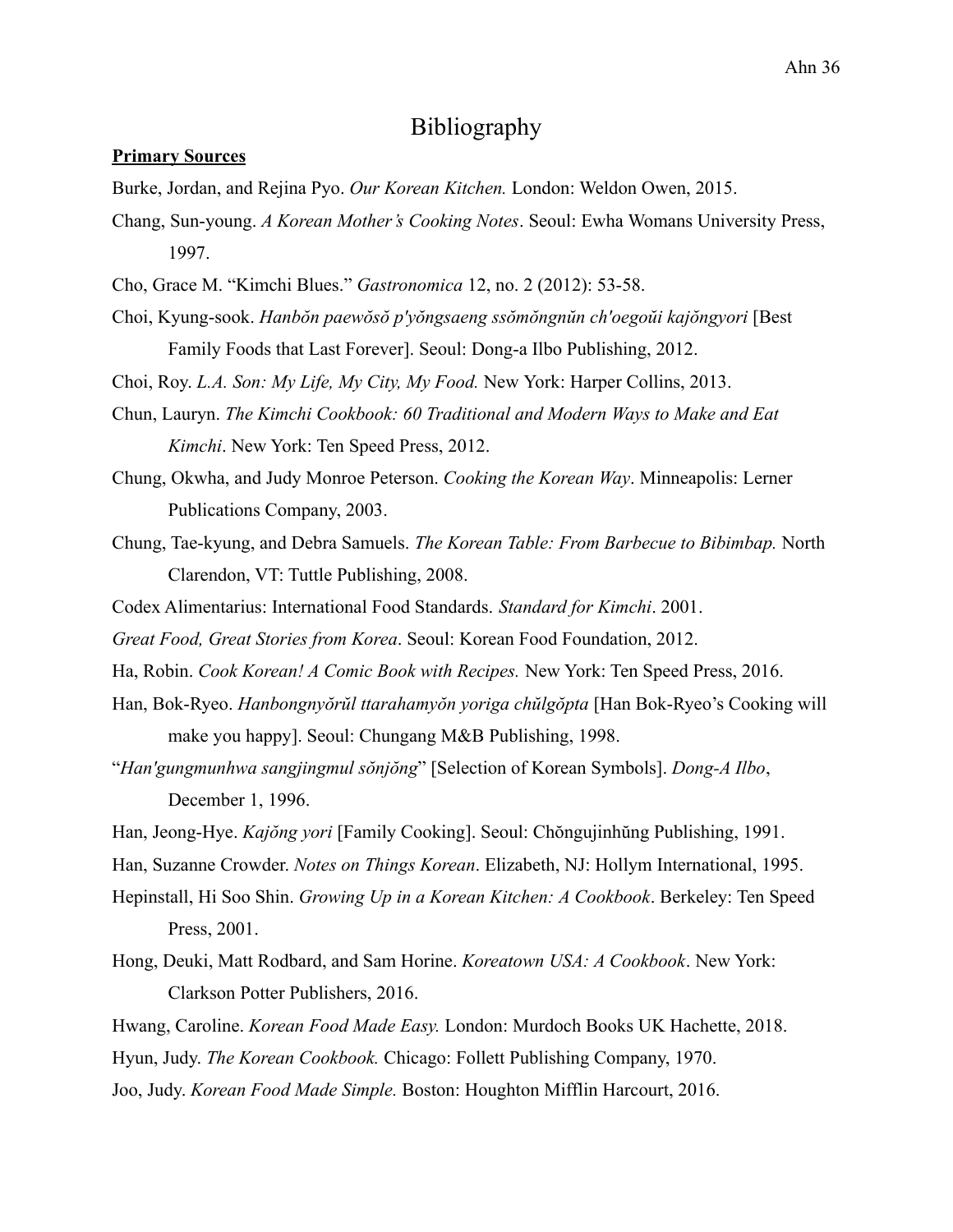- KDB Daewoo Securities Co., *Korean Family Foods: 45 Most Commonly Served at the Korean Family Table*. Seoul: Bookie Publishing House Inc., 2012.
- *K-Food: Combining Flavor, Health and Nature.* Seoul: Korean Culture and Information Service, 2013.
- Kim, Emily. *Cooking Korean Food with Maangchi*. CreateSpace Independent Publishing Platform, 2008.
- Kim, Kwanggok et al. *Humanistic Understanding of Kimchi and Kimjang Culture*. Gwangju, South Korea: World Institute of Kimchi, 2014.
- Kim, Man-jo et al. *The Kimchee Cookbook: Fiery Flavors and Cultural History of Korea's National Dish.* Singapore: Periplus Editions Ltd, 1999.
- Kim, Young-soo. *Ttarege chunŭn yorich'aek* [A Cookbook to Give to your Daughter-in-Law]. Seoul: The Housewife Life Company, 1997.
- *Korean Food Guide in English*. Seoul: The Korea Foundation, 2014.
- Lee, Cecilia Hae-Jin. *Quick and Easy Korean Cooking: More than 70 Everyday Recipes.* San Francisco: Chronicle Books, 2009.
- Lee, Florence Chae-yeol and Helen Chae-un Lee. *Kimchi: A Natural Health Food*. Elizabeth, NJ: Hollym Corporation, 1988.
- Lee, Sharon Hejin. "The Story of Gimchi Chigae." *The Massachusetts Review* 45, no. 3 (2004), 381-385.
- Marks, Copeland. *The Korean Kitchen: Classic Recipes from the Land of the Morning Calm.* San Francisco: Chronicle Books, 1993.
- No, Chin-hwa. *Traditional Korean Cooking: Snacks & Basic Side Dishes*. Elizabeth, NJ: Hollym International, 1985.
- Suneé, Kim and Seung Hee Lee. *Everyday Korean: Fresh, Modern Recipes for Home Cooks.* New York: The Countryman Press, 2017.
- United Nations Educational, Scientific and Cultural Organization. *Nomination file no. 00881 for inscription in 2013 on the Representative List of the Intangible Cultural Heritage of Humanity*. Kim, Chan and Yena Lee. 2013.
- Vongerichten, Marja. *The Kimchi Chronicles: Korean Cooking for an American Kitchen.* New York: Rodale Books, 2011.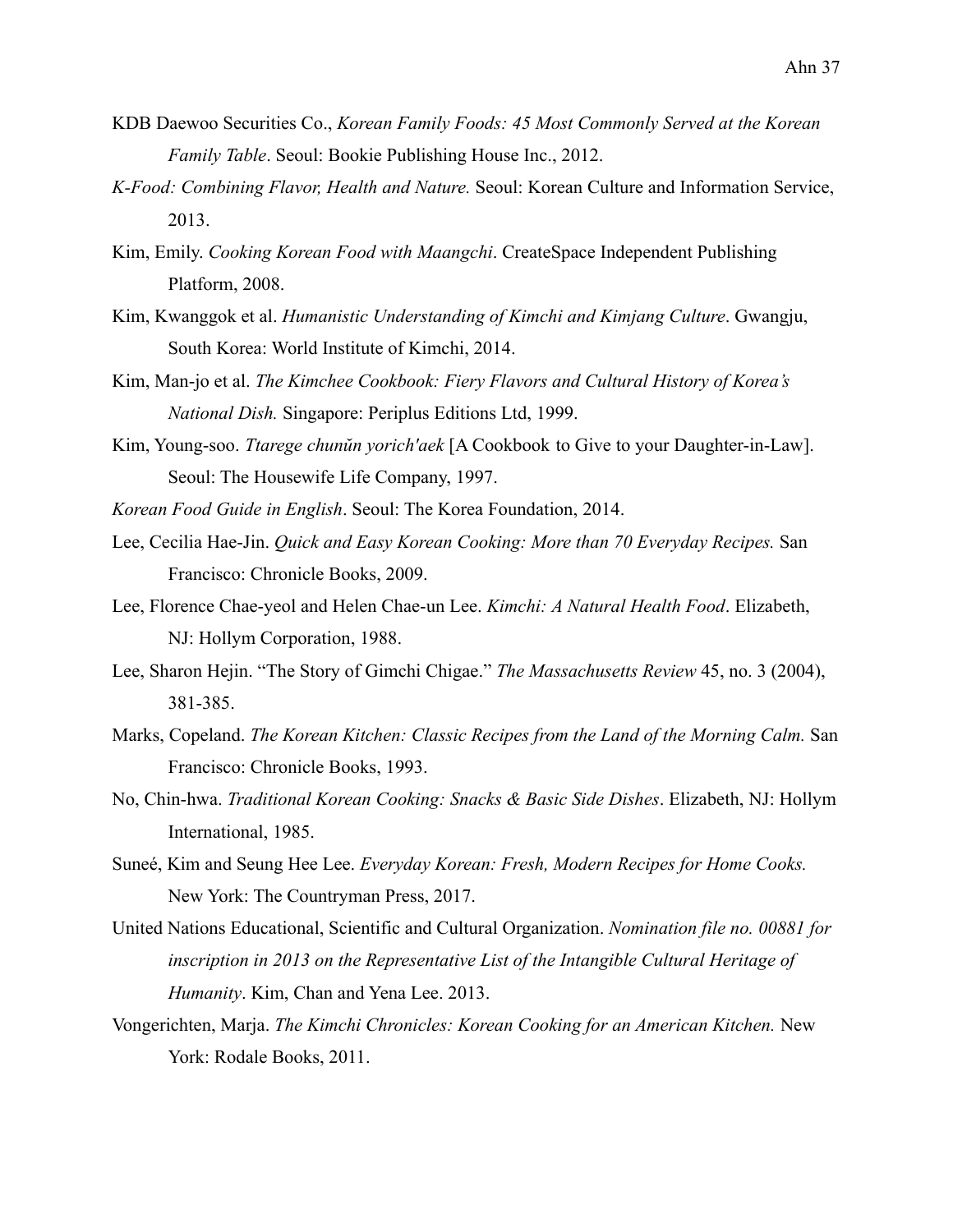- Yoon, Sook-ja. *Good Morning, Kimchi! Forty Different Kinds of Traditional & Fusion Kimchi Recipes.* Elizabeth, NJ: Hollym International, 2005.
- Yun, Naomi Imatome. *Seoul Food Korean Cookbook: Korean Cooking from Kimchi and Bibimbap to Fried Chicken and Bingsoo.* Berkeley: Rockridge Press, 2015.

#### **Secondary Sources**

Belasco, Warren. *Food: The Key Concepts.* New York: Berg, 2008.

- Biltekoff, Charlotte. *Eating Right in America: The Cultural Politics of Food and Health*. Durham: Duke University Press, 2013.
- Chan, Yuk Wah, and James Farrer. "Asian food and culinary politics: food governance, constructed heritage and contested boundaries." *Journal of Asian Anthropology* 20, no. 1 (2021): 1-11. https://doi.org/ 10.1080/1683478X.2020.1779968.
- Chapple-Sokol, Sam. "Culinary Diplomacy: Breaking Bread to Win Hearts and Minds." *The Hague Journal of Diplomacy* 8, no. 1 (2012): 161-183. Accessed August 21, 2021.
- Cho, Hong-sik. "Food and Nationalism: Kimchi and Korean National Identity." *The Korean Journal of International Studies* 46, no. 5 (2006): 207-29. Accessed March 24, 2021. https://www.kjis.org/journal/view.html?spage=207&volume=4&number=1.
- Cho Suh, Stephen. "Introducing K-Town: Consumption, Authenticity, and Citizenship in Koreatown's Popular Reimagining." *Journal of Asian American Studies* 19, no. 3 (2016), 397-422.
- Cwiertka, Katarzyna J. *Cuisine, Colonialism and Cold War: Food in Twentieth-Century Korea*. London: Reaktion Books, 2012.
- Farrer, James. *The Globalization of Asian Cuisines: Transnational Networks and Culinary Contact Zones.* New York: Palgrave Macmillan, 2015.
- Gabaccia, Donna R. *We are What We Eat: Ethnic Food and the Making of Americans*. London: Harvard University Press, 1998.
- Haley, Andrew P. "The Nation before Taste: The Challenges of American Culinary History." *The Public Historian* 34, no. 2 (2012): 53-78. Accessed March 24, 2021. https://www.jstor.org/stable/10.1525/tph.2012.34.2.53.
- Han, Kyung-Koo. "Some Foods Are Good To Think: Kimchi and the Epitomization of National Character." *Hankuk Munhwa Inryuhak* [Korean Cultural Anthropology], no. 26, 1994.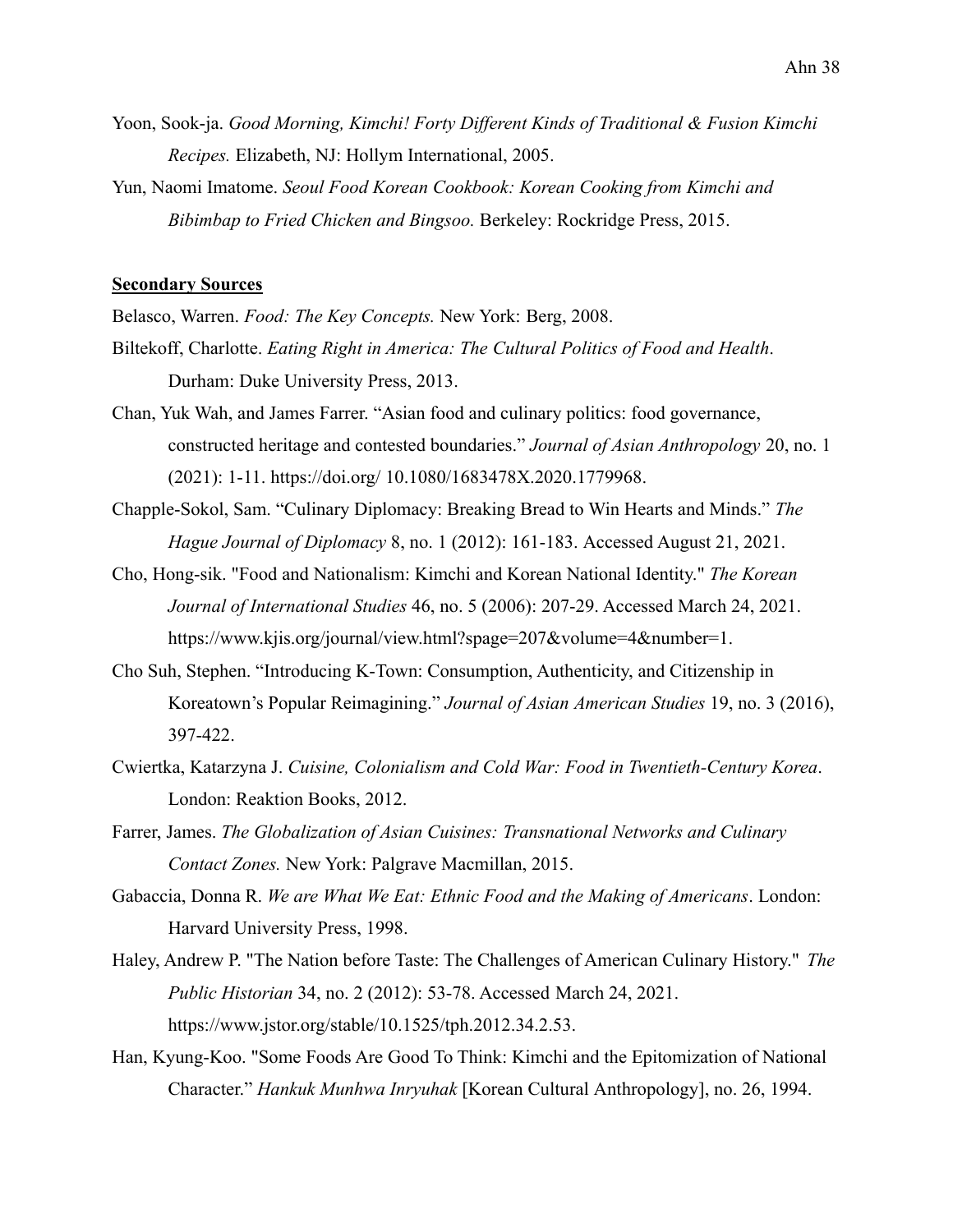- Herningtyas, Ratih. "Korean Gastro Diplomacy: Strategy to Enhance Country Promotion Toward Moslem Countries." *Advances in Social Science, Education and Humanities Research* 353 (2019).
- Hong, Euny. *The Birth of Korean Cool: How One Nation is Conquering the World Through Pop Culture.* New York: MacMillan Publishing, 2014.
- Hwang, Jinsoo et al. "Exploration of the successful glocalization of ethnic food: a case of Korean food," *International Journal of Contemporary Hospitality Management* 30, no. 12 (2018), 3656-3676.
- International Monetary Fund. "Kimchi: No Longer Solely Korea's." Accessed November 1, 2021. https://www.imf.org/external/pubs/ft/fandd/2014/06/picture.htm.
- Jo, Jae-jun. "History of kimchi industry." *Korean Journal of Food Science and Industry* 49, no. 2 (2016): 70-81.
- Kendall, Laurel et al. *Consuming Korean Tradition in Early and Late Modernity: Commodification, Tourism, and Performance.* Honolulu, University of Hawai'i Press: 2010.
- Ku, Robert Ji-Song. *Dubious Gastronomy: The Cultural Politics of Eating Asian in the USA*. Honolulu: University of Hawai'i Press, 2014.
- Ku, Robert Ji-Song., Martin F. Manalansan, and Anita Mannur. *Eating Asian America: A Food Studies Reader*. New York: NYU Press, 2013.
- Laudan, Rachel. *Cuisine and Empire: Cooking in World History.* Berkeley: University of California Press, 2013.
- Lee, Erika. *The Making of Asian America.* New York: Simon & Schuster Paperbacks, 2015.
- Mannur, Anita. "Model Minorities Can Cook: Fusion Cuisine in Asian America." In *East Main Street: Asian American Popular Culture*, 72-94. New York: NYU Press, 2005.
- Oum, Young-rae. "Authenticity and representation: cuisines and identities in Korean-American diaspora.*" Journal of Postcolonial Studies* 8, no. 1 (2005): 109-125.
- Pham, Mary Jo A. "Food as Communication: A Case Study of South Korea's Gastrodiplomacy." *Journal of International Service* 22, no. 1 (2013), 1-22.
- Pettid, Michael J. *Korean Cuisine: An Illustrated History.* London: Reaktion Books, 2008.
- Ryang, Sonia. *Eating Korean in America: Gastronomic Ethnography of Authenticity*. Honolulu: University of Hawaii Press, 2016.